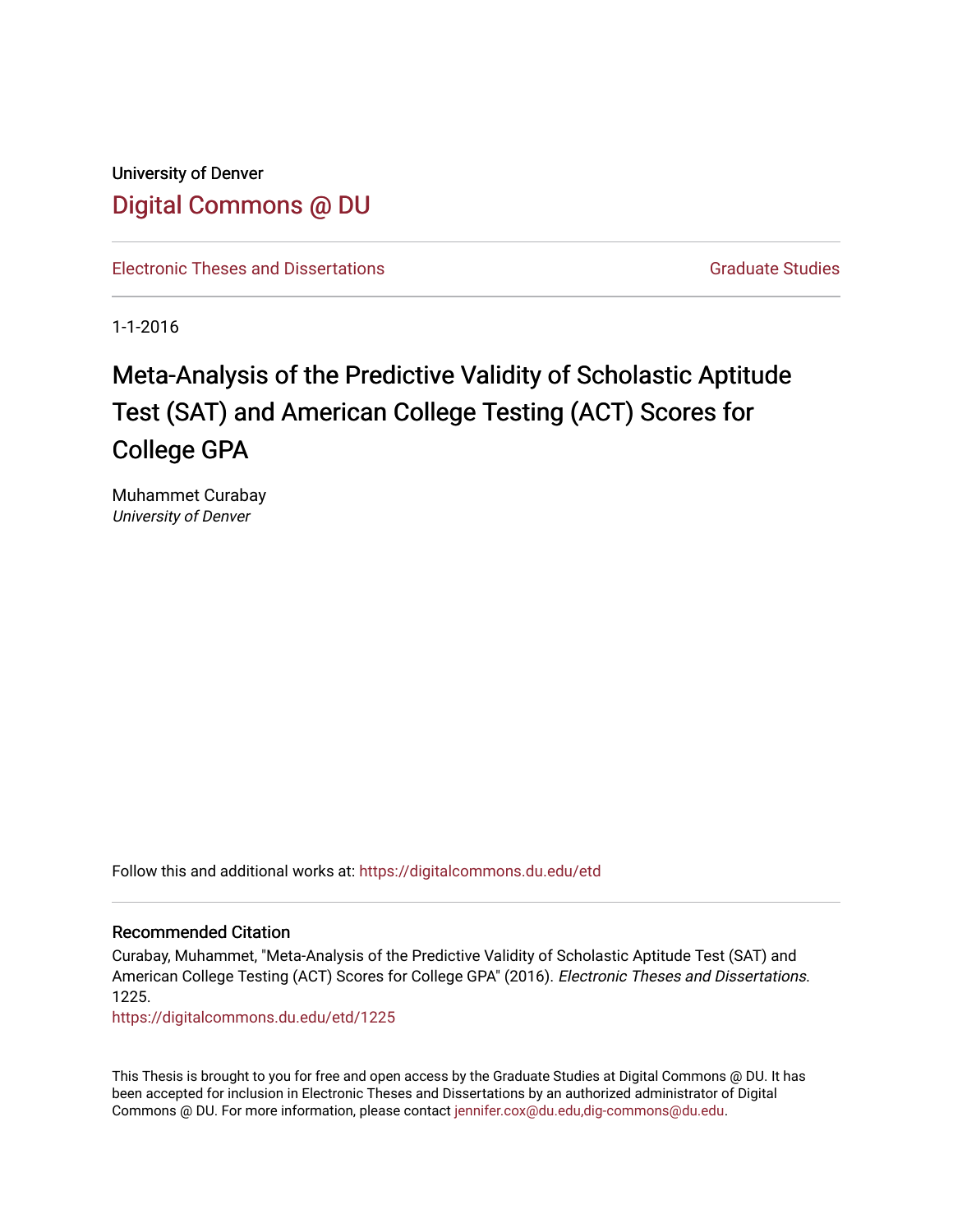### META-ANALYSIS OF THE PREDICTIVE VALIDITY OF SCHOLASTIC APTITUDE TEST (SAT) AND AMERICAN COLLEGE TESTING (ACT) SCORES FOR COLLEGE GPA

A Thesis

 $\frac{1}{2}$  ,  $\frac{1}{2}$  ,  $\frac{1}{2}$  ,  $\frac{1}{2}$  ,  $\frac{1}{2}$ 

Presented to

the Faculty of the Morgridge College of Education

University of Denver

In Partial Fulfillment

 $\frac{1}{2}$  ,  $\frac{1}{2}$  ,  $\frac{1}{2}$  ,  $\frac{1}{2}$  ,  $\frac{1}{2}$ 

of the Requirements for the Degree

Master of Arts

by

 $\frac{1}{2}$  ,  $\frac{1}{2}$  ,  $\frac{1}{2}$  ,  $\frac{1}{2}$  ,  $\frac{1}{2}$ 

Muhammet Curabay

November 2016

Advisor: Dr. Antonio Olmos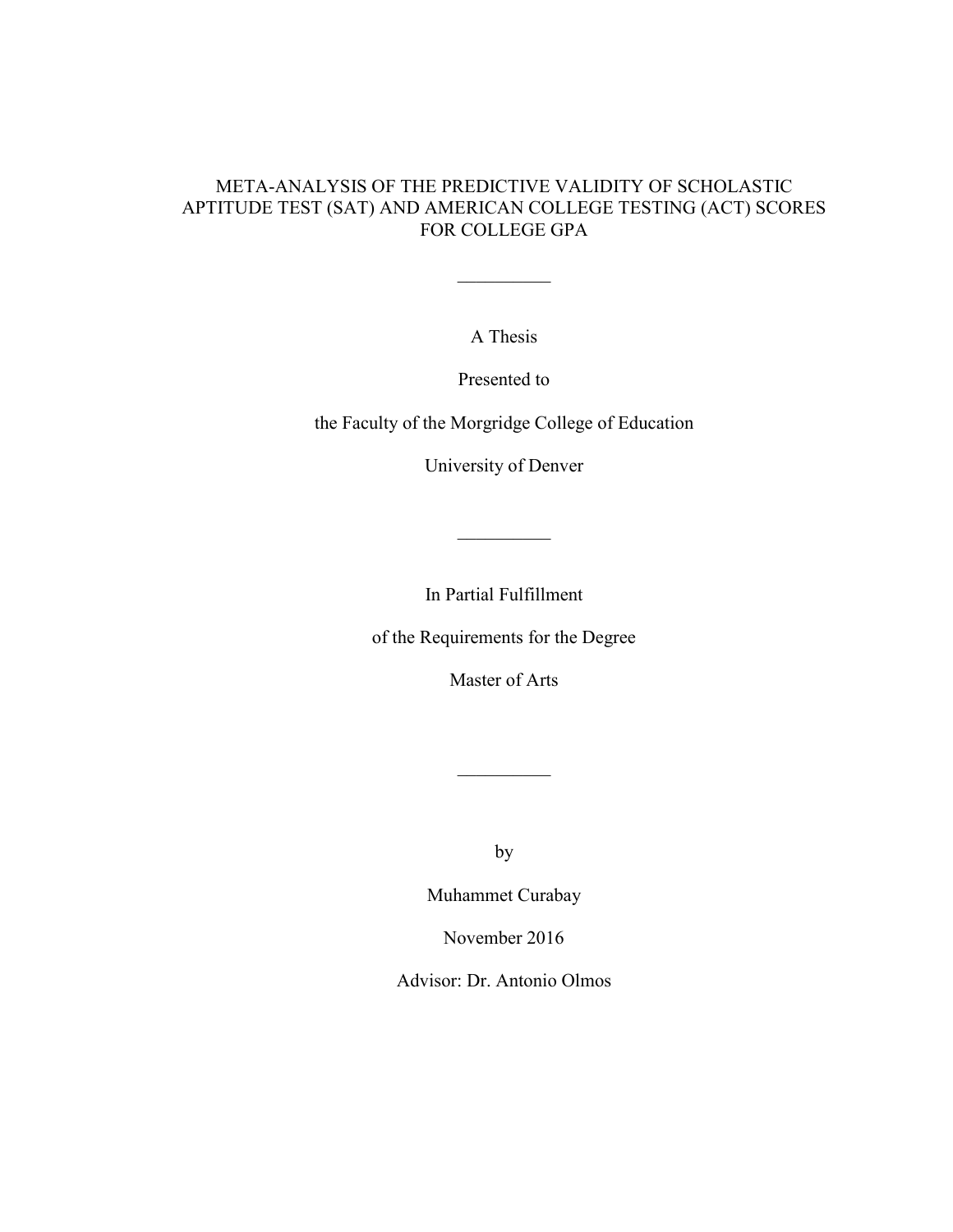©Copyright by Muhammet Curabay 2016

All Rights Reserved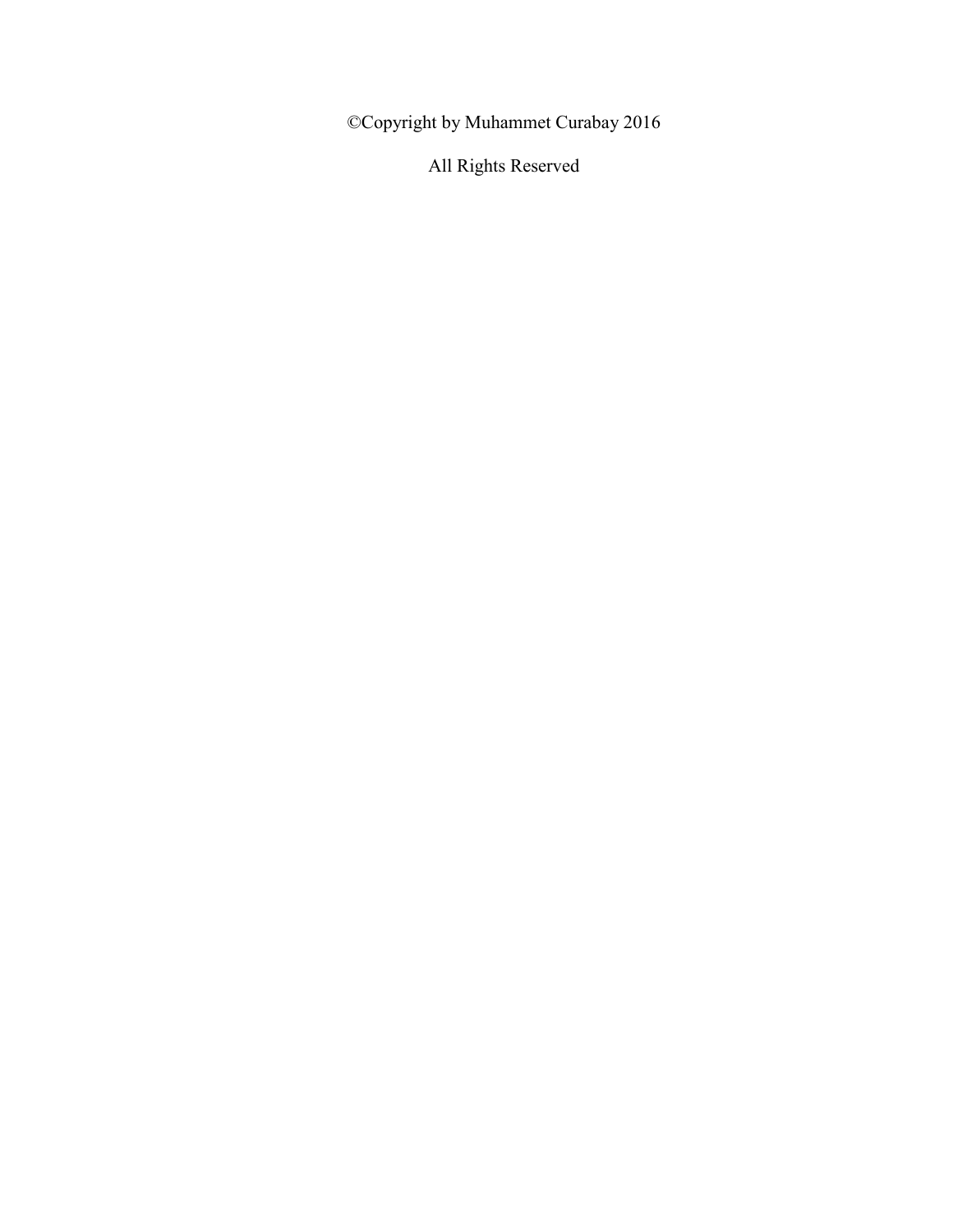Author: Muhammet Curabay Title: META-ANALYSIS OF THE PREDICTIVE VALIDITY OF SCHOLASTIC APTITUDE TEST (SAT) AND AMERICAN COLLEGE TESTING (ACT) SCORES FOR COLLEGE GPA Advisor: Dr. Antonio Olmos Degree Date: November 2016

### **Abstract**

The college admission systems of the United States require the Scholastic Aptitude Test (SAT) and American College Testing (ACT) examinations. Although, some resources suggest that SAT and ACT scores give some meaningful information about academic success, others disagree. The objective of this study was to determine whether there is significant predictive validity of SAT and ACT exams for college success. This study examined the effectiveness of SAT and ACT scores for predicting college students' first year GPA scores with a meta-analytic approach. Most of the studies were retrieved from Academic Search Complete and ERIC databases, published between 1990 and 2016. In total, 60 effect sizes were obtained from 48 studies. The average correlation between test score and college GPA was 0.36 (95% confidence interval: .32, .39) using a random effects model. There was a significant positive relationship between exam score and college success. Moderators examined were publication status and exam type with no effect found for publication status. A significant effect of exam type was found, with a slightly higher average correlation for SAT compared to ACT score and college GPA. No publication bias was found in the study.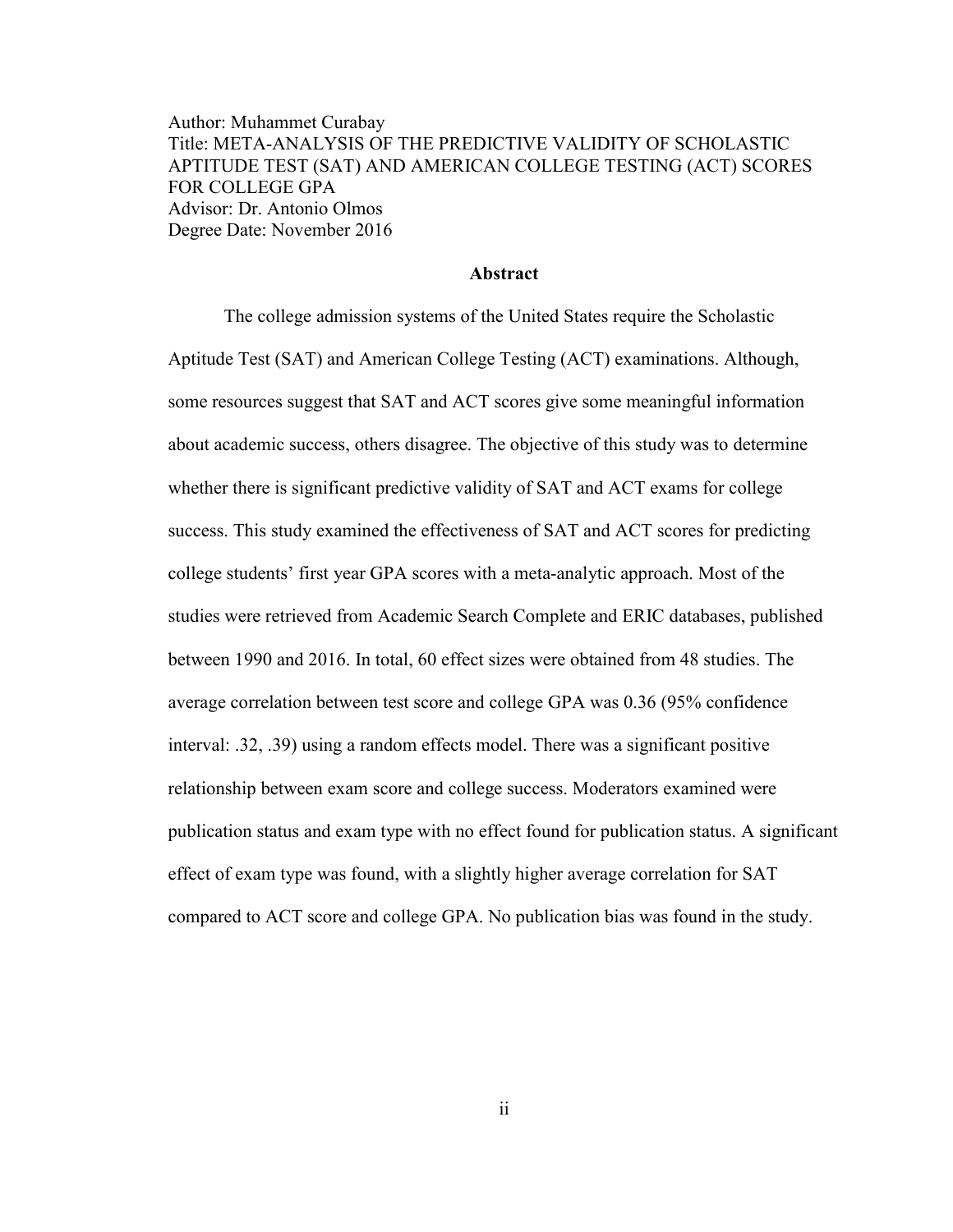#### **Acknowledgements**

First of all, I am grateful to The Almighty God for completing this thesis. I also want to express my sincere thanks to Ministry of National Educational in Turkey for providing me a chance to come to the USA for good education.

Additionally, I would like to thank several people for their assistance, guidance and support. The completion of this thesis could not have been possible without my thesis advisor Antonio Olmos, and my advisor Kathy Green. Thanks for your assistance, encouragement, and support helped me to understand my subject to complete my thesis.

I also thank Dr. Nicholas Cutforth, Duan Zhang, Turker Toker, Cahit Polat, Priyalatha Govindasamy, Dareen Alzahrani in Research Methods and Statistic Department. To my friends Ramazan Karatas, Fatih Gok, Fatih Kunkul, Erdal Asker,and Yunus Ozturk.

In addition, I appreciate Serkan Perkmen, the first person, who encourage me to come to the USA. I owe thanks to my former University professors Tuncay Saritas, Emin Korkusuz, Aysen Karamete, Gulcan Ozturk, and Aydin Okcu.

Finally, I want to thank the most important people in my life. My father Mehmet Curabay, my mother, Nefika Curabay and my sister Rahime Curabay. I also thank people who vouched for me before I started my education, my uncle Talat Solbay, and his family.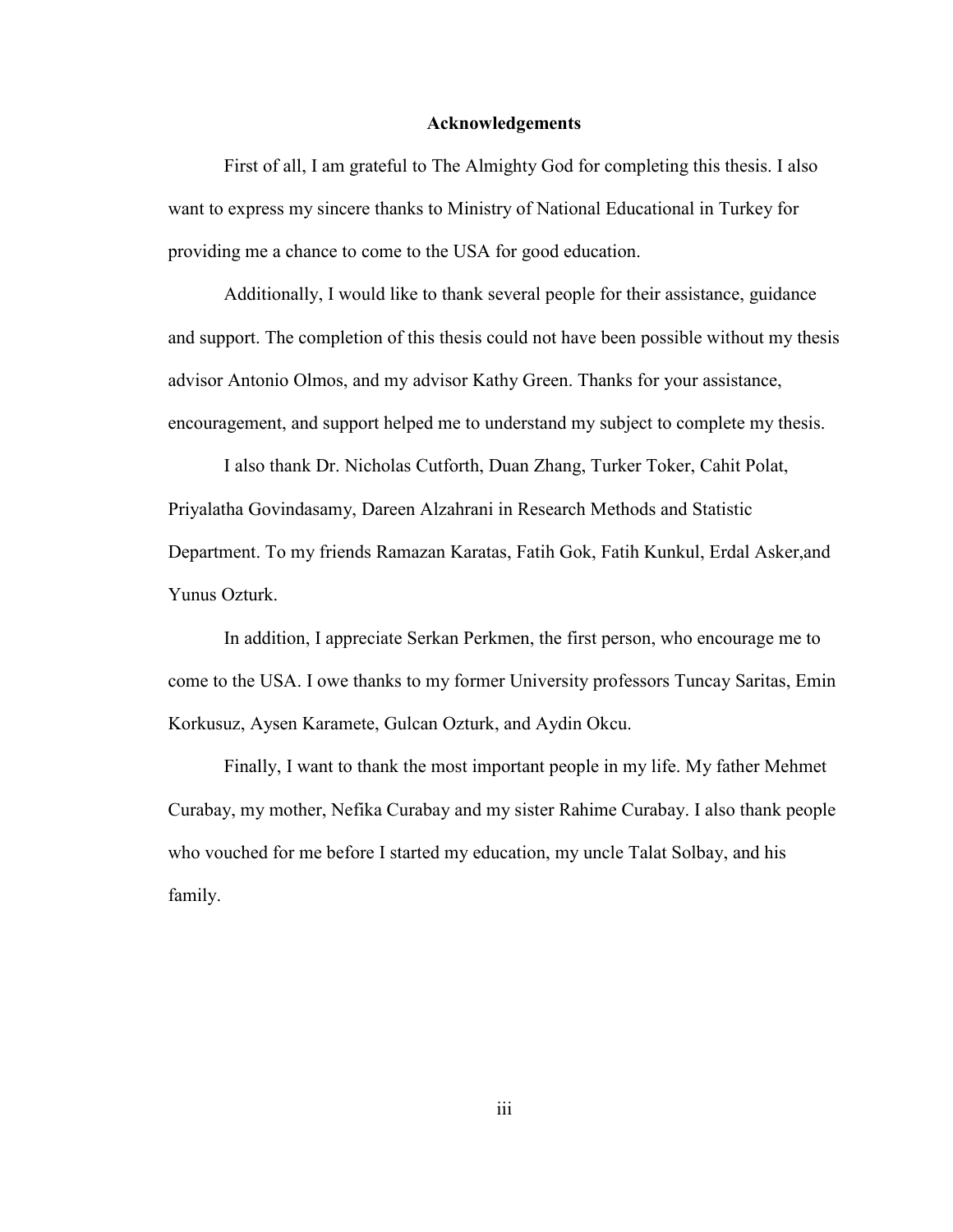# **Table of Contents**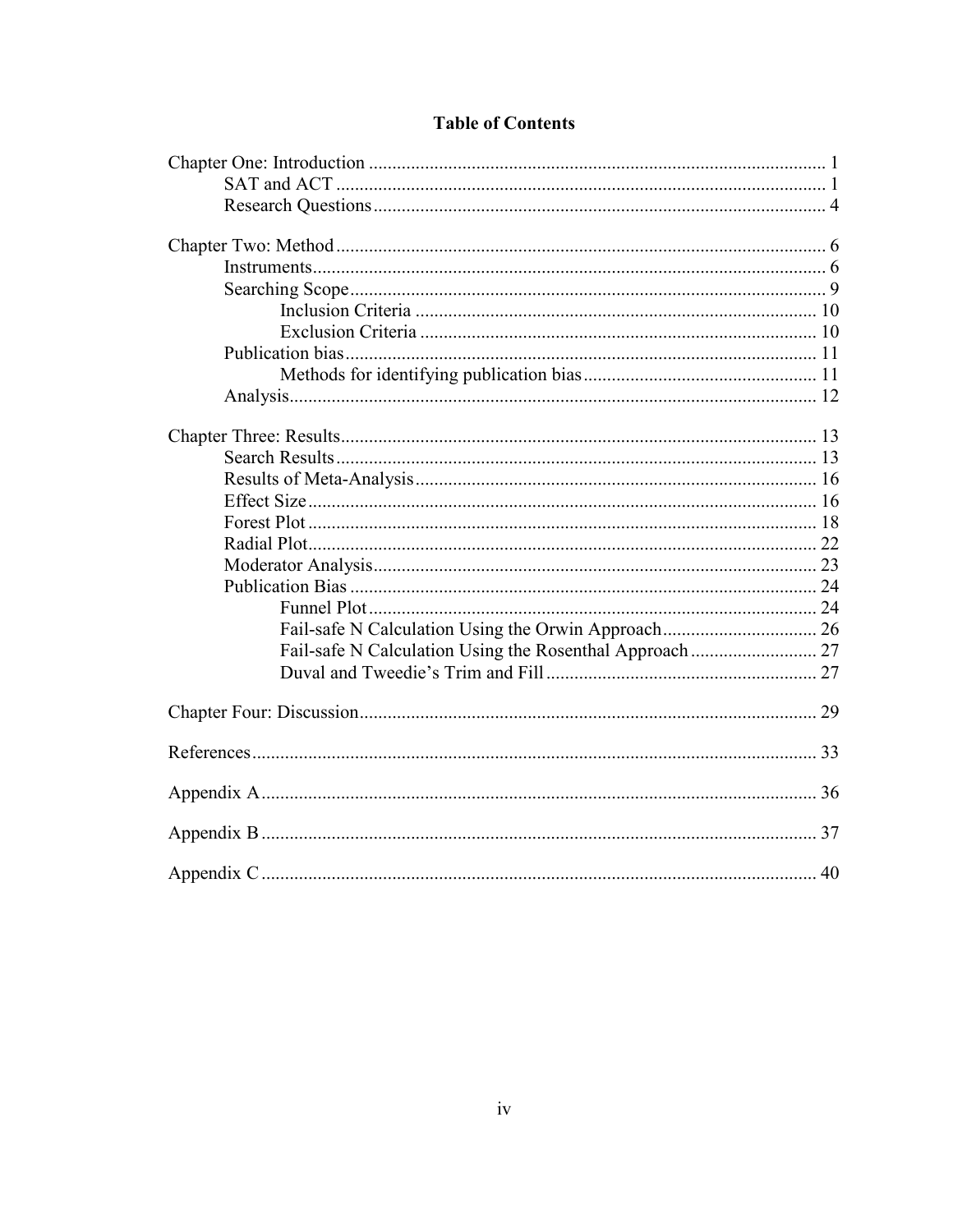# **List of Figures**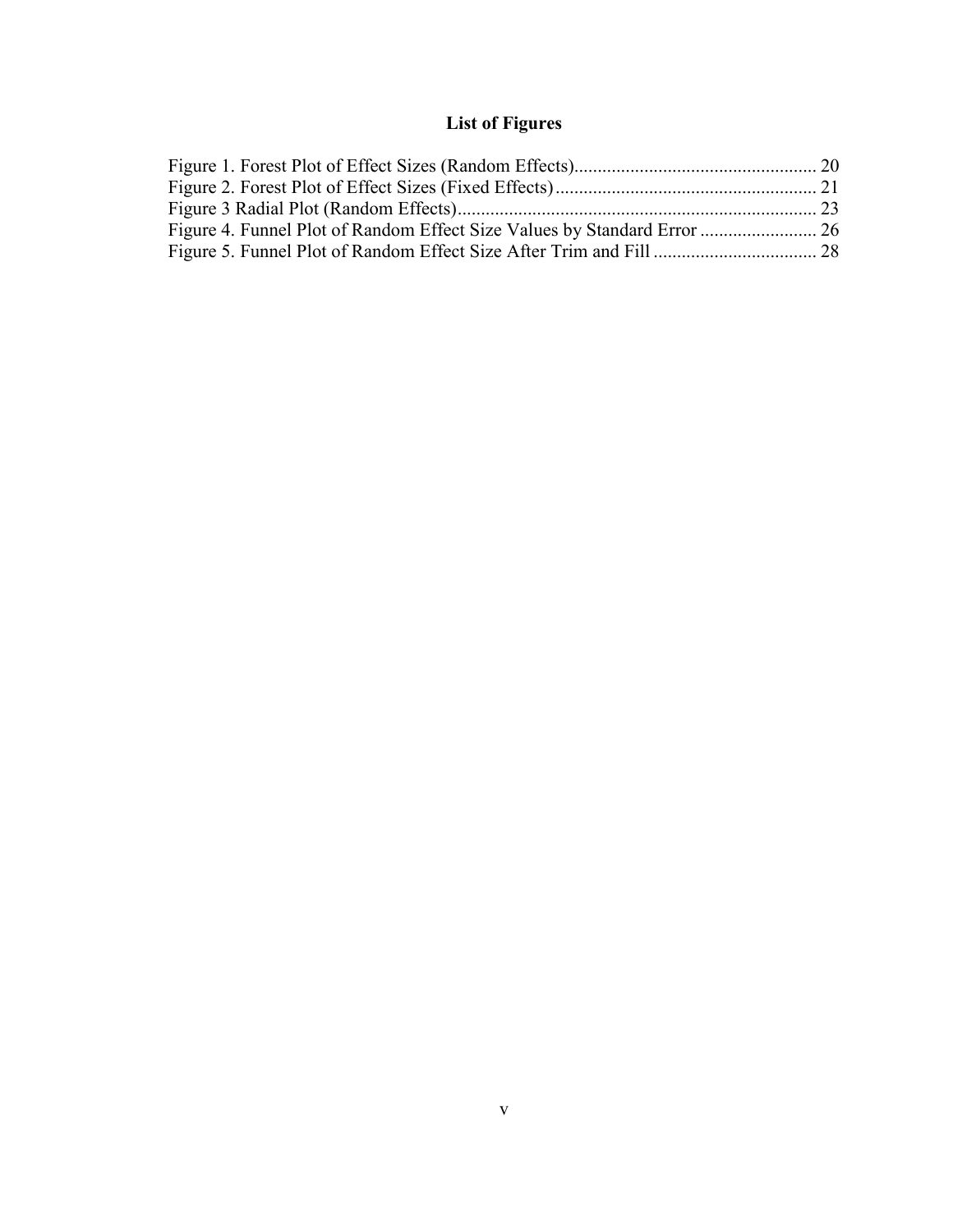#### **Chapter One: Introduction**

Standardized tests have existed since the late 19th century. As a result that, these tests have become critical for high school graduations and college admissions (Webb, 2013). Standardized tests are considered to provide realistic and objective quantitative results of students' academic success. Before standardized exams, schools and teachers were creating and assessing exams – those were not the same all around the US - for their students ("Standardized Tests - ProCon.org," 2016). Nowadays, The Scholastic Aptitude Test (SAT) and American College Testing (ACT) exam are the two most important standardized tests taken by college candidate students in the US. To assess predictive validity, researchers receive scores on a current measure and compare them with future scores on the desired outcome. A high correlation shows that the selection method works well. A low correlation indicates poor predictive validity, and the selection method is not beneficial. The purpose of this study was to examine the validity of the SAT and ACT in predicting college grade point average (GPA).

#### **SAT and ACT**

Since several American Universities decided to use SAT scores of the candidate students to make decisions -accept or reject- about those students' applications, the SAT exam has become critical. According to College Board statistics, not only around 1.7 million students took the SAT in 2015 ("2015 College-Bound Seniors Total Group Profile Report," n.d.), but also the ACT was taken by more than 1.8 million secondary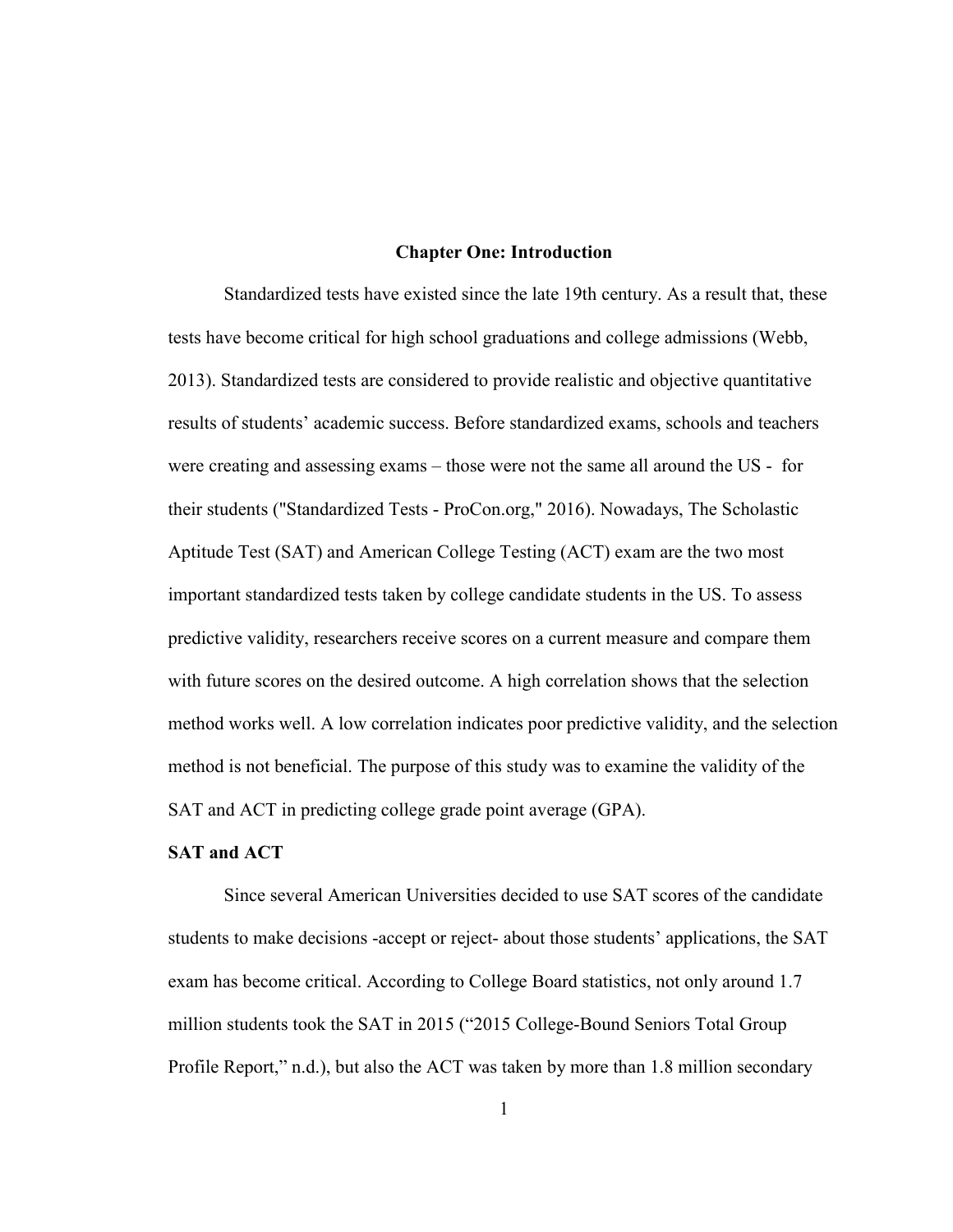school students per year ("About ACT," n.d.). The statistics show that the number of test takers of the ACT has been increasing each year gradually since its inception, and also, ACT takers' numbers were more than the SAT exam takers' number in 2011 for the first time. In 2011, the SAT was taken by 1,664,479, whereas the ACT was taken by 1,666,017 students (Pope, 2012).

The literature suggests the SAT is a good predictor of academic success. As the research of Ditchkoff, Laband, and Hanby (2003) states, high-school grade-point average (HSGPA) and Academic College Testing (ACT) or Scholastic Aptitude Test (SAT) scores are invaluable sources of making predictions of academic success. It is clear that there is a positive relationship between the ACT Composite score and high school gradepoint average (GPA) and 1st-year academic performance. In addition to this, first-year academic performance is the best predictor of second- and 3rd-year retention.

For the students who attend the top colleges, the SAT exam scores are less efficient than HSGPA in predicting the success of students' first-year grade point average (FGPA). On the other hand, HSPGA is a better predictor than the SAT for the success of the students who attend less selective colleges (Kobrin & Michel, 2006). There is a positive and consistent correlation between SAT score and cumulative GPA as students' progress through their college careers ("The SAT: A Robust Predictor of College Success," n.d.). SAT scores also predict which students are likely to return for the second and third year of college ("The SAT: A Robust Predictor of College Success," n.d.). A study shows that the prediction of first-year academic success is equal with SAT and HSGPA, with correlations of 0.37 (Patterson, Mattern, & Kobrin, 2009).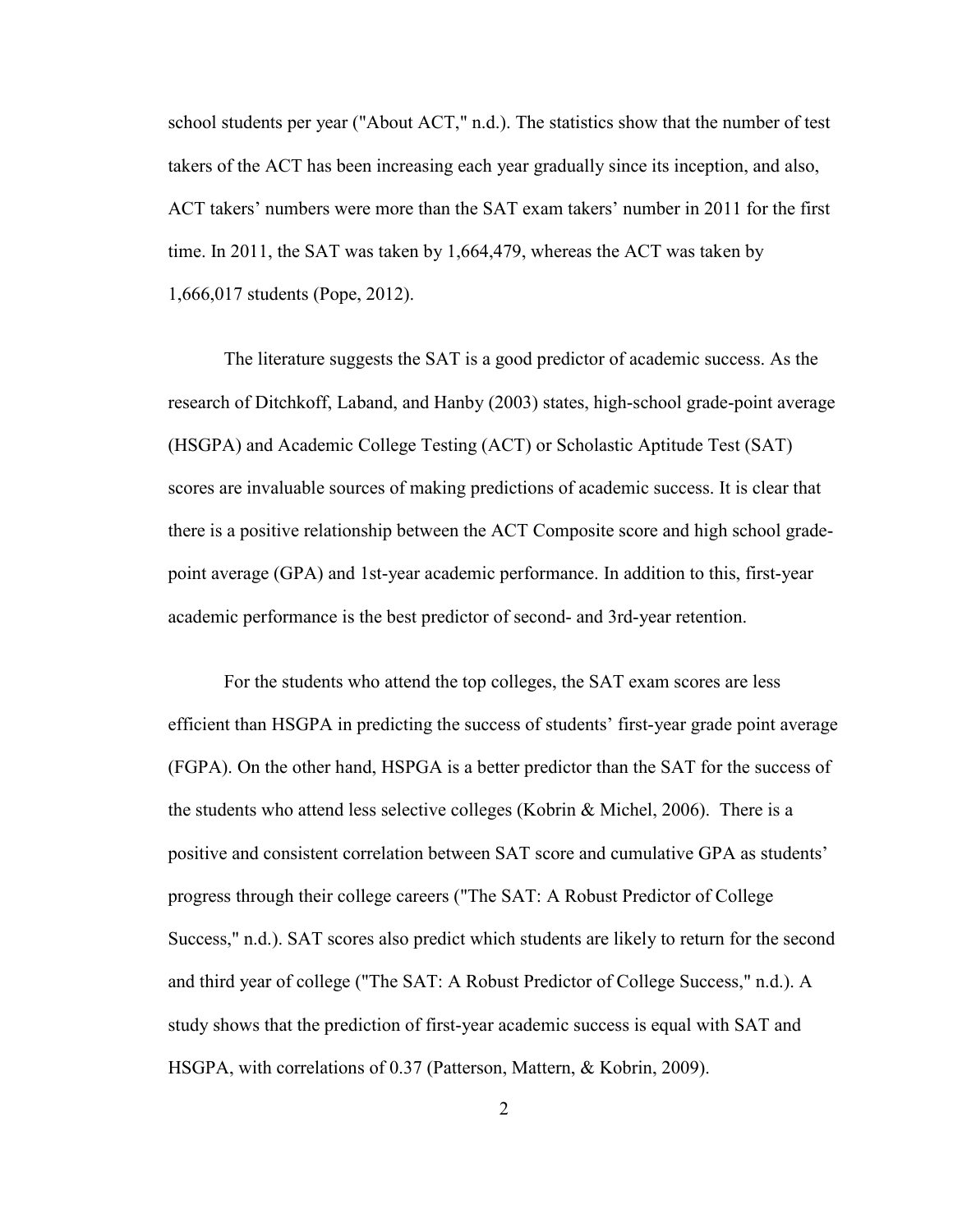Another important exam for students is the ACT. Honken and Ralston (2013) pointed out that ACT score and GPA have a positive correlation. Numerous researchers say that it is possible to predict future academic success by using ACT and SAT scores. On the other hand, Perez (2002) states that college performance cannot be ascertained by using either exam. Both exams are coachable, advantaging students who can afford to spend \$800 or more on test preparation classes. While there is much open deliberation surrounding how coachable exams are, various studies have shown that scores on exams can be essentially supported through rigorous coaching (Perez). The most significant reason why students' exam scores can be increased through coaching is the exam's format and narrow range of the content chosen by the companies. (Perez). To maximize ACT scores, learning some valuable good test taking strategies is useful ("Different Tests, Same Flaws: A Comparison of the SAT, SAT II, and ACT," n.d.). Also, it is true that these exams have some disadvantages for some students, because of their gender and nationalities. SAT scores overpredicted for males and Asians, Hispanics, and blacks; i.e., the results show that these groups have lower grades than their SAT score would predict. On the other hand, SAT scores underpredicted the grades received by females and whites; i.e., these groups acquired better grades than would be anticipated from their SAT scores (Lynn & Mau, 2001). Because of typically lower SAT Scores of low SES students, they may be encouraged to attend colleges by their friends and lecturers (Walpole, 2003). Higher verbal SAT Scores may let the students attend top institutions, whereas higher quantitative scores would lead them to have a higher college GPA (Walpole, 2003).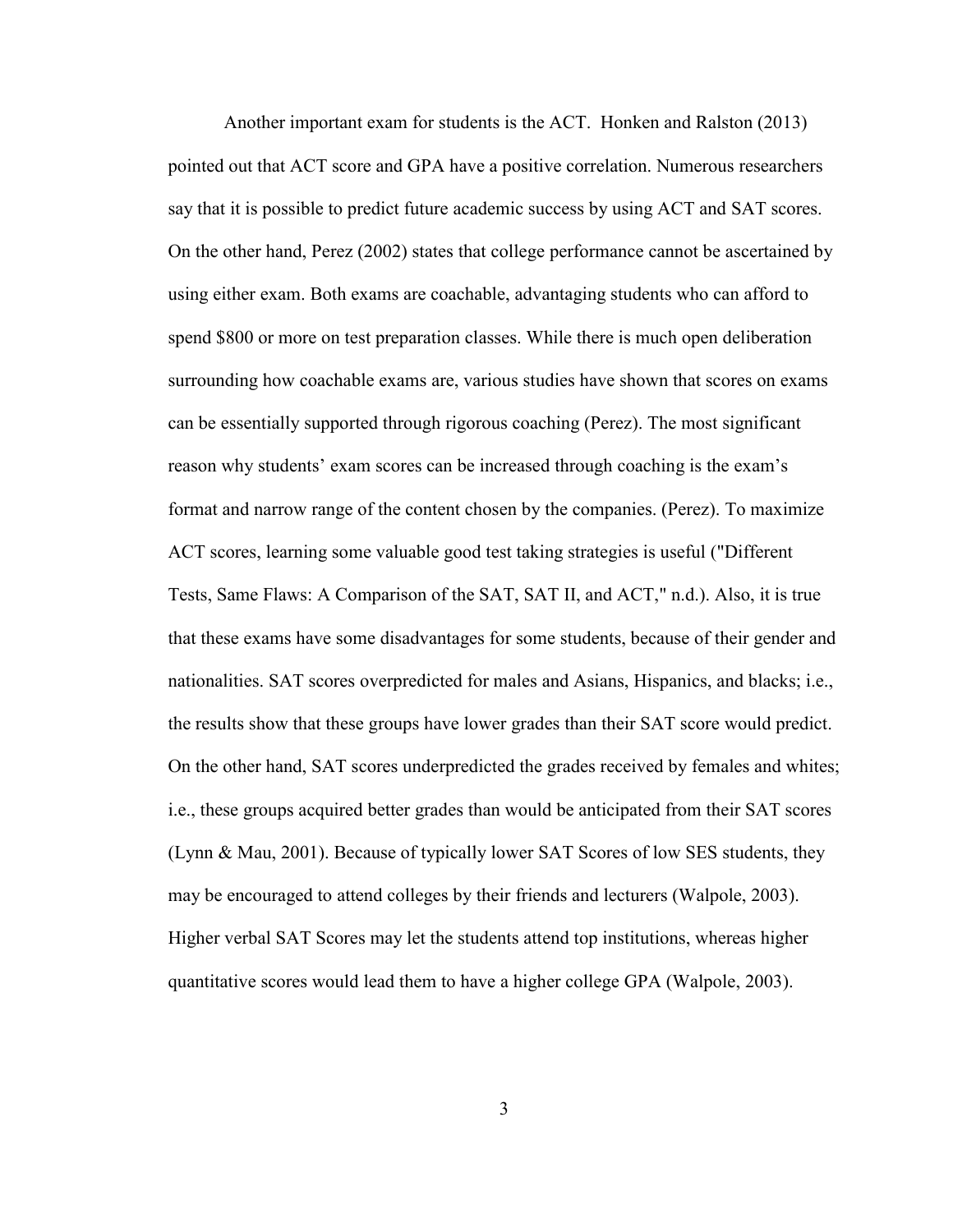Different correlations between test scores and college success have been found by various researchers. Coyle (2015) found a correlation between ACT score and 1st-year academic performance of .38. Boyraz (2015) found a correlation between ACT score and 1st-year academic performance of .22. Although both studies were published in the same year, there was a substantial difference found in the correlation between exam scores and college GPA. This difference in the correlations found suggest it may be fruitful to seek variables that moderate the relationship. Publication status seems associated with differences in correlations found for the same exam type with studies conducted in the same year. For example, in one of the published studies (Sinha, 2011) the correlation was .59. However, in an unpublished study (Romeo, 2011), the correlation was .21. As a result, exam type (SAT/ACT) and publication status (published/unpublished) were included in the present study as potential moderators of effect size.

Meta-analysis is defined as the application of statistical procedures used to collect findings of empirical findings of individual studies to integrate and evaluate them (Wolf, 1986). For this reason, meta-analysis was an invaluable research tool for this study.

#### **Research Questions**

The main research questions were:

1. Are SAT (Scholastic Aptitude Test) and ACT (American College Testing) scores predictive of college success? What is the mean correlation between exam score (combining SAT and ACT) and college GPA?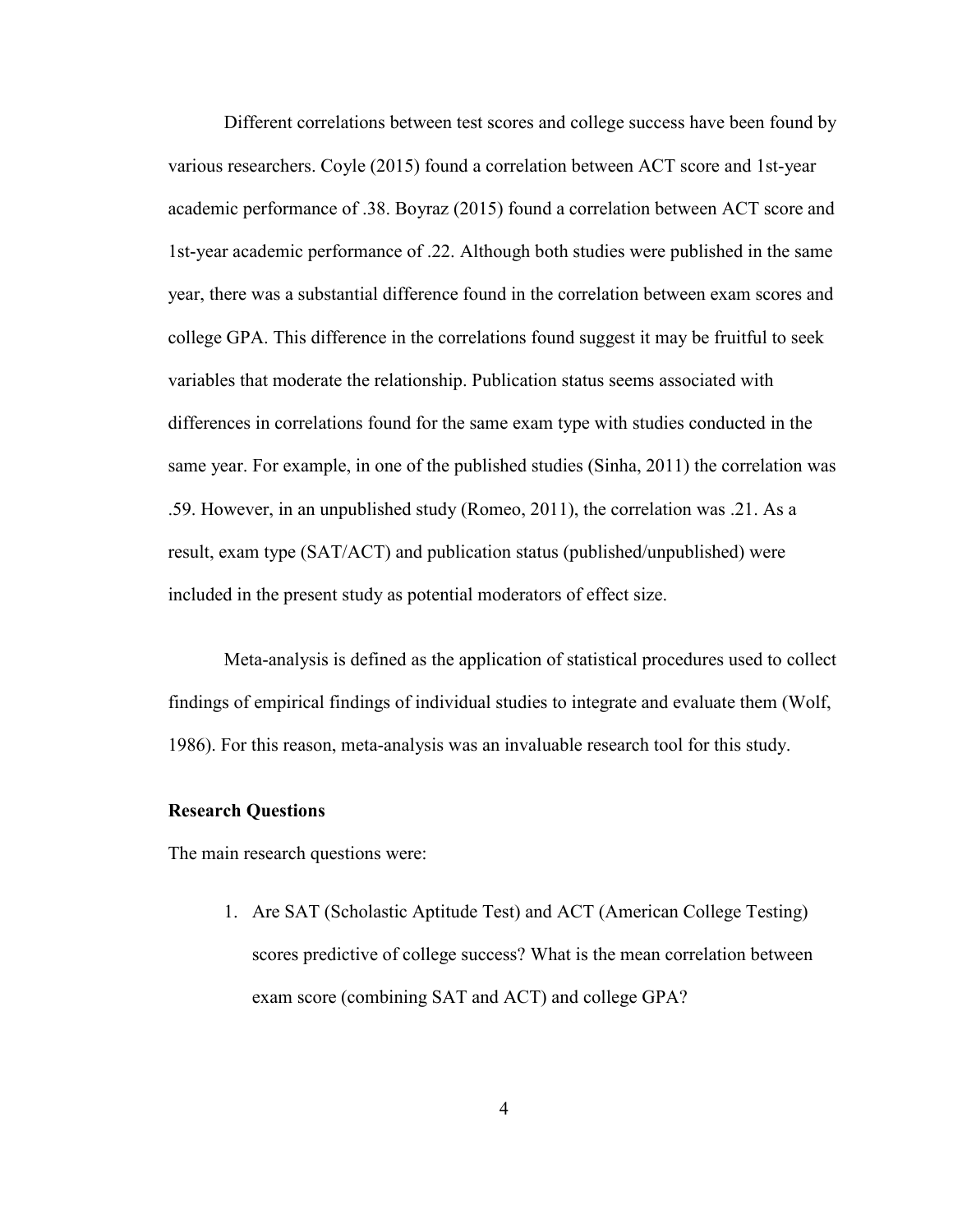2. Are publication status (published or unpublished) and exam type (SAT or ACT) significant moderators of the predictive validity of exam score for college GPA?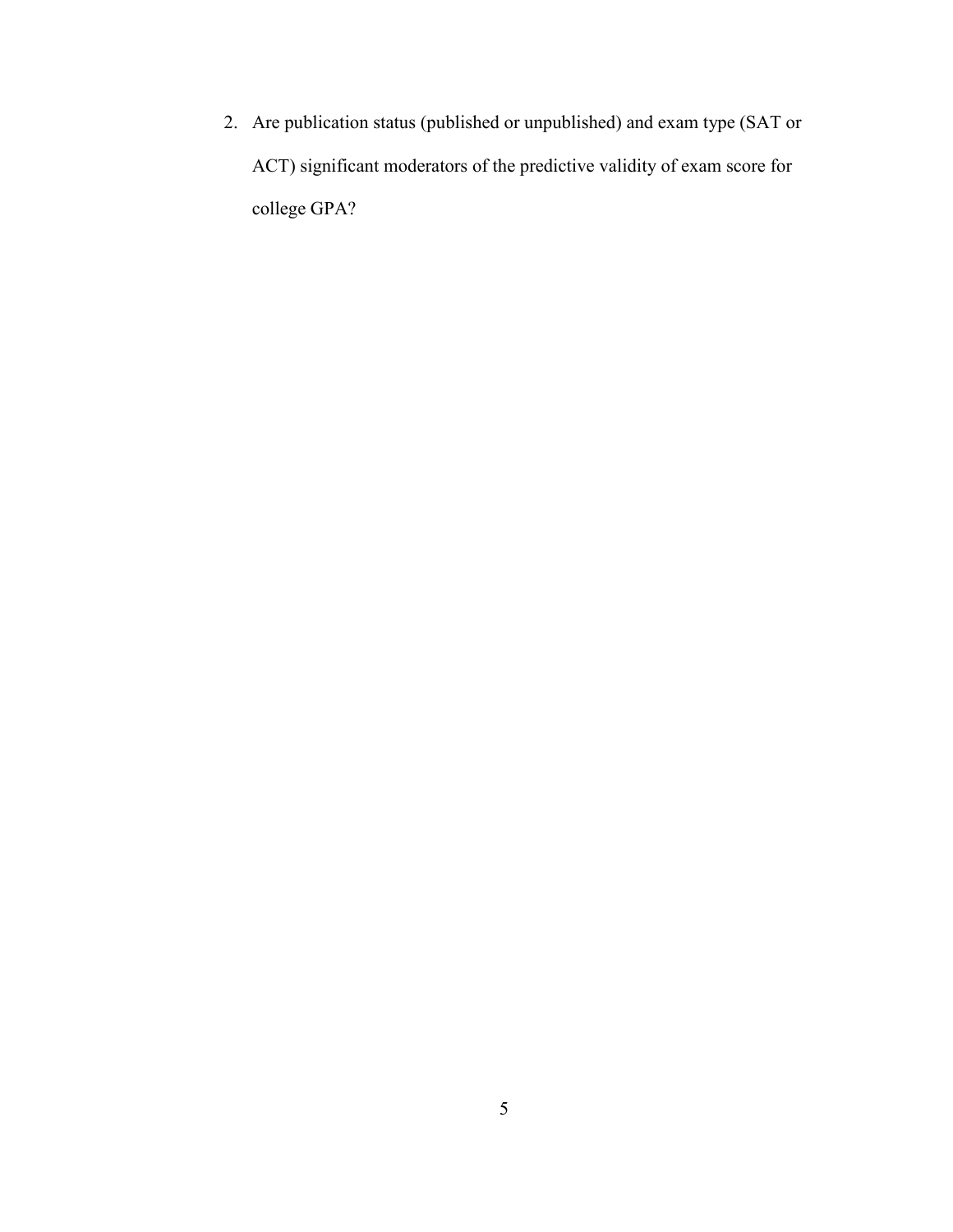#### **Chapter Two: Method**

The data were collected by searches of Academic Search Complete, ERIC, PyscINFO, and Google Scholar. Studies were identified which had correlations between SAT/ACT tests and academic success. Results of *t*-tests or ANOVA were converted to a Pearson's correlation coefficient. Package Metafor (R) was used to calculate effect sizes from studies. Microsoft Excel was used to convert scores from *t*-tests or ANOVA to correlation. Publication status and test type were used for moderator analyses. Converting t-tests and ANOVA to r obtained by the formulas:

$$
r = \sqrt{\frac{t^2}{t^2 + df}}
$$
 (1)

$$
r = \sqrt{\frac{F}{F + df}}
$$
 (2)

### **Instruments**

The SAT I was created in the racist eugenics action goes to the 1920s. As a psychometrician working on the Army Alpha Test (an "IQ" test used with World War I enlistees that was utilized to legitimize racial sorting), Carl Brigham, was given a job by ETS to develop a test to separate more intelligent students from the others for college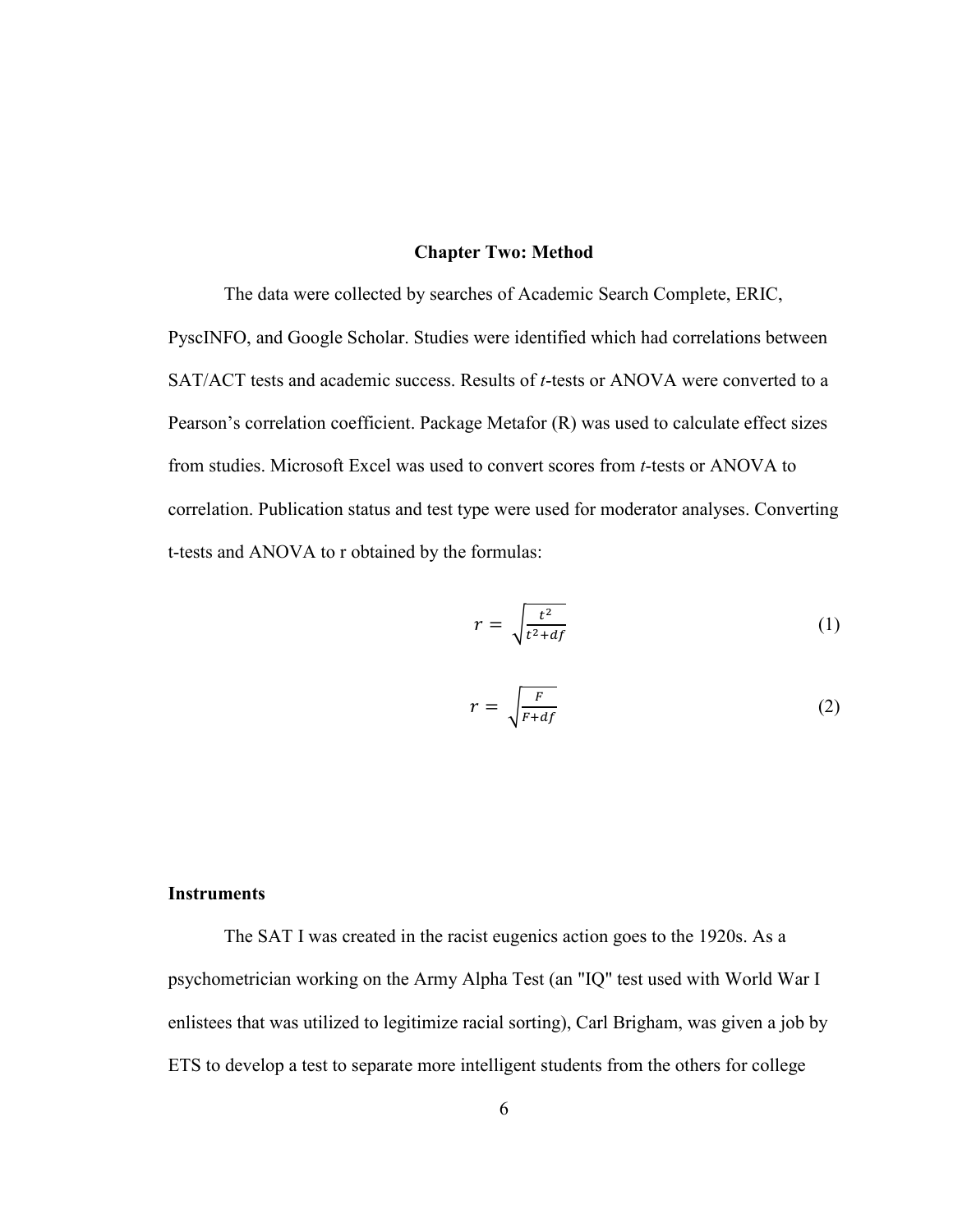education in 1925 (Perez, 2002). ACT started to become a popular and useful exam in 1959. At the time, it was the third major manufactured admission test. The ACT, made by E.F. Lindquist (who likewise outlined the Iowa Test of Basic Skills) and Ted McCarrel, was first planned to rival the SAT I (Perez). According to the test's manufacturer, there is a significant difference between the ACT and the SAT I. It is that ACT was very close to the classroom curriculum. The ACT Assessment was not an IQ test or relevant to IQ tests. On the contrary, the ACT questions are linked to classroom learning (Perez). ACT, Inc. states that by using the ACT scores, it is possible to measure high schoolers' general education outcomes and possibility of completion college education work. As an exam, the SAT is created by the College Board, a for-profit corporation. It is administered for the College Board by the Educational Testing Service. Although the original design of SAT I was not a good match for higher school curriculum, thanks to the adjustments done in 2016, the SAT now has a very close relationship with high school curricula.

One of these two exams' scores, SAT and ACT is a requirement of almost all college and universities' application processes. The institutions believe that these exams give them information about the students' readiness to the college education and future success (Schneider & Dorans, 1999). In general, SAT and ACT scores of most students are very close (Schneider & Dorans). The College Board's research shows that there is a strong correlation between these two exams, with the range of  $r = .89$  to .92. On the other hand, their focus areas are not similar. While SAT focuses on verbal and mathematical skills, ACT focuses on the high school curriculum (Schneider & Dorans). The strong relationship between these exams' scores could be because of having a similar format.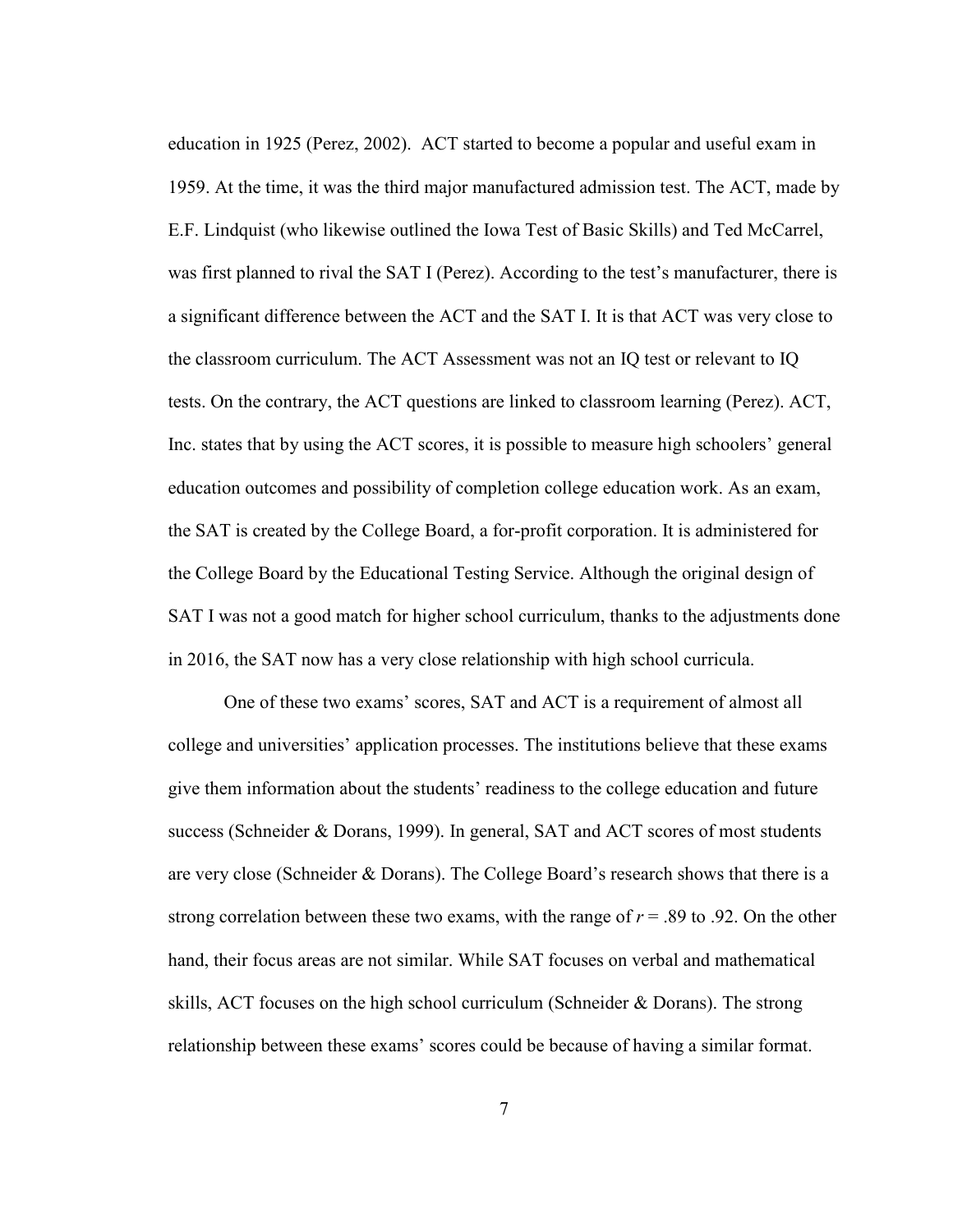They are timed, multiple-choice tests normed on national samples of students (Perez, 2002). If a student does not have the ability to use the limited time efficiently, s/he cannot demonstrate his/her real abilities in the final score. For example, research has shown that the timed exams create disadvantages for the female students and the students whose first language is other than English (Perez). The findings of such research may explain why females get higher grades in high school and college exams, whereas they get lower SAT and ACT scores (Perez).

Predictive validity refers to how accurately a test can predict some future outcome such as academic success (Green, 1991). Tests, for example, the Graduate Record Examination or the Scholastic Aptitude Test, are intended as predictors of academic success at the graduate and undergraduate levels, respectively. If the test has more support for validity, it has a higher correlation with the outcome measure. Factors affecting the value of a predictive validity coefficient include the time between measurement of the predictor (the test) and the outcome. Prediction tends to be more accurate over shorter than over longer time periods. A second factor is whether the test is used for selection purposes. If so, those persons not selected would be unavailable for assessment on the outcome measure. This preselection is likely to reduce the variance of scores and so reduce the predictive validity. This reduced variance is called restriction of range. Restriction of range occurs whenever design or circumstances abbreviate the values of one or both variables being correlated, and participants are intentionally excluded from the study because of having a lower score than a certain criterion (Weber, 2001).

8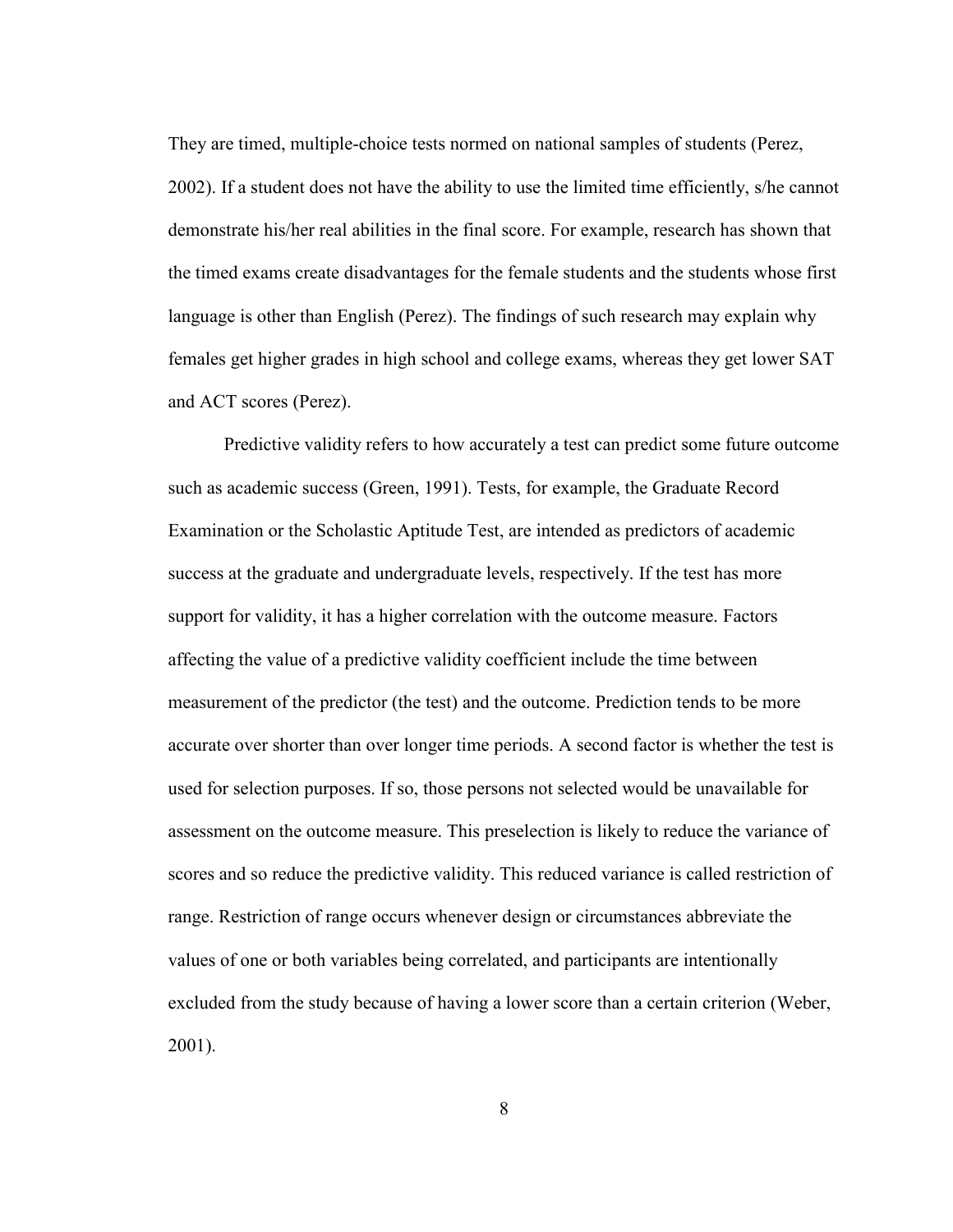The ACT is an exam which includes 215 multiple-choice questions to complete in 3 hours and 30 minutes. It also has a short break ("The ACT Test Help and Frequently Asked Questions," n.d.). The ACT is used to measure students' academic success in English, Math, Reading, and Science. Students' scores are created by counting the correct answers. The incorrect answers do not have any effect on the score. ACT Composite Score is from 1 to 36 (average of four test scores).

The SAT is 3 hours plus 50 minutes for the optional essay. The essay had a separate score in March 2016. The score is created based on correct answers. No penalty is given for incorrect answers ("The ACT Test Help and Frequently Asked Questions," n.d.). The SAT Math section has 58 items in 1 hour and 20 minutes. The Evidence-Based Reading and Writing Reading Test include 52 items with the time limit of 65 minutes; the Writing, and Language Test has 44 items, in 35 minutes. The Essay section is optional and takes 50 minutes. Scaled scores range from 200 to 800 for Evidence-Based Reading and Writing; 200 to 800 for Math; and from 2 to 8 for the Essay.

#### **Searching Scope**

The first strategy was to use Summon@DUto identify potential studies for inclusion in the meta-analysis. The second strategy was searching specific databases. Academic Search Complete and Eric (ProQuest) were relevant databases for finding studies about college admission. After identifying studies, Google Scholar and the Web of Science were useful for forward and backward citation searching. The main inclusion criterion was reporting a correlation between tests and academic success; if a t-test or ANOVA result was provided, it was converted to a correlation.

9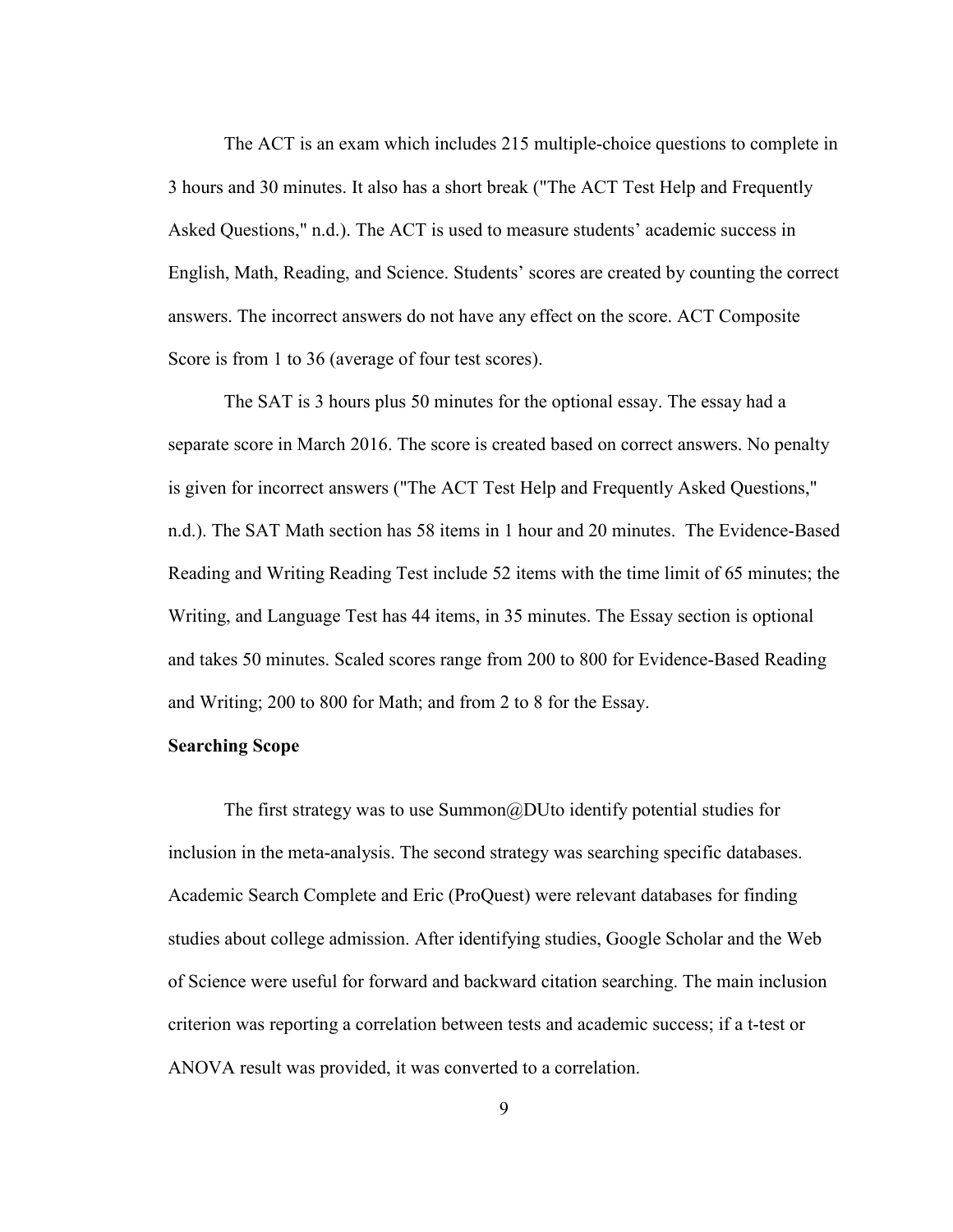Lastly, advanced searching was used to get added relevant results. Use of Boolean operators is the best approach to advanced searching in databases. Starting from general search by using keywords (GPA, SAT, ACT e.g.), then "AND," "OR," "NOT" Boolean operators were used to get more accurate results. At the same time, the asterisk (\*) was used as a truncation symbol for extending specific words. For example, predict\* retrieved these words: prediction, predictive, predictor, predicting.

#### **Inclusion Criteria**

- The first inclusion criteria were articles must be either published studies or grey literature (reports, working papers, theses, dissertations, government documents) from between 1990 and 2016 written in English.
- Appropriate studies must describe the relationship between test scores and college success. Eligible studies must have quantitative results and sample sizes.
- Studies need to have the correlation between test score (ACT, SAT) and college GPA or a *t*-test, ANOVA, or chi-square statistic.

#### **Exclusion Criteria**

- Studies were excluded if they were published before 1990.
- Studies which did not have a relational statistic between SAT or ACT score and College GPA were excluded.
- Qualitative studies, which did not have descriptive statistics and correlations or *t*test, ANOVA, or chi-square statistics, were excluded.

See Appendix A for a flowchart of the search process and Appendix C for citations of included studies.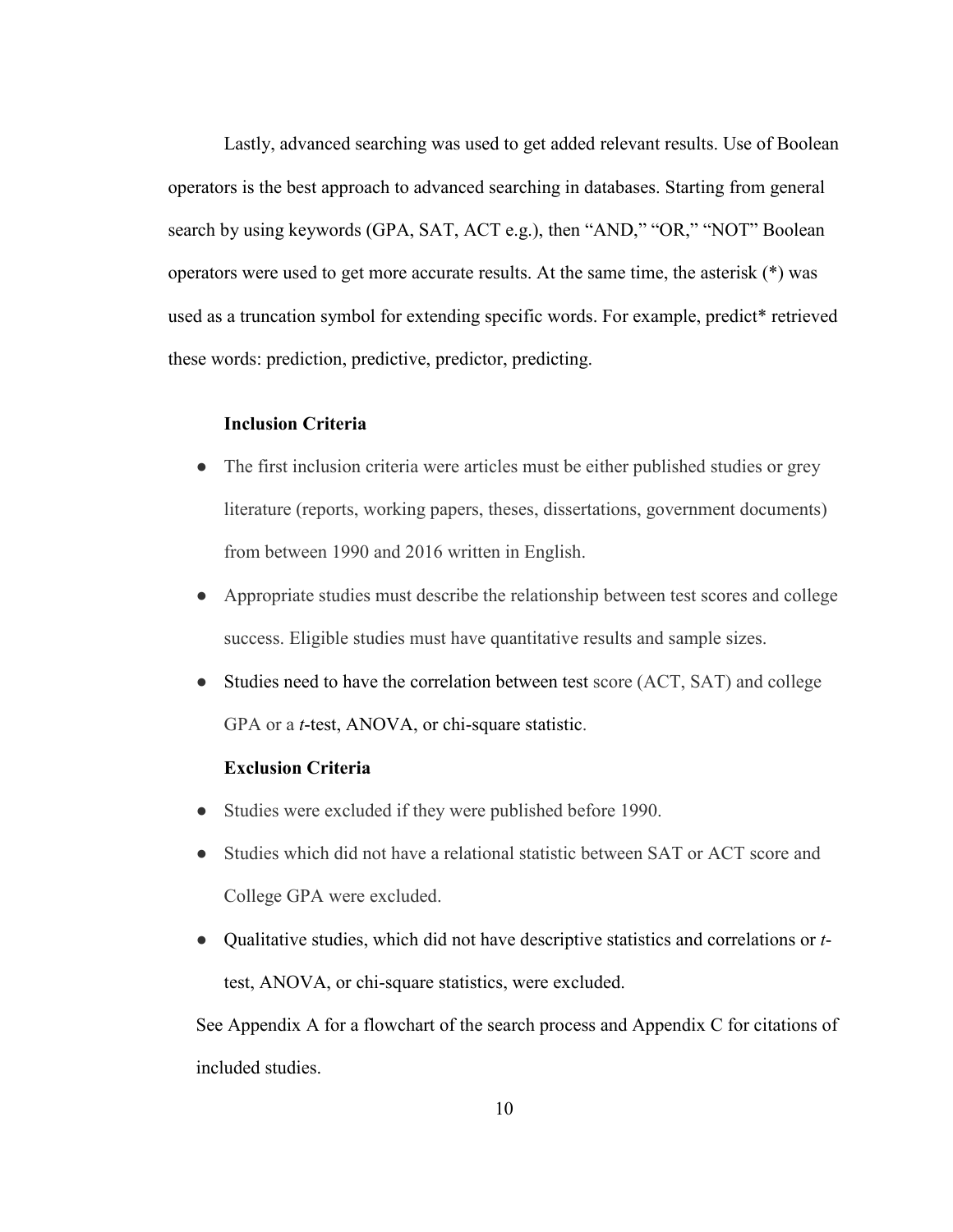#### **Publication bias**

In areas where selectivity exists, a synthesis based on only the published results may be biased. The use of prospective registries of studies to be included in systematic reviews has been suggested (Berlin & Ghersi, 2005) because it provides an unbiased sampling frame for the elimination of publication bias. Carrying out as comprehensive a search as possible when obtaining literature for a synthesis will help minimize the influence of publication bias. In particular, this may involve searching the gray literature for studies not formally published (Cooper, Hedges, & Valentine, 2009). The researcher searched unpublished sources such as reports, books, and dissertations.

#### **Methods for identifying publication bias**

First, the funnel plot was used to tested for publication bias. The expectation is that the plot should appear symmetric on the distribution of effect sizes and funnelshaped if no bias is present. It is essentially a scatterplot of measure of study size against a measure of effect size (Cooper, Hedges, & Valentine, 2009). If publication bias is present, we might expect some suppression of smaller, unfavorable, and nonsignificant studies that could be identified by a gap in one corner of the funnel and hence could yield asymmetry in the plot (Cooper, Hedges, & Valentine, 2009).

Another method used to address publication bias is the Fail Safe N method. Both Rosenthal's (1979) and Orwin's (1983) approach were implemented in assessing the impact of publication bias. This method considers the question of how many new studies are required to bring the overall treatment effect to non-significance (Rosenthal). Trim and Fill is another method that was used for addressing the problem of publication bias.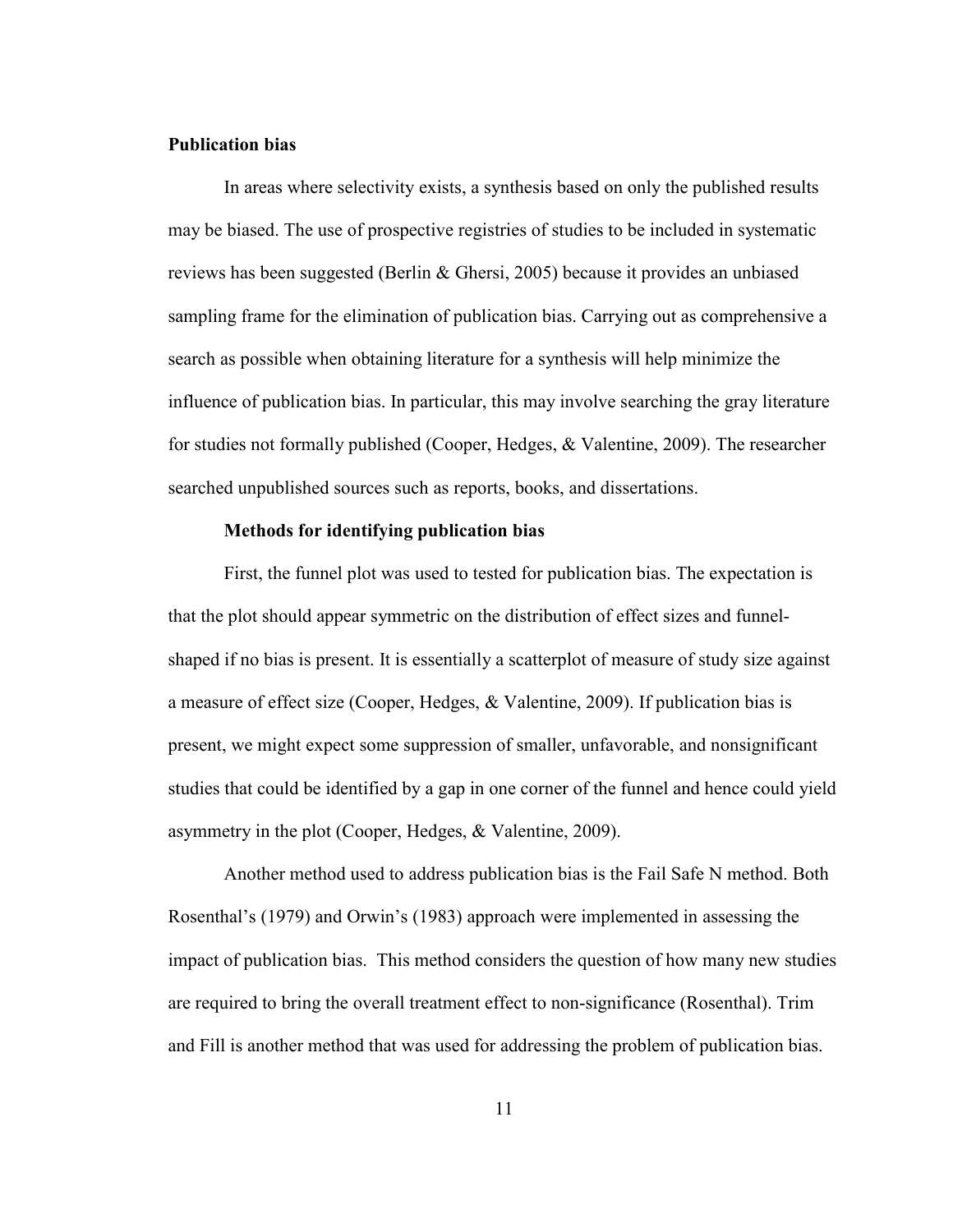In this method, smaller studies are omitted until the funnel plot is symmetrical (trimming). The trimmed funnel plot is used to estimate the true "center" of the funnel, and then the omitted studies and their missing "counterparts" around the center are replaced (filling). This provides an estimate of the number of missing studies and an adjusted treatment effect, including the "filled" studies (Sterne, Egger, & Smith, 2001). Lastly, the researcher used Egger's linear regression. A test of the null hypothesis that  $\beta_0$  $= 0$  (no funnel plot asymmetry) can be derived from the usual regression output produced by statistical packages (Rothstein, Sutton, & Borenstein, 2006).

#### **Analysis**

For analyzing data, the Package Metafor (R) was used. Microsoft Office Excel was utilized for converting values that were not presented in a regular format (e.g., t-, Fstatistic) to a correlation. First, the data file was input in CSV format. Next, the appropriate statistic was selected in Package Metafor (R). Then, heterogeneity was checked. According to whether there was significant heterogeneity or not, the theoretical argument for how to treat effect sizes was chosen (fixed effect, random effect). After that, the effect was computed. The effect size shows the relationship between the predictor (SAT, ACT), and the outcome (GPA). Finally, moderator analysis was performed by publication status and exam type before tests were implemented to find publication bias.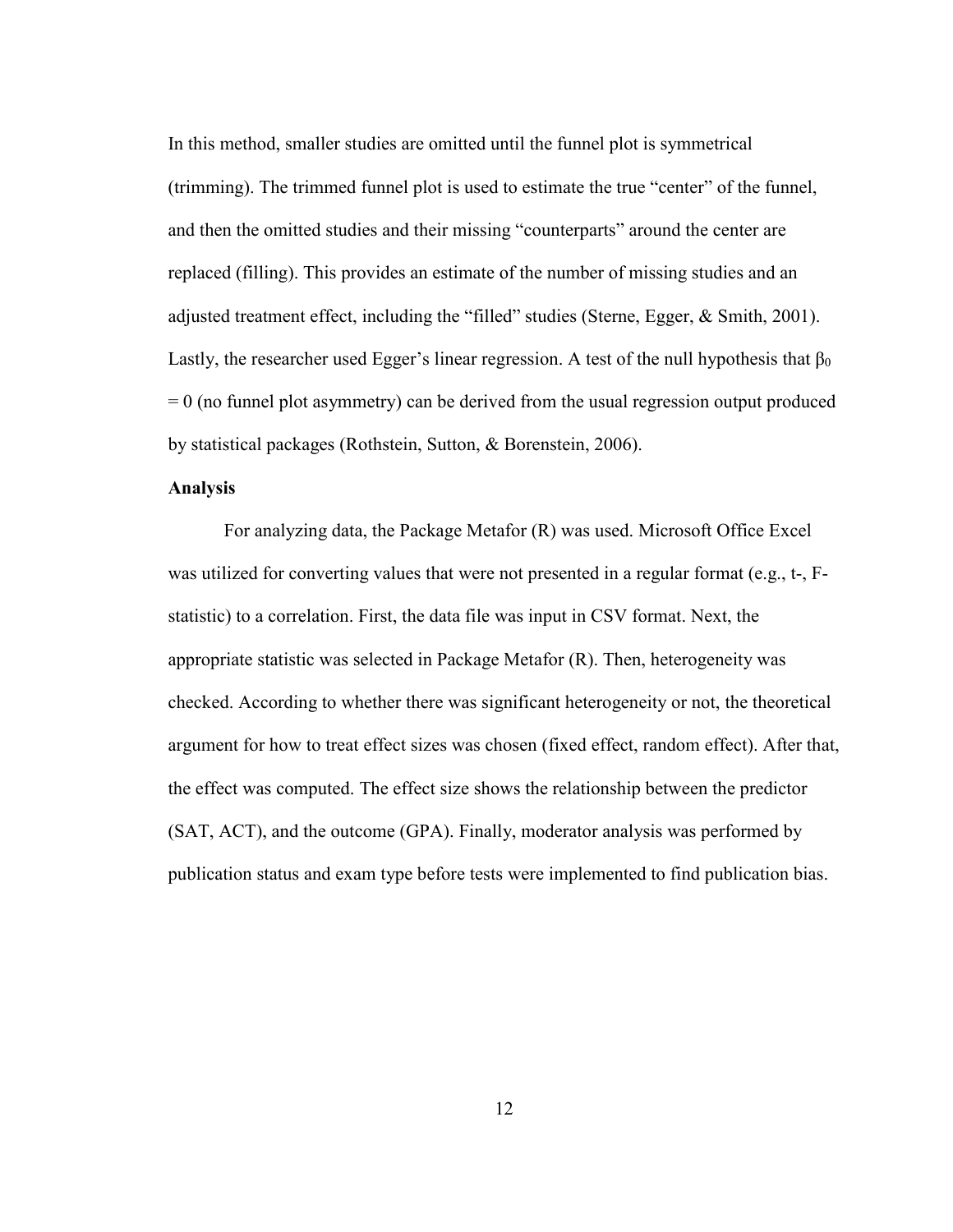#### **Chapter Three: Results**

In this chapter, the researcher provides the results of the meta-analysis exploring the predictive validity of students' SAT and ACT scores for GPA. First, a description of the studies is presented. Then, the findings of the meta-analysis are displayed. The results of the heterogeneity test, moderator analyses, and publication bias are then provided. The meta-analysis was conducted using the Package Metafor®. Also, SPSS, Excel, and Comprehensive Meta-Analysis (CMA; Borenstein et al., 2005) were employed to create figures and tables.

#### **Search Results**

To identify relevant studies, the researcher searched specific databases. Studies were mainly gathered from Academic Search Complete and ERIC (ProQuest) databases. Moreover, other ProQuest and EBSCOhost databases were checked to get relevant studies. Dissertations and Theses (ProQuest) was helpful to obtain dissertations. Also, Google Scholar and Web of Science were used for forward and back citation searching.

First, the researcher used a general search. Key search terms included (SAT, Scholastic Aptitude Test, ACT, American College Testing, GPA, Grade Point Average, college success, predict\*, correlate\*). After getting more than a thousand results, the researcher looked for key terms on titles and abstracts. Four hundred seventy-six studies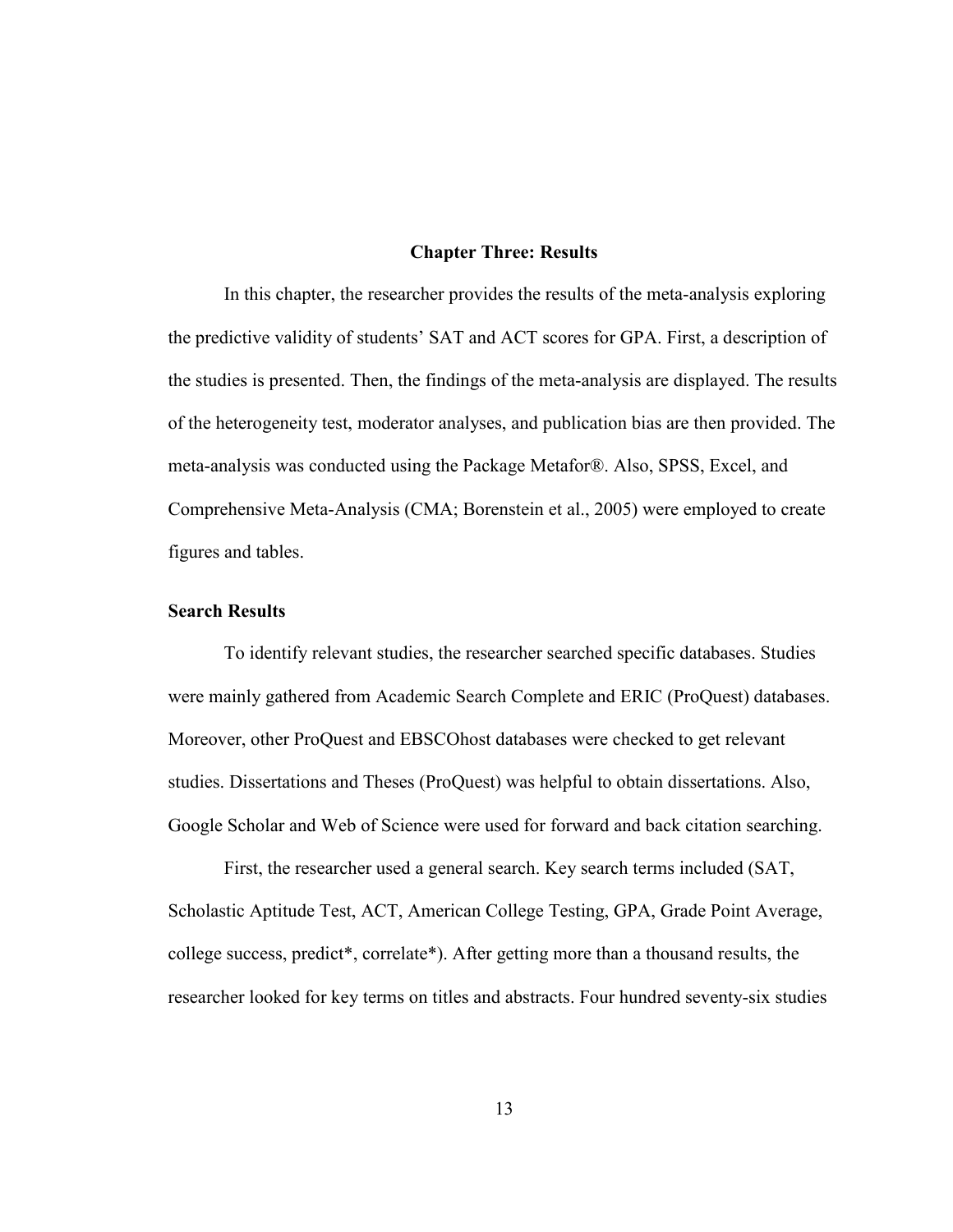were collected after duplicate studies were removed. Finally, 48 studies were selected for the quantitative analysis.

The researcher obtained 60 effect sizes from the 48 studies. Table 1 lists the included studies. Eight studies had more than one effect size. For example, the researcher retrieved four effect sizes from Chowdhury's (2013) study. Table 1 displays studies in alphabetical order by first author's last name. Table 1 also lists studies' sample size and the correlation used to calculate the effect size. Moreover, every study has publication status and exam type listed, which are the two variables used in the moderator analysis.

| Study<br>Year |      | Sample Size<br>(N) | Effect Size (r) | <b>Publication Status</b> | Exam       |
|---------------|------|--------------------|-----------------|---------------------------|------------|
|               |      |                    |                 |                           | Type       |
|               |      |                    |                 |                           |            |
| <b>Baker</b>  | 2016 | 390                | 0.42            | published                 | <b>ACT</b> |
| Bardi         | 2011 | 91                 | 0.26            | published                 | <b>ACT</b> |
| Berry         | 2009 | 165781             | 0.357           | published                 | SAT        |
| Boyraz        | 2015 | 484                | 0.22            | published                 | <b>ACT</b> |
| <b>Brian</b>  | 2002 | 4871               | 0.265           | unpublished               | SAT        |
| Carolyn       | 1994 | 386                | 0.36            | published                 | <b>ACT</b> |
| Chowdhury     | 2013 | 92                 | 0.44            | published                 | <b>ACT</b> |
| Chowdhury-2   | 2013 | 105                | 0.29            | published                 | <b>ACT</b> |
| Chowdhury-3   | 2013 | 57                 | 0.39            | published                 | <b>ACT</b> |
| Chowdhury-4   | 2013 | 69                 | 0.49            | published                 | <b>ACT</b> |
| Combs         | 2001 | 383                | 0.37            | unpublished               | <b>SAT</b> |
| Conard        | 2005 | 289                | 0.28            | published                 | <b>SAT</b> |
| Coyle         | 2008 | 161                | 0.29            | published                 | <b>SAT</b> |
| Coyle         | 2015 | 1174               | 0.38            | published                 | <b>SAT</b> |
| Coyle-2       | 2008 | 88                 | 0.22            | published                 | <b>ACT</b> |
| Coyle-2       | 2015 | 1094               | 0.34            | published                 | <b>ACT</b> |
| Coyle-3       | 2008 | 980                | 0.35            | published                 | SAT        |
| Coyle-4       | 2008 | 898                | 0.33            | published                 | <b>ACT</b> |
| Cutrona       | 1994 | 418                | 0.28            | published                 | <b>ACT</b> |

|  | Table 1. Included Studies |  |
|--|---------------------------|--|
|  |                           |  |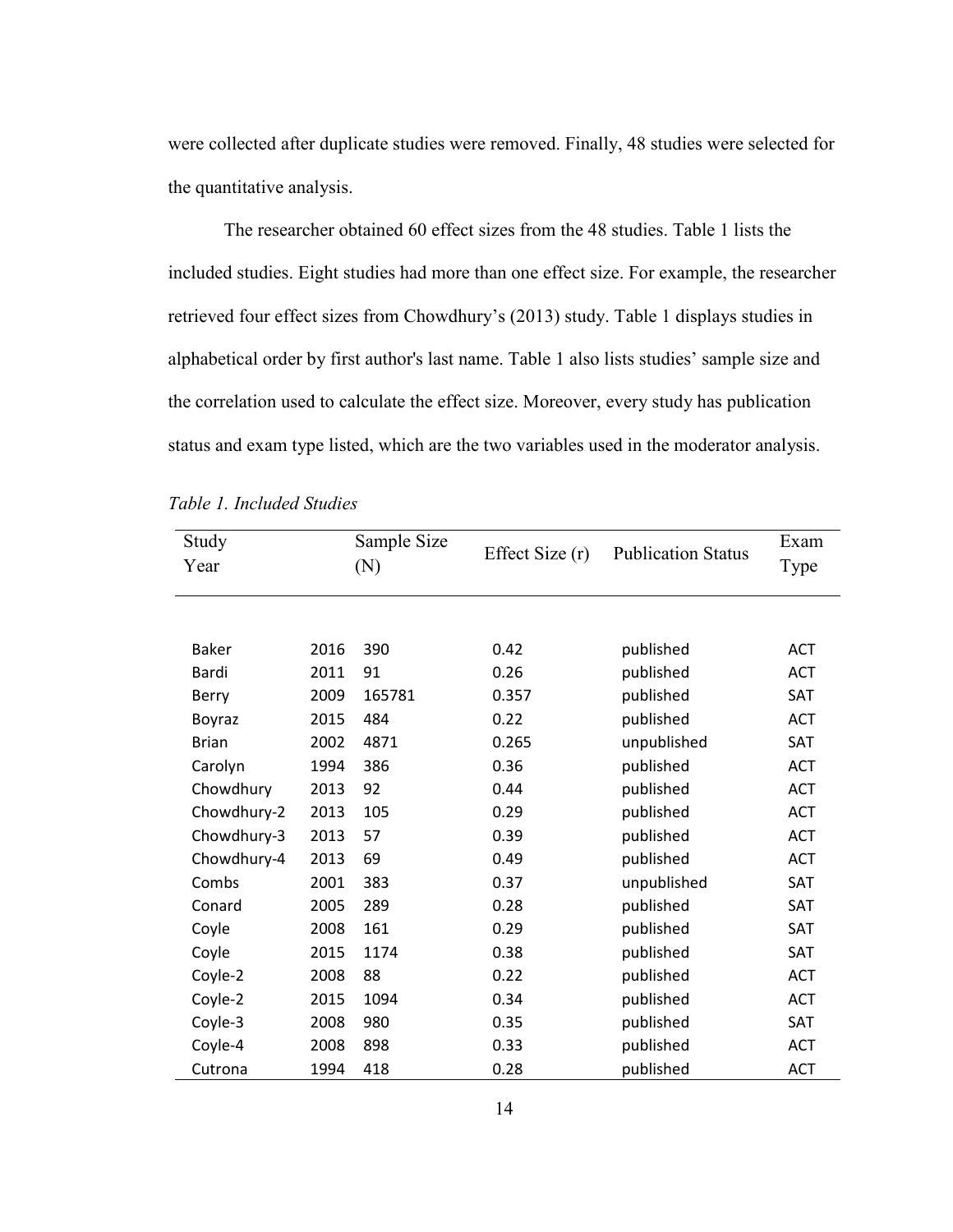| DeBerard    | 2004 | 204    | 0.3   | published   | SAT        |
|-------------|------|--------|-------|-------------|------------|
| Gibb        | 2002 | 109    | 0.46  | published   | SAT        |
| Guerrero    | 2000 | 1142   | 0.244 | unpublished | SAT        |
| Haemme-Fem  | 2012 | 237    | 0.39  | published   | <b>ACT</b> |
| Haemmer-mal | 2012 | 1105   | 0.25  | published   | <b>ACT</b> |
| Hollomon    | 1995 | 664    | 0.14  | unpublished | ACT        |
| House       | 1997 | 148    | 0.211 | published   | <b>ACT</b> |
| Jackson     | 2003 | 219    | 0.33  | published   | <b>ACT</b> |
| Keiser      | 2015 | 1976   | 0.28  | published   | <b>ACT</b> |
| Keiser-2    | 2015 | 56516  | 0.36  | published   | SAT        |
| Kirby       | 2005 | 93     | 0.46  | published   | SAT        |
| Kirby-2     | 2005 | 154    | 0.26  | published   | SAT        |
| Komarraju   | 2012 | 375    | 0.36  | published   | <b>ACT</b> |
| Kraft       | 2014 | 125    | 0.4   | published   | SAT        |
| Lindley-    | 2002 | 313    | 0.43  | published   | <b>ACT</b> |
| Marsh       | 2008 | 123    | 0.44  | published   | SAT        |
| Marsh-2     | 2008 | 100    | 0.43  | published   | <b>ACT</b> |
| Mullen      | 1995 | 23064  | 0.44  | unpublished | ACT        |
| Myers-Black | 1992 | 89     | 0.26  | unpublished | <b>ACT</b> |
| Myers-White | 1992 | 326    | 0.53  | unpublished | <b>ACT</b> |
| O'Malley    | 1996 | 175    | 0.39  | unpublished | SAT        |
| Paszczyk    | 1994 | 428    | 0.21  | unpublished | ACT        |
| Patton      | 1998 | 6496   | 0.18  | unpublished | <b>ACT</b> |
| Pettijohn   | 1995 | 42     | 0.41  | unpublished | <b>ACT</b> |
| Redding     | 1999 | 76     | 0.52  | unpublished | <b>ACT</b> |
| Robbins     | 2010 | 299    | 0.154 | unpublished | ACT        |
| Romeo       | 2011 | 182    | 0.21  | unpublished | SAT        |
| Romeo       | 2013 | 143    | 0.21  | published   | SAT        |
| Royalty     | 1994 | 160    | 0.16  | unpublished | <b>ACT</b> |
| Schlenker   | 2013 | 234    | 0.39  | published   | SAT        |
| Schmitt     | 2009 | 1155   | 0.539 | published   | SAT        |
| Seymour     | 1994 | 104    | 0.197 | published   | ACT        |
| Shepperd    | 1993 | 101    | 0.4   | published   | SAT        |
| Singleton   | 2009 | 225    | 0.48  | published   | SAT        |
| Sinha       | 2011 | 836    | 0.59  | published   | SAT        |
| Strang      | 2013 | 162    | 0.467 | published   | SAT        |
| Valencia    | 1991 | 99     | 0.51  | unpublished | <b>ACT</b> |
| Wagerman    | 2007 | 131    | 0.25  | published   | SAT        |
| Westrick    | 2015 | 169818 | 0.38  | published   | <b>ACT</b> |
| Zeng        | 2002 | 136    | 0.31  | unpublished | ACT        |
| Ziomek      | 1996 | 2959   | 0.42  | unpublished | <b>ACT</b> |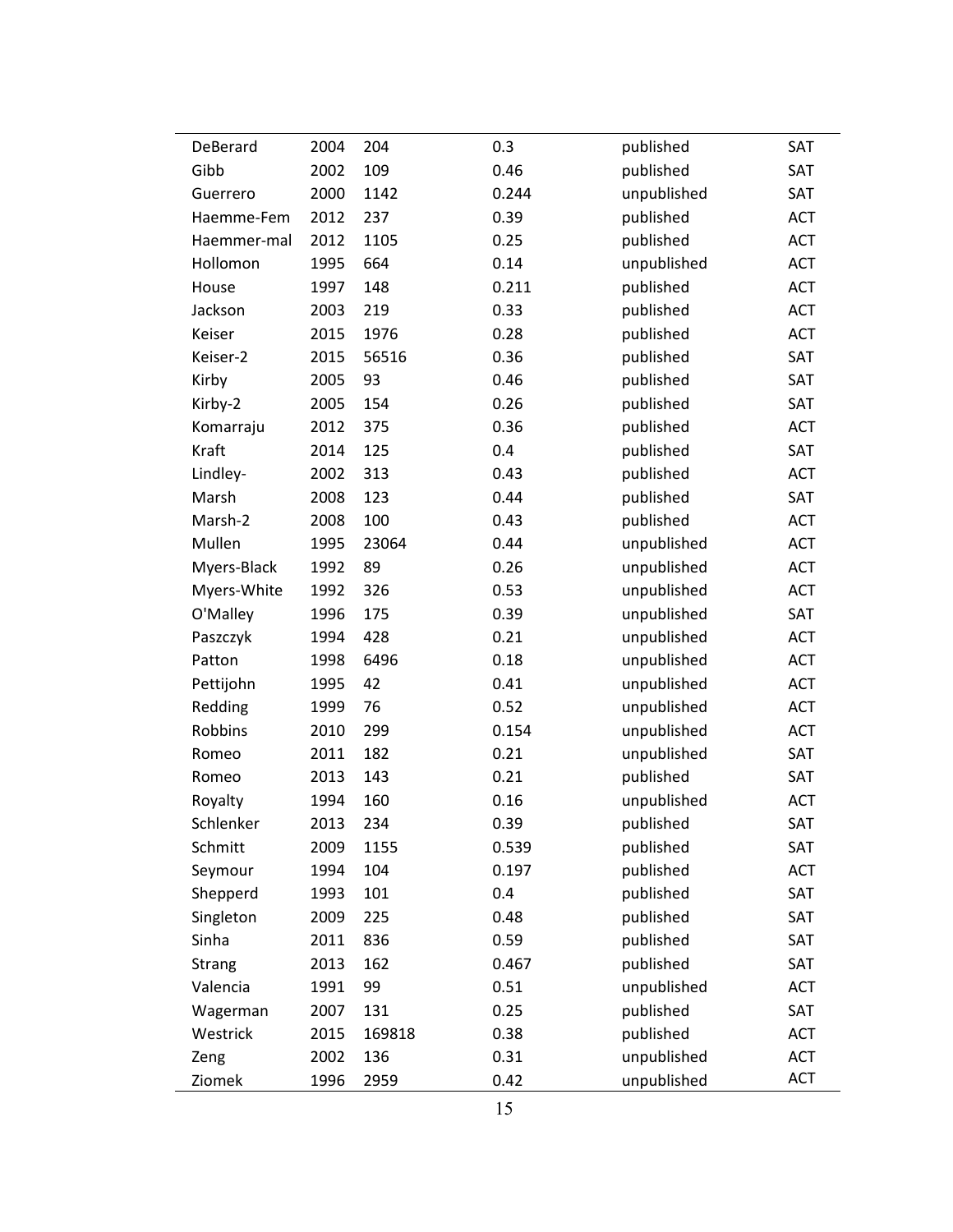#### **Results of Meta-Analysis**

Results are presented as follows: effect size using both fixed effects and random effects models are presented followed by the forest plot to provide a summary of individual studies and a radial plot to represent aggregate data. Then moderator analyses results are provided for publication status and exam type. Lastly, funnel plots, Fail Safe N method results, and Trim and Fill method results are presented to indicate the problem of publication bias.

#### **Effect Size**

In this study, the first question was: are SAT (Scholastic Aptitude Test) and ACT (American College Testing) scores predictive of college success? What is the correlation between exam score (combining SAT and ACT) and college GPA?

The researcher computed 60 effect sizes to answer the first question. According to the fixed effect model, a statistically significant relationship between exam scores and college success was realized. Exam scores are predictive of college success. The average effect size was  $ES = 0.38$ ,  $k = 60$ ,  $p < 0.001$ , standard error = .0015. The fixed effects model makes sense if there is the reason to believe that all the studies are functionally identical, and the goal is to compute the common effect size, which would then be summed up to different cases of this same populace (Borenstein, Hedges, & Rothstein, 2007). The random effects model aims to point out the mean of a distribution of effects, not to estimate only one trues. In the random effects model, small studies cannot be discounted by giving them small weights. Although that study's estimate may be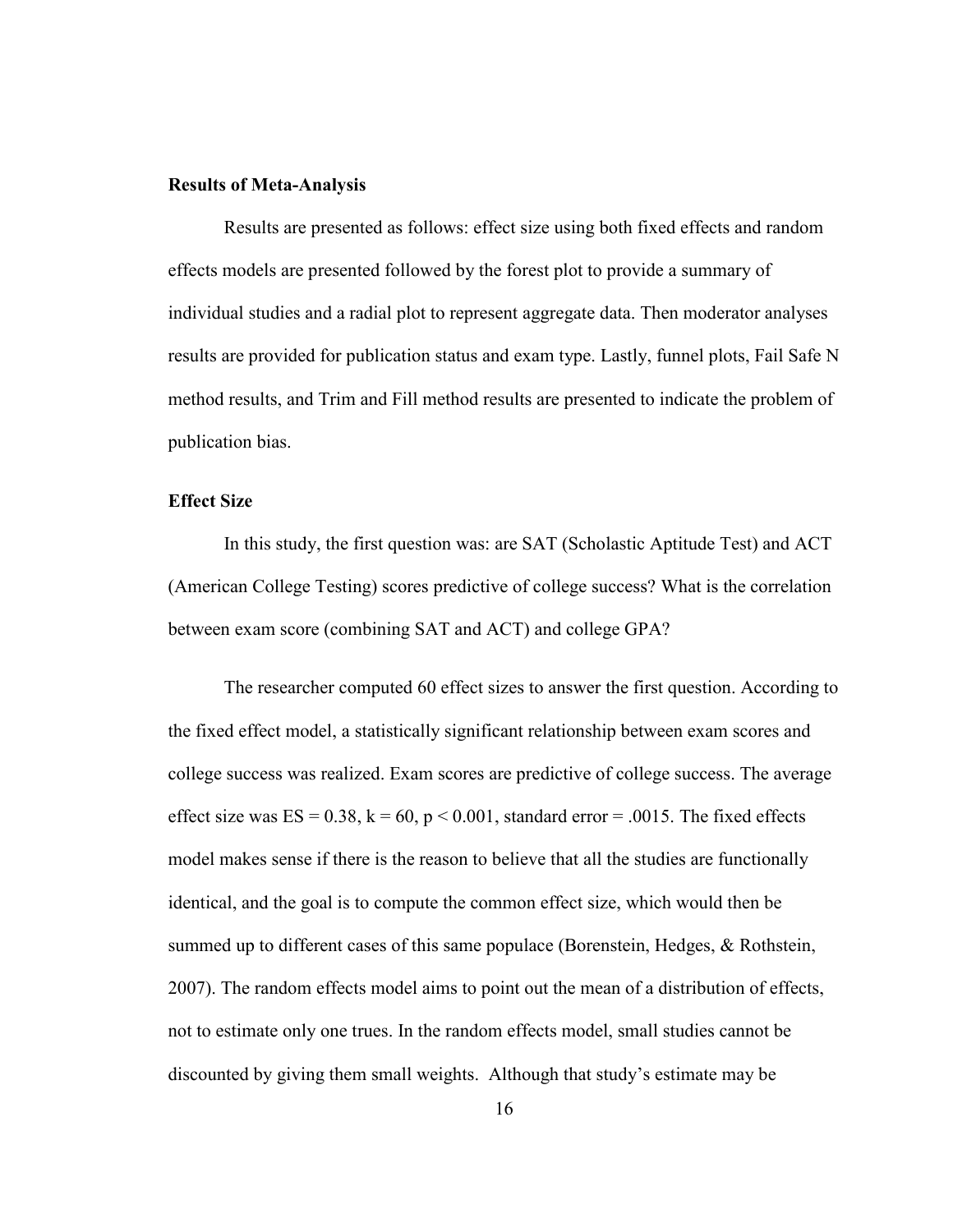imprecise, it is still useful because of being the only study which provides an estimate (Borenstein). Also, studies have more balance under a random effects model. Under the fixed effects model, larger studies share most of the total weight. Under the random effects model, extreme studies is related to their sizes. If they are large, they lose their effects, whereas if they are small, they gain influence.

In this study, because of two main reasons, the researcher adopted a random effects model. First, due to heterogeneity of variance,  $Q > \chi^2$  (k-1), the null hypothesis of homogeneity of effect sizes was rejected,  $Q(59) = 930.19$ ,  $p < .0001$ . When the null hypothesis of homogeneity of effect size is rejected by finding a statistically significant Q statistic, adopting a random effects model is an option. However, this practice may not encourage us, because we should use the random effects model to understand whether there is a common effect size for all the studies or not, instead of focusing on the statistical test's outcome (Borenstein, 2009). Also, in this study, two studies had large sample sizes. Under the fixed effects model, they were more heavily weighted. The researcher wanted to get more balance to share relative weight based on sample size. If the published literature is used to collect useful studies, the random effect model becomes more appropriate (Borenstein, 2009). In this study, 70% of the studies were published.

With the random effects model, there was also a small average correlation between exam scores and college success,  $r = .36$ ,  $p < .001$ , standard error = .0166. Homogeneity of effect sizes was violated as with the fixed effects model,  $Q(59)$  = 930.19,  $p < .0001$ .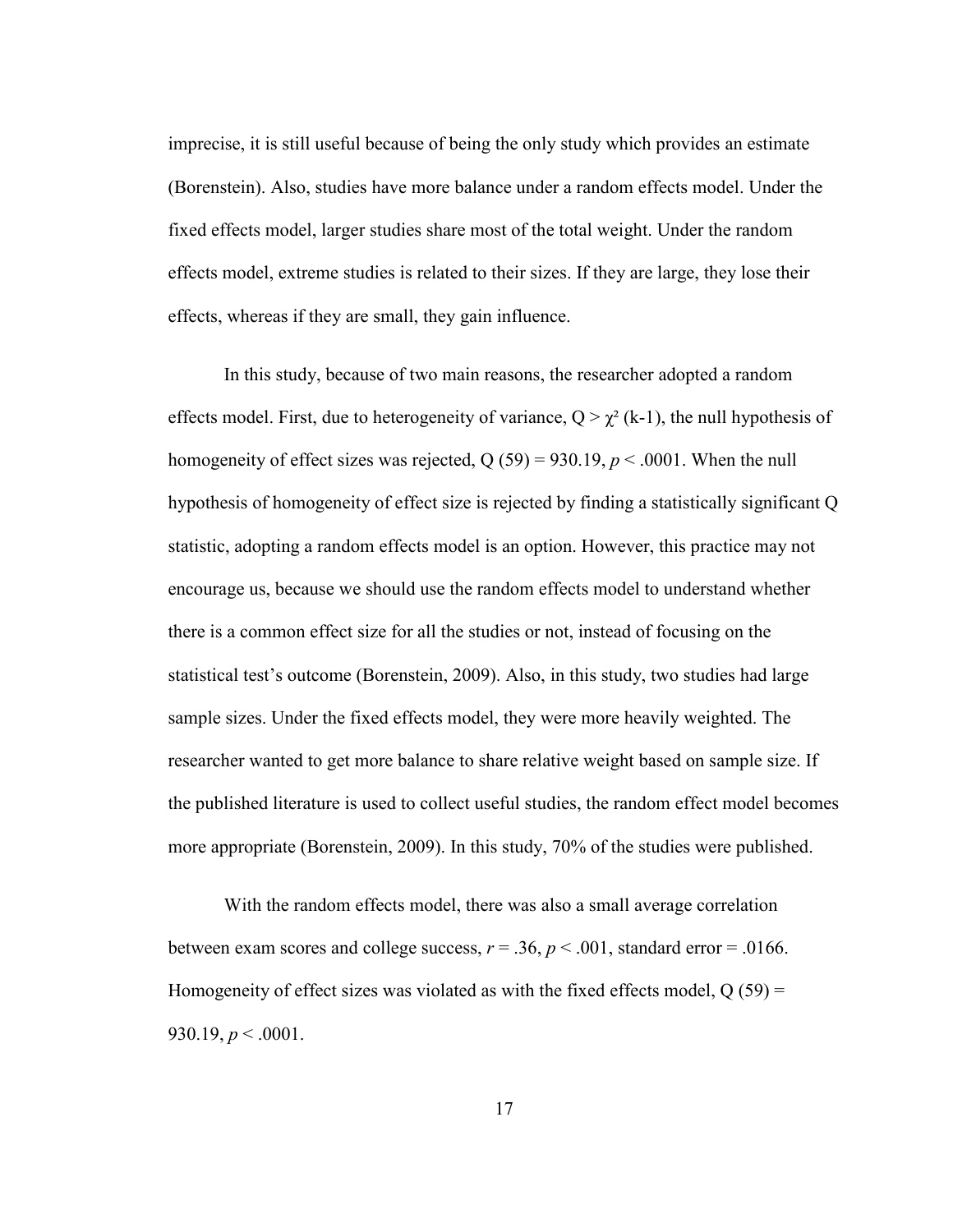Exam scores were predictive of college success. The confidence interval was (.32, .39). When comparing the fixed effects model confidence interval (.3821, .3880), because of the standard error differences the random effects model had a wider confidence interval.

#### **Forest Plot**

A forest plot indicates the point estimate of studies with their confidence intervals and also shows the overall effect size. A forest plot represents uncertainty and the summary effect and indicates the extent to which each study contributes to the overall result (Cooper, Hedges, & Valentine, 2009). The diamond in Figure 1 represents the summary effect size at the bottom of the plot. The plot provides some meaningful data on the statistics which allow us to make correct interpretations and shows anomalies like attention required outliers (Borenstein, 2005). Before starting to use the funnel plot and statistical tests to figure out biases, most researchers generate a forest plot to get a visual idea of the effect size for the study (Borenstein). In this study, the researcher obtained two forest plots to compare fixed effect and random effect models. Figure 1 exhibits the forest plot for the random effects model; Figure 2 presents the forest plot for the fixed effects model. One of the main differences between random effects and fixed effects models is the studies' relative weight. The fixed effects model contains a wide range of weights (as reflected in the size of the boxes) whereas there is a narrow range of weights under the random effects model (Borenstein, 2009). For example, to compare large and small studies under both models, one of the largest studies (Berry, 2009) has two times the weight of Baker's (2016) study under the random effects model. On the other hand,

18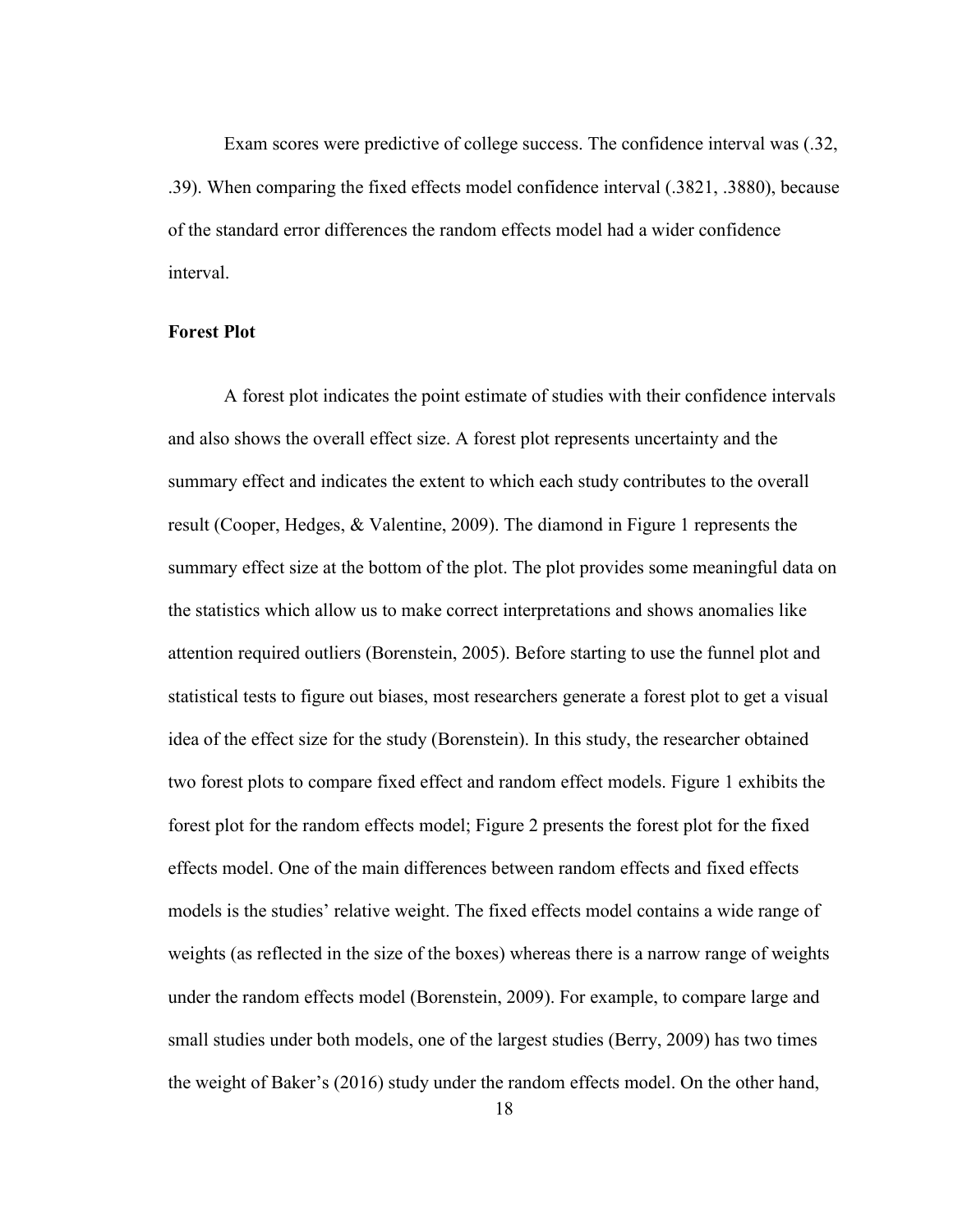under the fixed effects model, Berry (2009) has 410 times the weight of Baker (2016). The fixed effects model had a larger effect size  $(ES = .38)$  than the random effects model (ES =.36). In this study, the confidence band for 39 studies intersected the mean effect size, while 21 studies did not intersect the mean effect size under the random effects model. Under the fixed effects model, 39 studies intersected the mean effect size as well.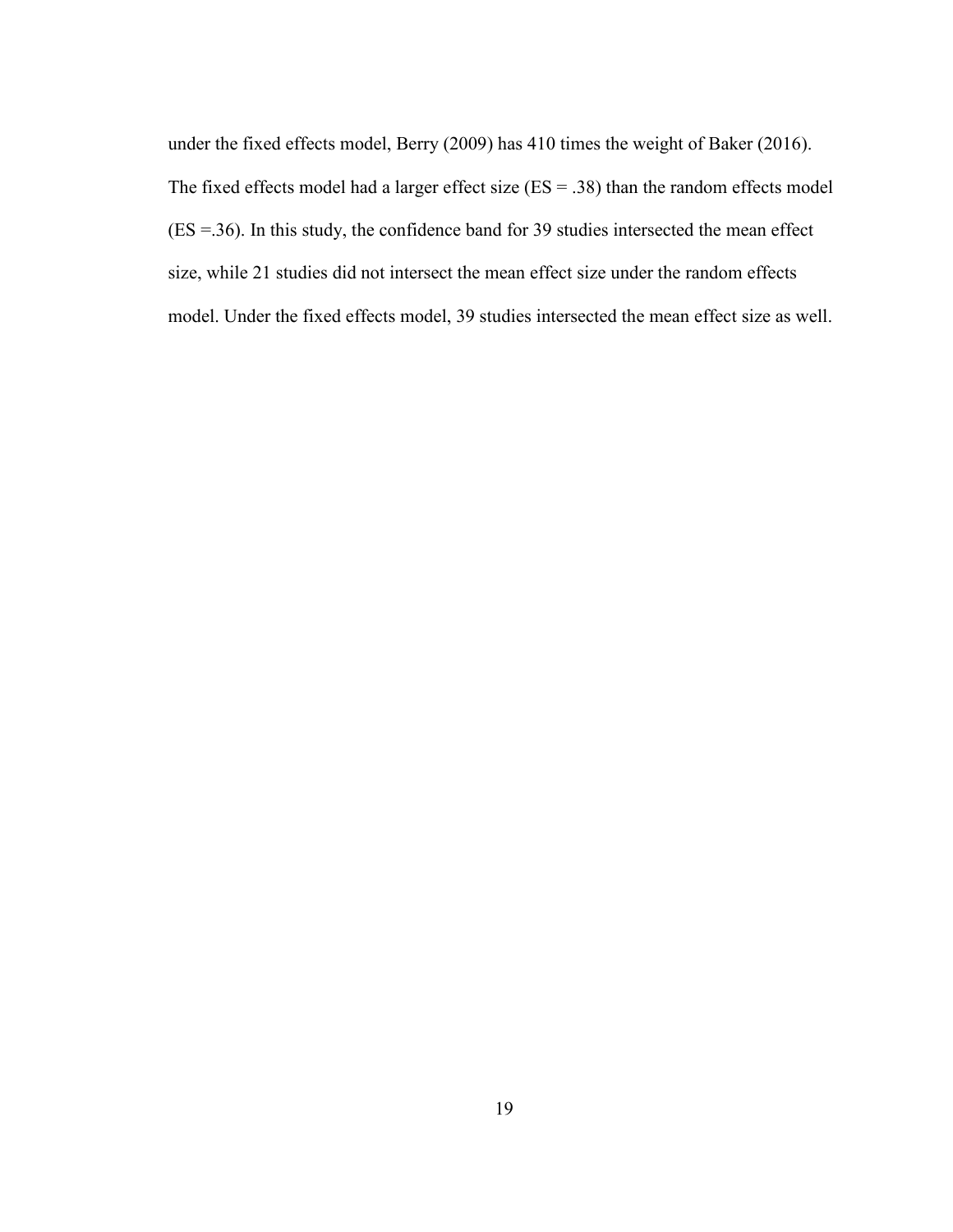

*Figure 1. Forest Plot of Effect Sizes (Random Effects)*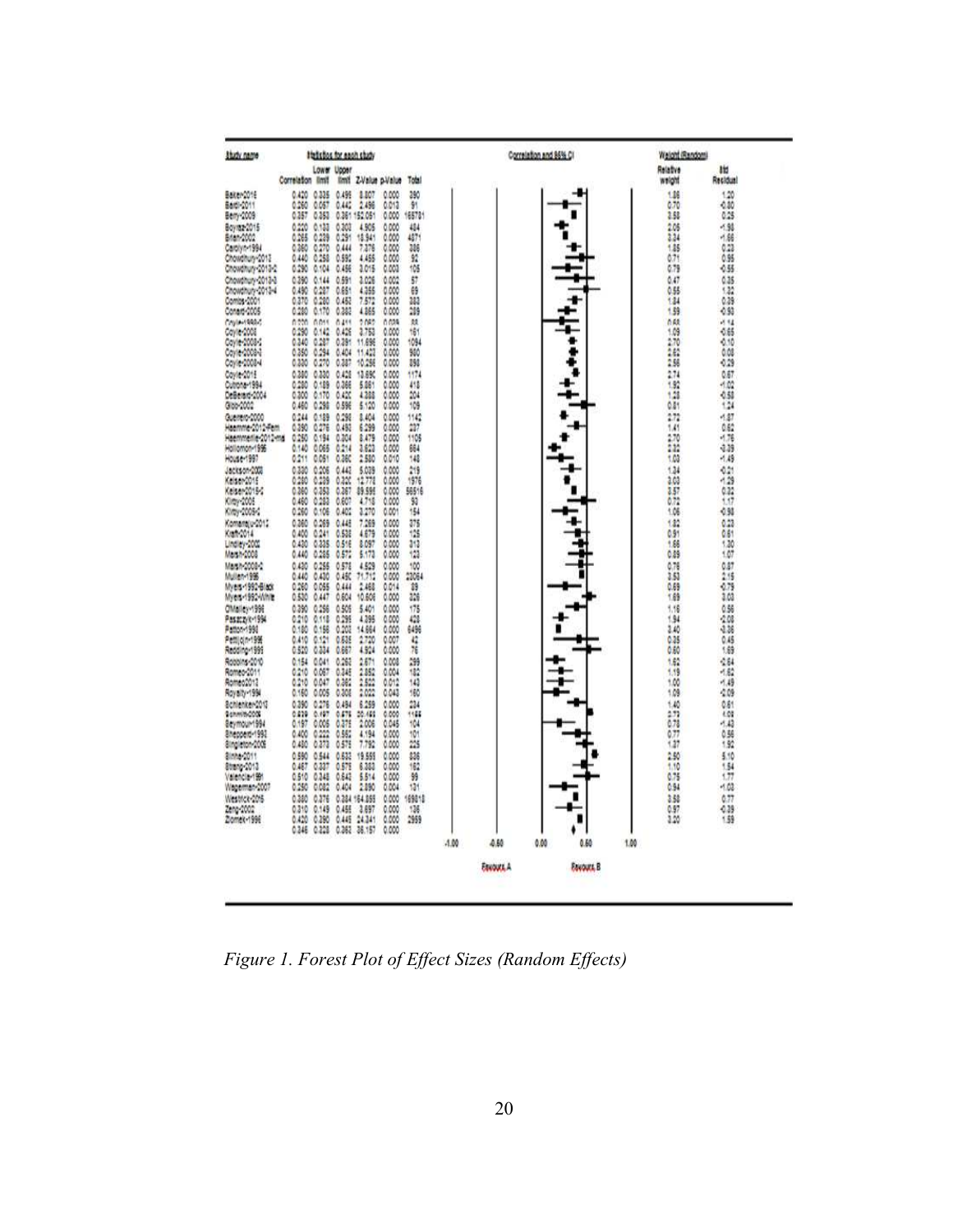

*Figure 2. Forest Plot of Effect Sizes (Fixed Effects)*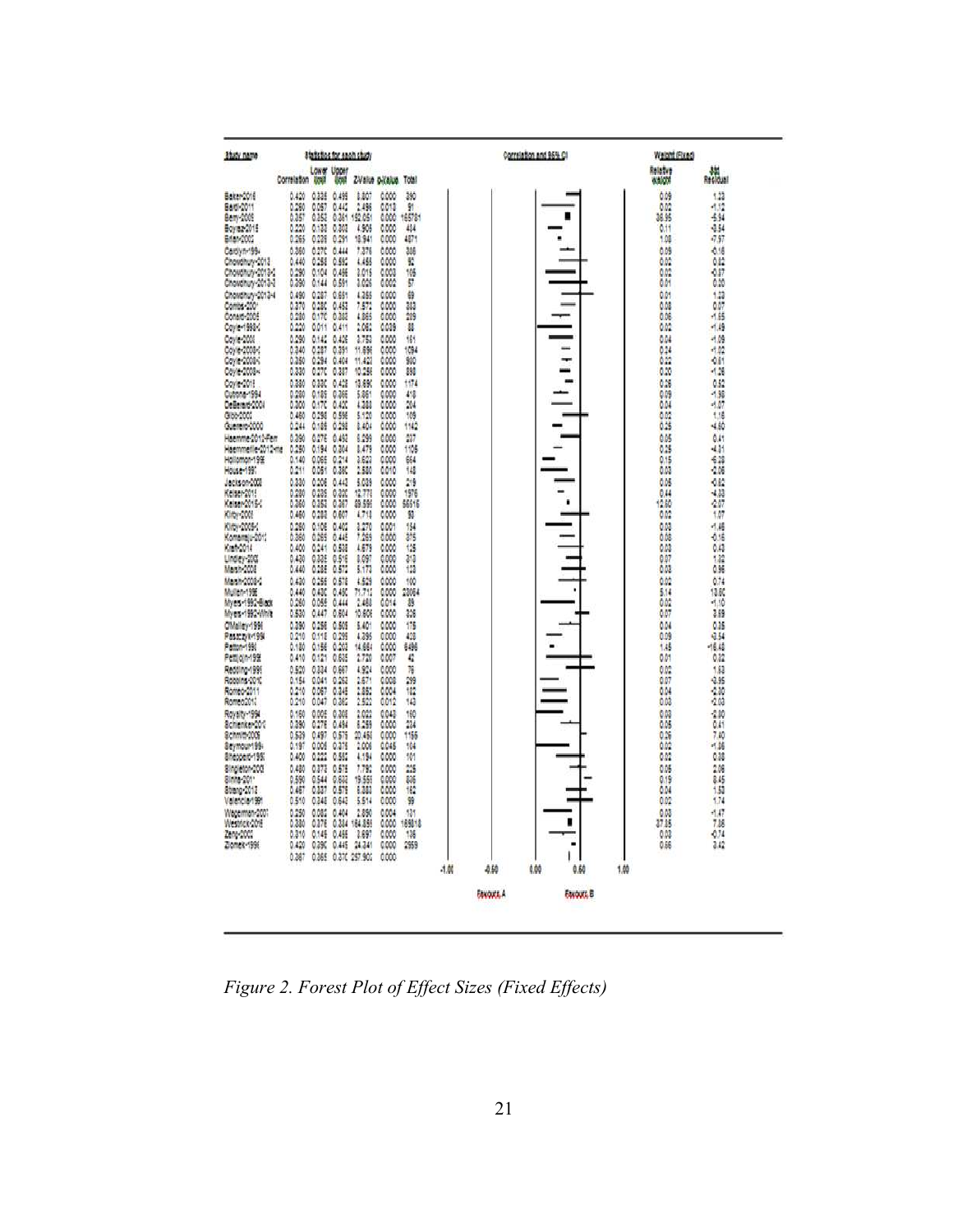#### **Radial Plot**

Galbraith's radial plot is an alternative way to visualize results of the metaanalysis. Galbraith plots are used to facilitate examination of heterogeneity which also covers the detection of outliers (Cabrera & Higgins, 2010). The data are presented in the middle of the figure with the inverse of the standard error of the x-axis and the standardized estimate on the y-axis; a two-unit change in the standardized estimate is equivalent to the 95% confidence interval (Cooper, Hedges, & Valentine, 2009). In the radial plot, the larger studies are located on the y-axis. The reason for getting different radial plots under fixed effects and random effects models is their formula. The random effects model adds the estimate of the between-studies variance  $(\tau 2)$ . As a result, under the fixed effects model large studies are separate from other studies. However, under a random effects model, studies scatter more closely to each other. Also under the random effects model, detecting outliers are easier than under the fixed effects model. Figures 3 and four present the radial plots, the inverse of the standard error of the x-axis and the standardized estimate as the y-axis in 95% confidence interval (Cooper, Hedges, & Valentine). Under the fixed effects model, because of the relative weight, the big studies suppressed standardized estimate scores. In contrast, under random effects model studies, relative weights are more stable. The big studies did not suppress the standardized estimate score. The range of standardized estimates is wider.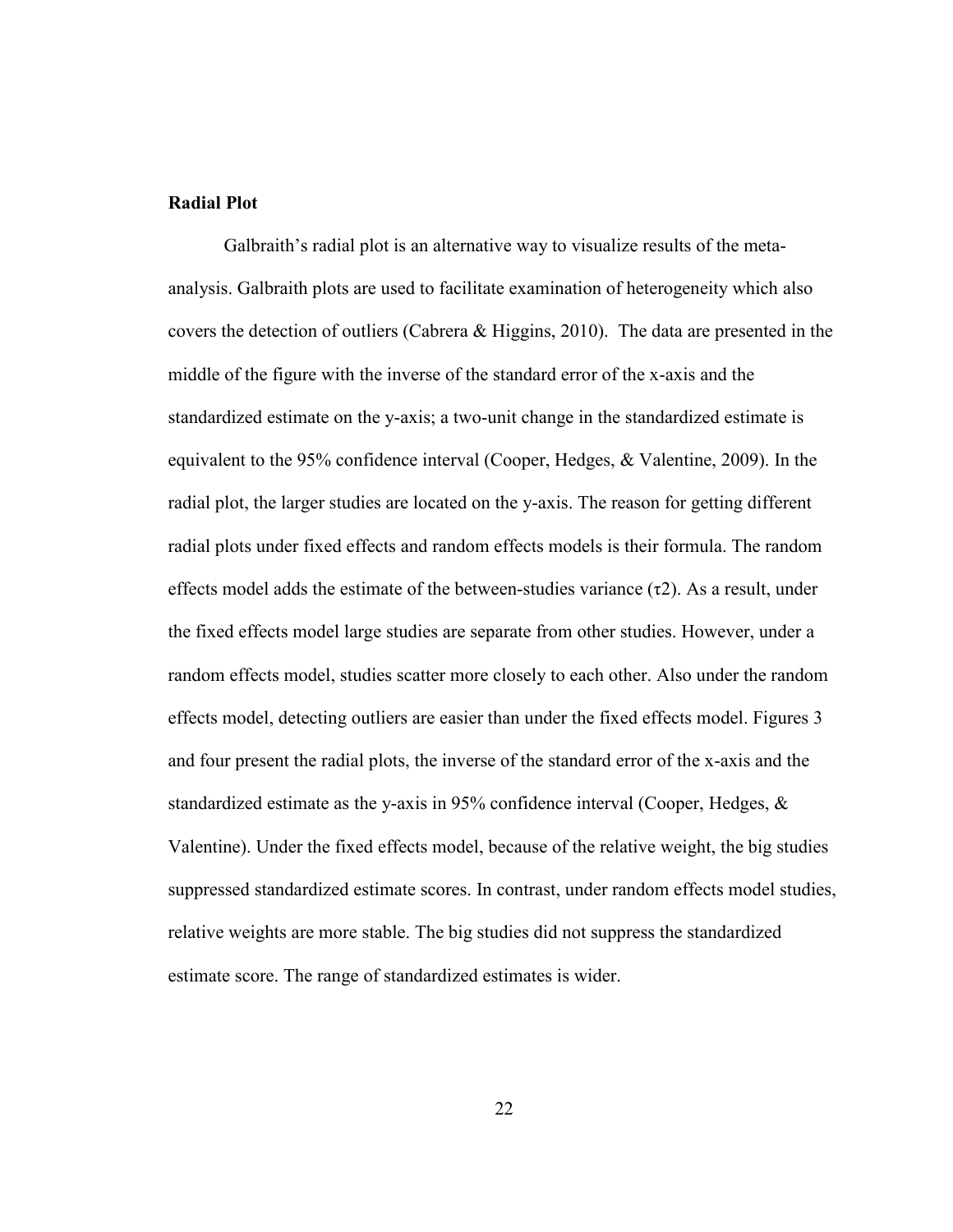#### radial plot random effects model



*Figure 3 Radial Plot (Random Effects)* 

### **Moderator Analysis**

In this study, the second question was: are exam type (SAT and ACT) or publication status (published or unpublished) moderators of the relationship between exam score and GPA?

The null hypothesis that the effect size values are homogeneous was not rejected. There was no statistically meaningful difference in effect size by publication status. See Appendix B for details of this moderator analyses.

Exam type was another moderator. Under the random effects model the Q statistic also was significant  $(X^2(1) = 4.77, p < 0.05)$ . There was a significant difference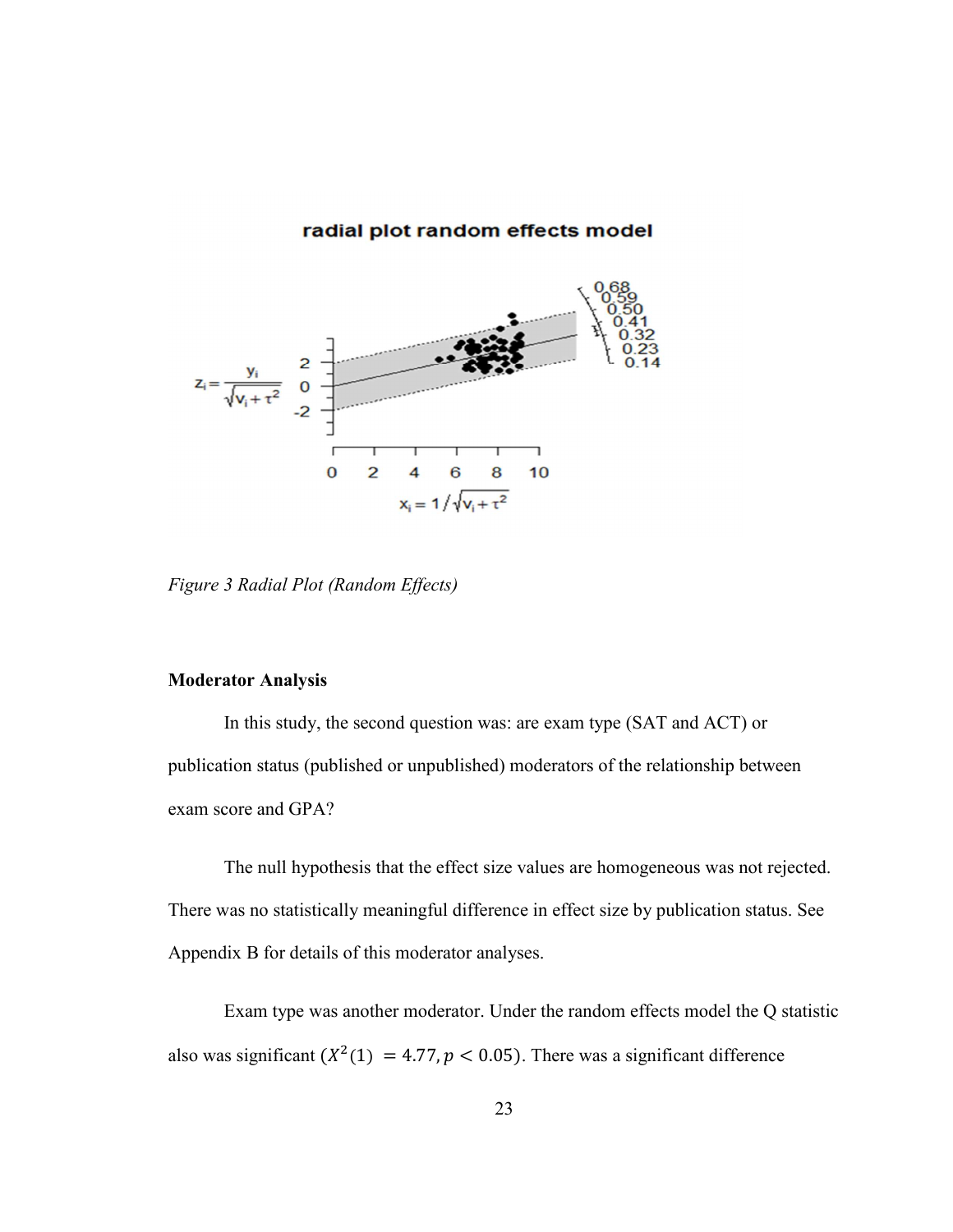between SAT and ACT in predicting college GPA. However, the effect sizes were quite similar: the correlation for ACT was .3271 and for SAT it was .3573 (random effects model).

#### **Publication Bias**

In order to assess the impact of publication bias, unpublished studies can be included in the meta-analysis and can be compared regarding whether these unpublished studies have smaller effect sizes than published ones (Card, 2015). If the researcher does not realize any differences between these two different study types, this means there is no evidence of publication bias (Card).

For meta-analysis, publication bias is one of the biggest problems. When researchers find null results, they are less likely to publish their studies. Publication bias shows its effect on the conclusion if the published literature is not representative of studies on the topic, in that the available results likely show a stronger overall effect size than if all studies were considered (Card, 2015). Searching grey literature (dissertations, reports) is one of the solutions to avoid publication bias. Three different approaches to examining publication bias were used in this study (Funnel Plots, Fail Safe N, and Trim and Fill).

#### **Funnel Plot**

A funnel plot is a graphic way of detecting publication bias. The funnel plot is a scatterplot of the effect sizes found in studies about their sample size (Card, 2015). If there is no publication bias, sampling error occurs randomly, because the studies are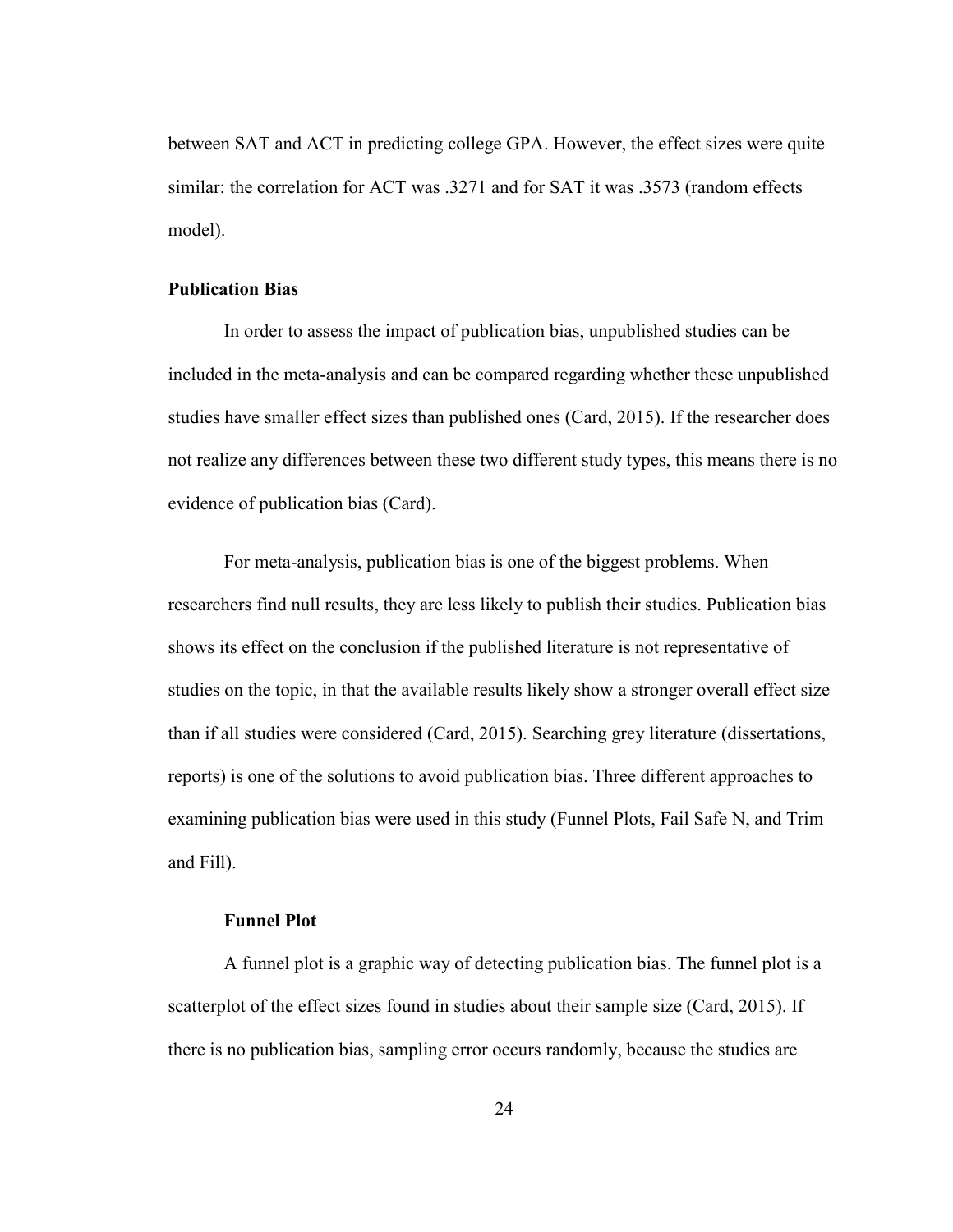distributed symmetrically about the mean effect size (Borenstein, 2009). If publication bias is present, we might expect some suppression of smaller, unfavorable, and nonsignificant studies that could be identified by a gap in one corner of the funnel and hence could yield asymmetry in the plot (Cooper, Hedges, & Valentine, 2009). Figure 5 shows that there was no asymmetry in the plot. The researcher did not detect publication bias in this study. Although the plot looks symmetrical, some studies appear to be outside the funnel. It is common to see that large studies seem over the top of the graph and aggregate around the mean effect size, whereas the smaller studies seem at a lower level of the top of the graph and spread around the mean effect size (Borenstein, 2009). Normally the increase in the sample size has a negative correlation with standard error, and the expectation is their location should observe close to the mean effect size. Studies spread out over large areas, and some studies are located out of the funnel plot. The researcher compared four articles whose funnel plots look like this funnel plot to check any problems with the funnel plot. According to Leta, Alemayehu, Seyoum, and Bezie (2016), this type of funnel plot did not suggest the existence of publication bias. It shows the large degree of heterogeneity among studies.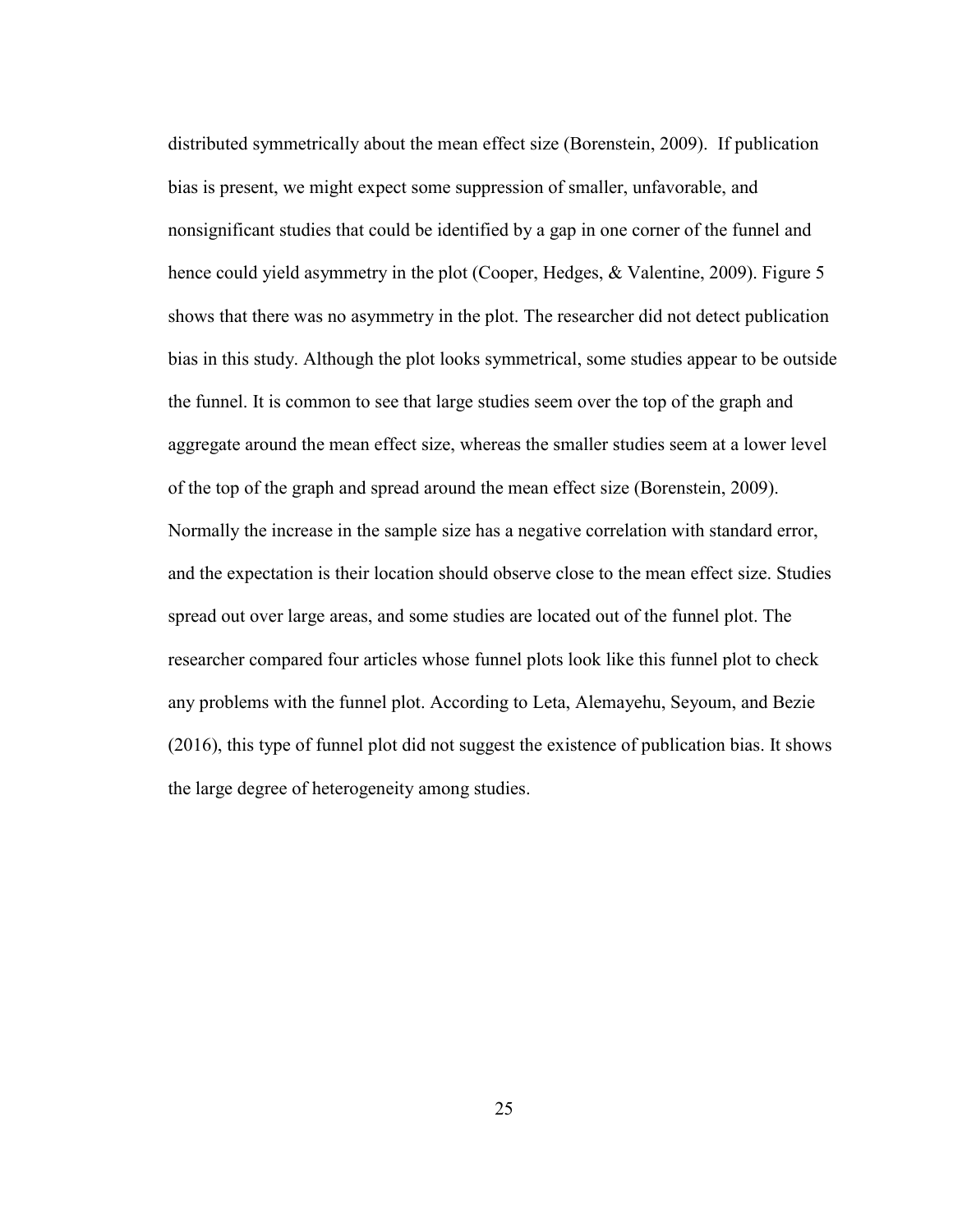



*Figure 4. Funnel Plot of Random Effect Size Values by Standard Error* 

#### **Fail-safe N Calculation Using the Orwin Approach**

Orwin's (1983) approach is an alternative for a Fail-Safe N calculation. In this approach, the fail-safe number  $(N_{ES})$  would tell us how many excluded studies with an average effect size of zero would be needed before the true effect size would be reduced to the smallest meaningful effect size (Card, 2015). In this research, 61 missing studies bring the overall effect to a specified level of .18. Metafor provided a target effect size by dividing the mean effect size in half. Another target effect size could have been determined, according to Cohen (1969). When the determined target effect size is lower than target effect size, the number of missing studies will increase.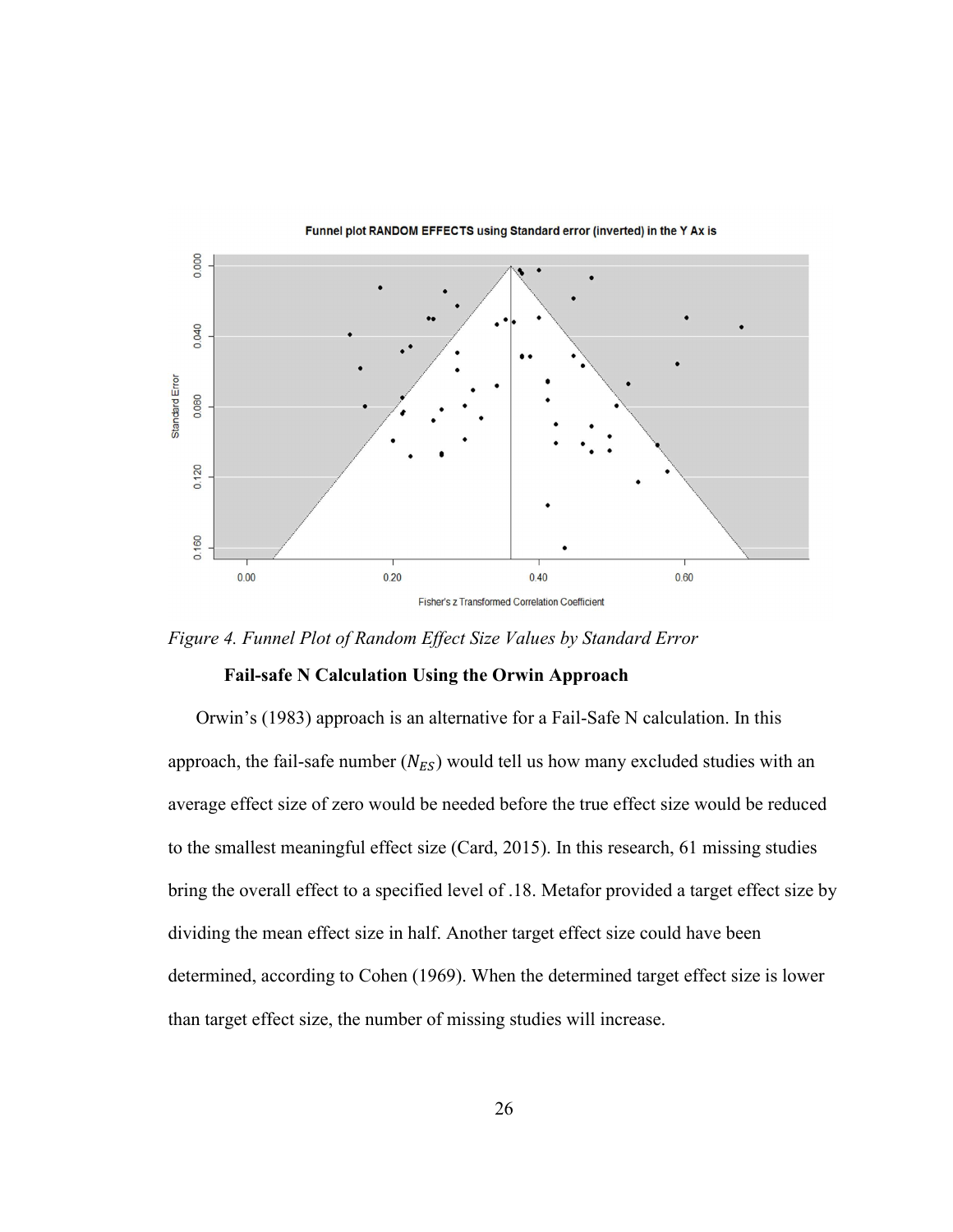#### **Fail-safe N Calculation Using the Rosenthal Approach**

The Fail Safe N method considers the question of how many new studies averaging a null result are required to bring overall treatment effect to non-significance (Rosenthal, 1979). Rosenthal's approach determines the number of unpublished studies, with an average observed effect of zero, there would need to be to reduce the overall z-score to non-significance (Cooper, Hedges, & Valentine, 2009). In this study, when 273,022 missing studies are added, the p-value would be nonsignificant. According to the formula when the *p*-value is small, the Fail-safe N is high. When the *p*-value is close to a .05 significance level, Fail-safe N is small.

#### **Duval and Tweedie's Trim and Fill**

The key idea behind the funnel plot is that in the absence of bias the plot is symmetric about the summary effect size (Borenstein, 2005). If there are more small studies on the right than on the left, our apprehension is that there might be studies missing from the left. The trim and fill procedure builds directly on this idea by imputing the effect sizes for the missing studies, adding them to the analysis, and then recomputing the effect size (Borenstein, 2005).

Trim and Fill uses an iterative methodology to remove the most extreme studies from the positive side of the funnel plot, recalculating the effect size at each iteration until the funnel plot is symmetric about the new effect size (Borenstein, 2005). In this study, as shown in Figure 6, there are no unfilled circles, and an estimated number of missing studies on the left side is  $0.0$  (SE = 4.55) under a random effects model. Egger's and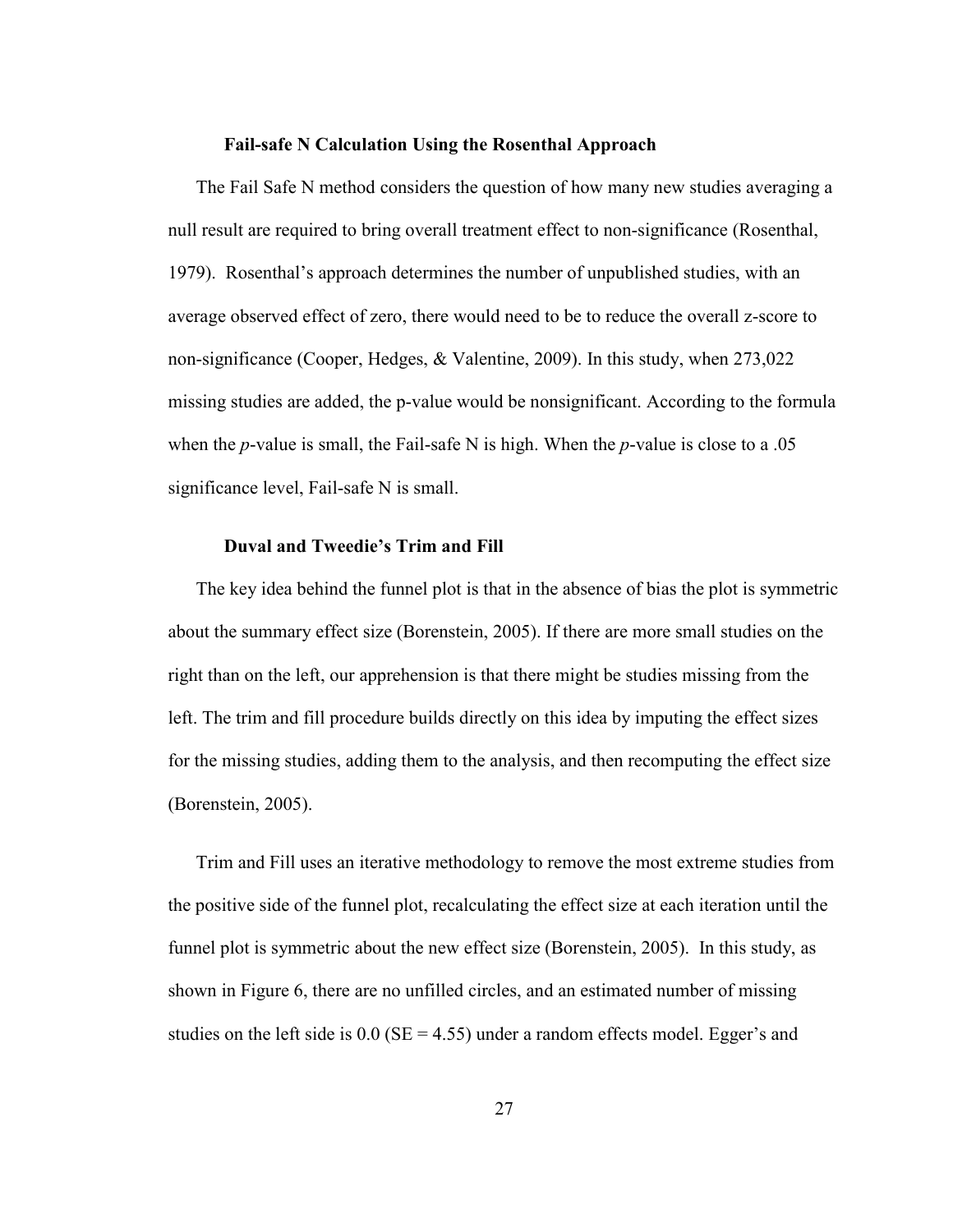Kendall's tests are not significant. If one is significant, there is some evidence of potential bias.



Funnel plot after Trim and Fill, Random Effects Model

*Figure 5. Funnel Plot of Random Effect Size After Trim and Fill*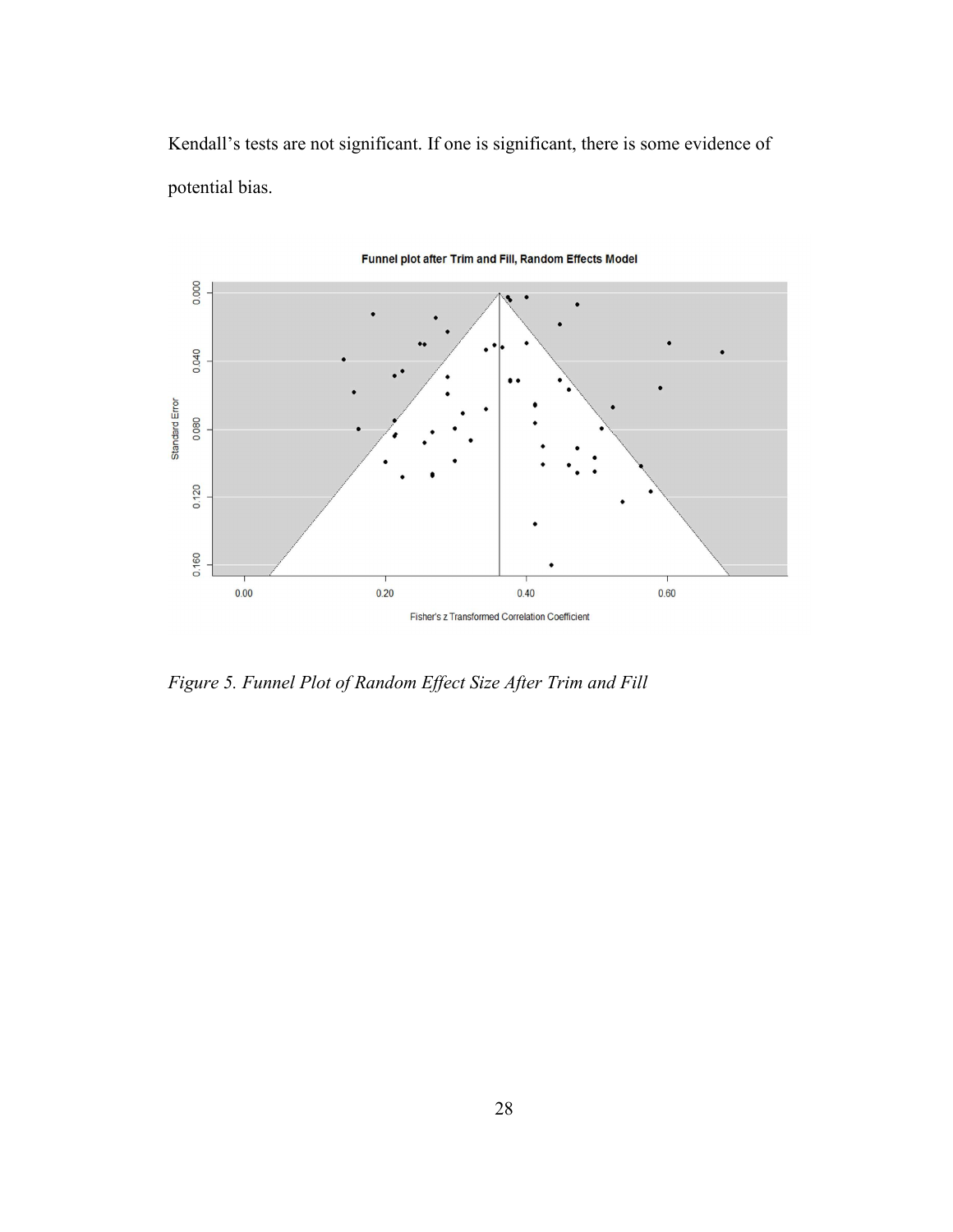#### **Chapter Four: Discussion**

This study addressed two main research questions.

1. Are SAT (Scholastic Aptitude Test) and ACT (American College Testing) scores predictive of college success? What is the mean correlation between exam score (combining SAT and ACT) and college GPA?

2. Are publication status (published or unpublished) and exam type (SAT or ACT) significant moderators of the predictive validity of exam score for college GPA.

After computing 60 effect sizes, an overall effect size of .36 (95% CI = .32 - .39) was determined. The researcher found that there was a statistically significant positive relationship between exam score (SAT, ACT) and college success. Moreover, according to Cohen's (1992) guidelines, the effect size of .36 is equivalent to a medium to large effect. When predicting students' academic performance, a small amount of variance  $(0.36<sup>2</sup>)$  is explained by students' exam scores. Pritchard and Wilson (2003) claimed no single factor or set of factors (e.g., demographic, academic, social, emotional) predict individual student success. There is a multitude of factors that influences the way students adjust to college. However, exam score was a significant predictor of college success. But, getting low scores on the exams does not necessarily imply a low college GPA will be obtained nor high exam scores imply a high college GPA.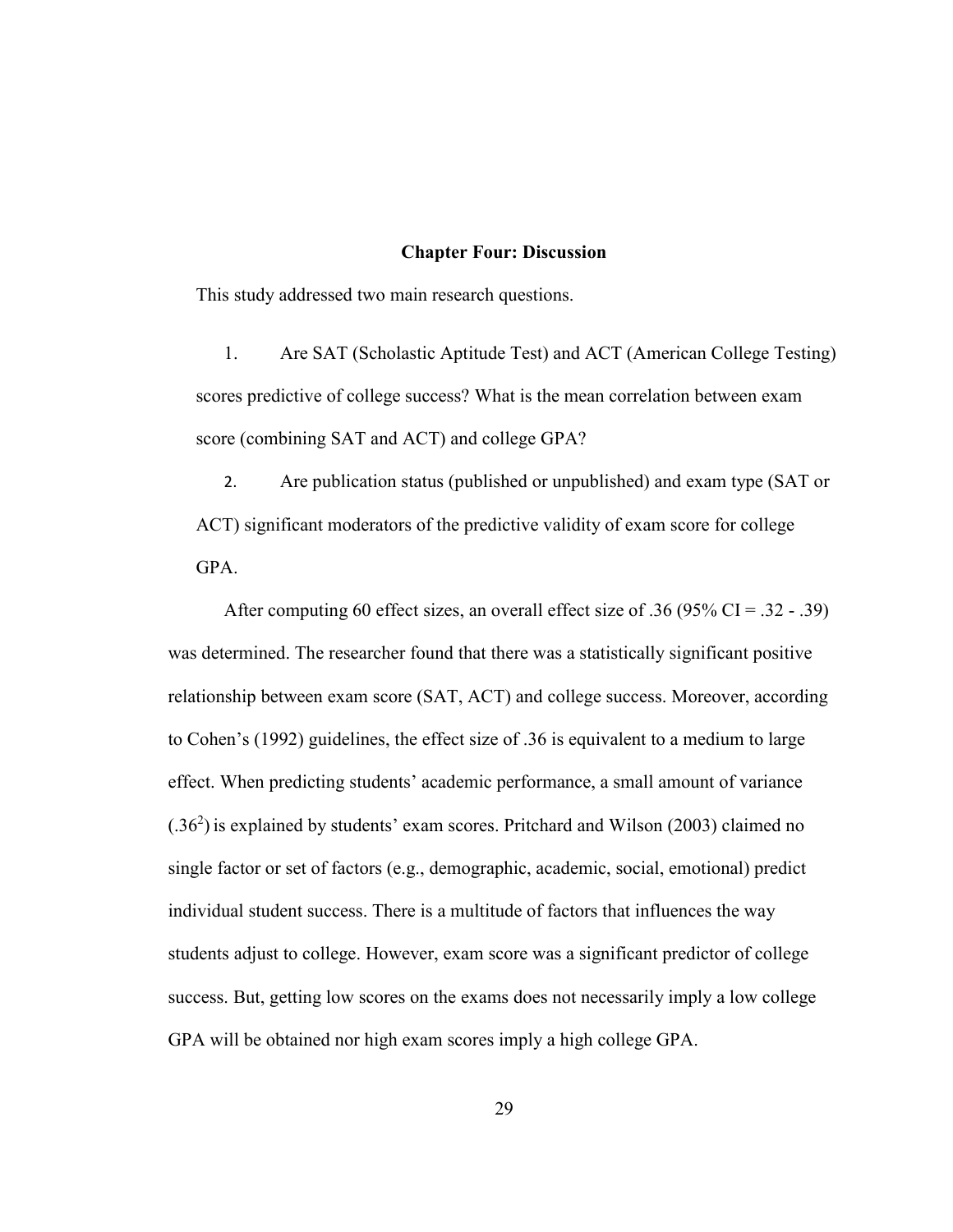The average effect size was produced for the predictive validity of ACT and SAT scores and college GPA in this study. The results were very close in both random effects (ES=.36) and fixed effects models (ES=.38). In the literature, Keiser (2015) is one of the large current studies about predictive validity of SAT and college GPA. Keiser collected data from more than 50,000 students. An effect size of 0.36 was found by Keiser. Westrick (2015) is the other large current study about predictive validity of ACT and college GPA. He had a sample size of more than 100,000. His effect size was 0.38. When comparing this study and other two different studies, the results are consistent with results found in prior research were random effects and fixed effects model.

Moderator analysis was computed, and the Q statistic was not significant for publication status. Significant differences were not found in effect size between published and unpublished studies. Moderator analysis was also computed for exam type. The Q statistic was significant for exam type. There was a difference between ACT and SAT score in effect size, though the difference was small. According to the College Board's research, the correlation between SAT and ACT scores ranges from .89 to .92. There is a strong positive correlation between SAT and ACT scores. Although they have some minor differences in test content and test, both exams are good predictors of college success. Students who obtain high scores on the SAT exam, most probably get high scores on the ACT exam. In different states, a different exam is more popular, but almost every four-year college in the US accepts ACT and SAT scores.

This study had limitations. First, the data had a large degree of heterogeneity. One of the hypothesized reasons for heterogeneity was publication status. The researcher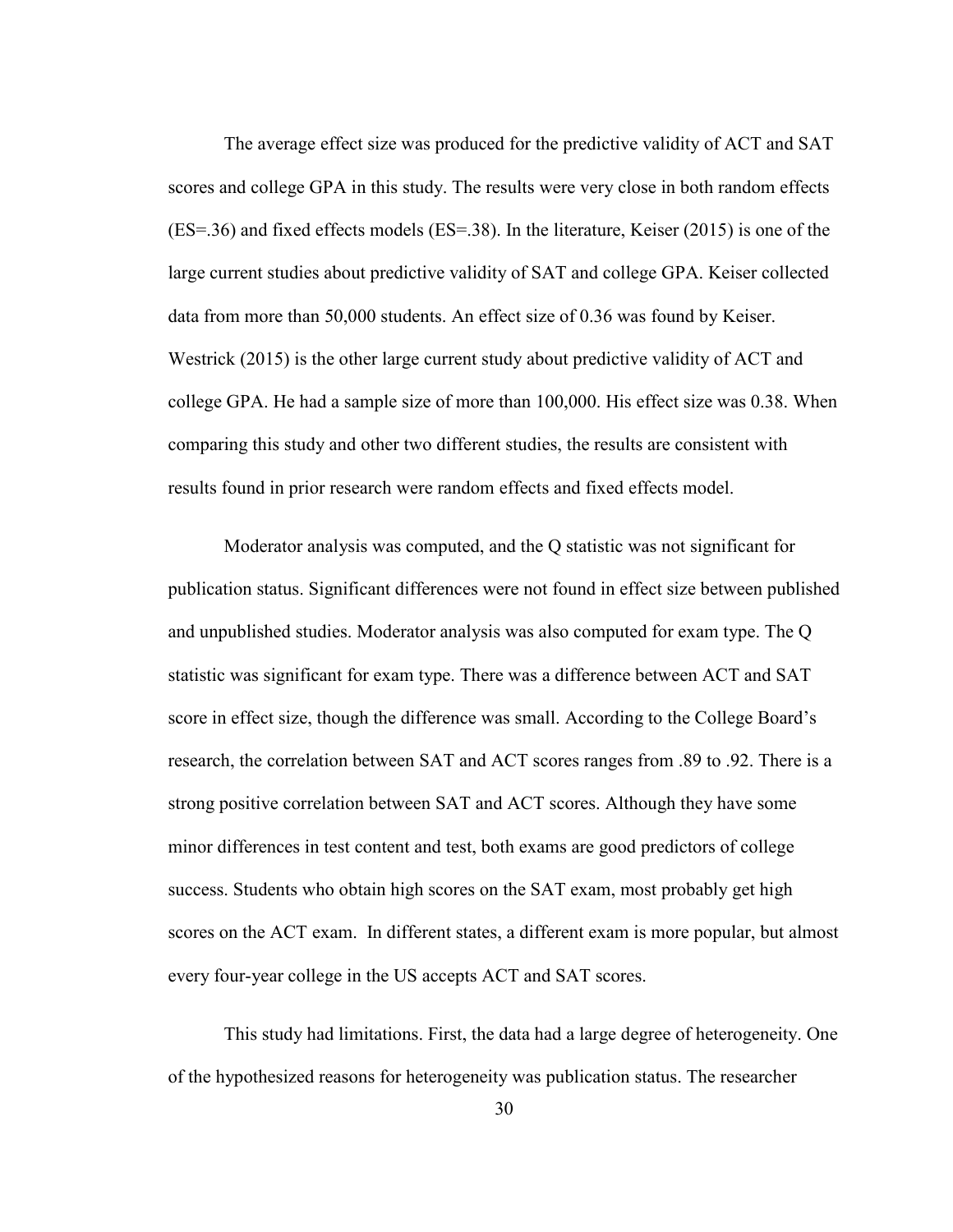performed a moderator analysis using publication status. However, the researcher did not find a significant result for publication status. Also, included studies represented different types of samples. For example, some studies focused on high academic level students. Their mean standardized scores and mean college GPA's are higher than in the general population. When the researcher looked at the correlation between exam scores and college GPA for high-GPA samples, lower correlations were found, likely because of range restriction. These studies yielded small correlations. Also, some studies did not represent the whole population. For example, Guerrero's (2000) study is one of the studies which was located outside of the funnel plot. Guerrero's (2000) sample size was 1,142, and the *r* was 0.244. In his study, about half of the students were Asian. The correlation for Asian students alone was 0.09. Heterogeneity is affected when studies vary in representation of a general population and in sample size. Another reason for the heterogeneity is some large studies had high correlations, and they were located outside of the funnel plot. For example, Schmitt's (2009) study involved data from different colleges, and this study used corrected GPA to standardize across the different colleges.

#### **Future Research**

In this study, the researcher assessed the predictive validity of the Scholastic Aptitude Test (SAT) and American College Testing (ACT) overall scores for College GPA. Before searching relevant databases, the researcher wanted to focus on both gender and ethnicity. For example, Lynn and Mau (2001) found that SAT scores were less accurate in predicting the grades of males and Asians, Hispanics, and African Americans. In other words, these groups did not obtain as good grades as would be predicted from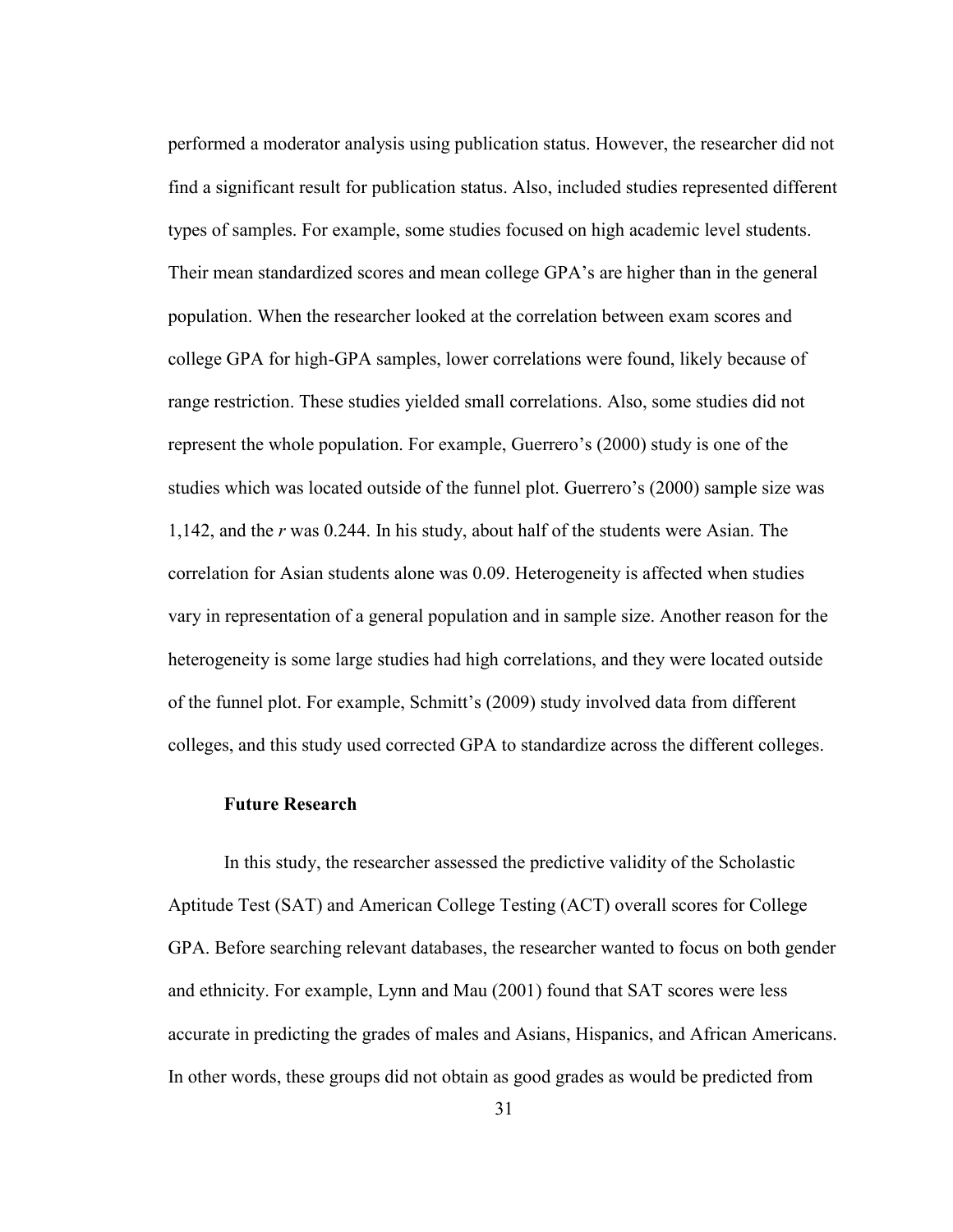their scores. Conversely, SAT scores were underpredicted grades for females and whites. These groups obtained better grades than would be predicted from their SAT scores (Lynn & Mau, 2001). The researcher searched other studies, which had correlations between SAT/ACT score and college GPA by gender and ethnicity. Unfortunately, not enough studies were found to allow a meta-analysis. In the future, more studies are needed that include gender and ethnicity as variables. Also, exam coaching will be another potential moderator variable for predicting college GPA.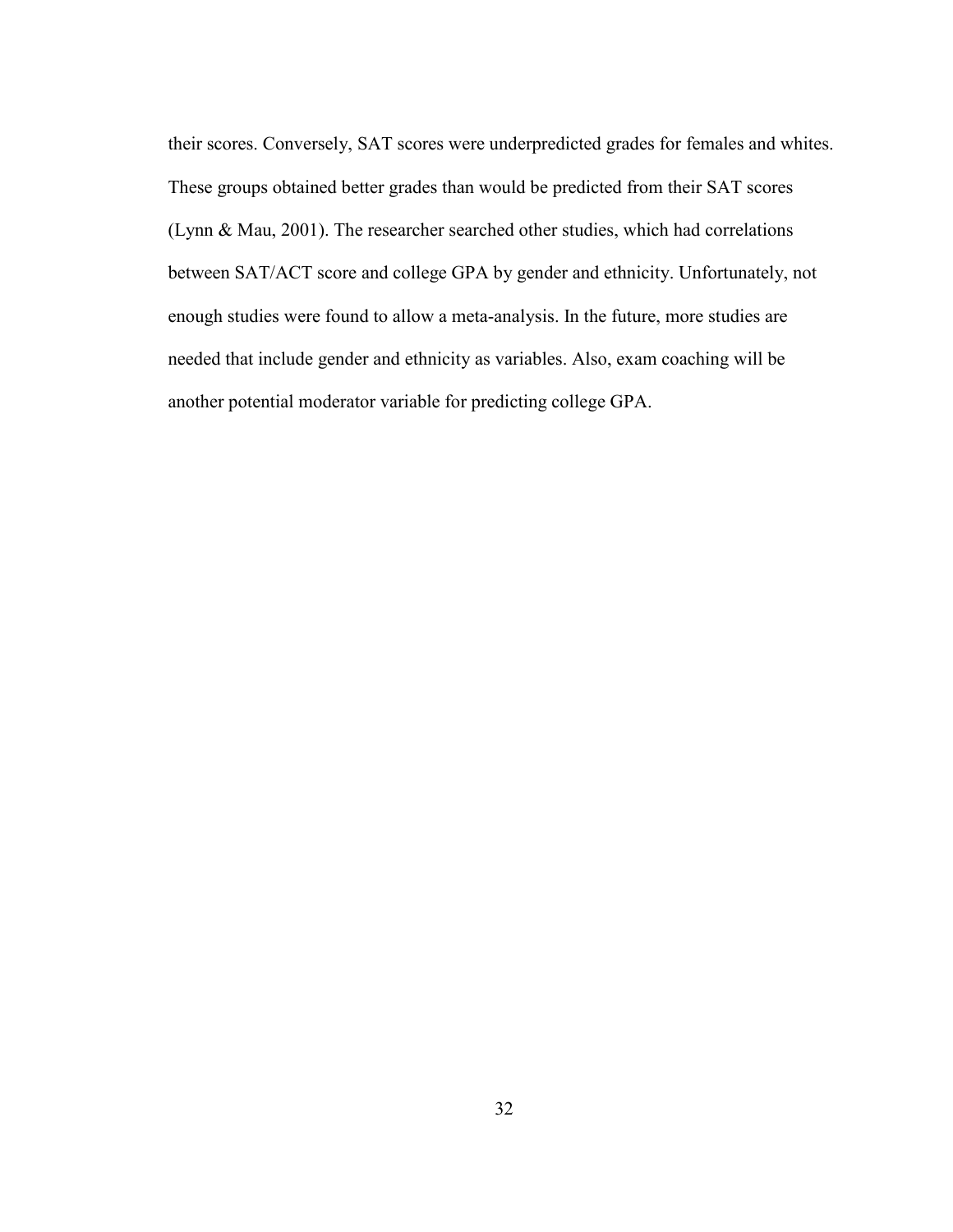#### **References**

- Anzures-Cabrera, J., & Higgins, J. (2010). Graphical displays for meta-analysis: An overview with suggestions for practice. *Research Synthesis Methods, 1*(1), 66-80.
- Borenstein, M. (2005). Software for publication bias. *Publication bias in meta-analysis: Prevention, assessment and adjustments,* 193-220.
- Borenstein, M., Hedges, L. V., Higgins, J., & Rothstein, H. (2005). *Comprehensive Meta-Analysis, Version 2.* Englewood, NJ: Biostat.
- Borenstein, M., Hedges, L., & Rothstein, H. (2007). Meta-analysis: Fixed effect vs. random effects. *Meta-analysis. com.*
- Borenstein, M. (2009). *Introduction to meta-analysis*. Chichester, U.K: John Wiley & Sons.
- Card, N. A. (2015). *Applied meta-analysis for social science research.* Guilford Publications.
- Cooper, H., Hedges, L. V., & Valentine, J. C. (2009). *The handbook of research synthesis and meta-analysis* (2nd edition). New York, NY: Russell Sage Foundation.
- Different Tests, Same Flaws: A Comparison of the SAT, SAT II and ACT. (n.d.). Retrieved from http://fairtest.org/different-tests-same-flaws-comparison-sat-sat-iia
- Ditchkoff, S. S., Laband, D. N., & Hanby, K. (2003). Academic performance of transfer versus" native" students in a wildlife Bachelor of Science program. *Wildlife Society Bulletin,* 1021-1026.
- Dorans, Neil J., and Dianne Schneider. 1999. *Concordance between SAT I and ACT Scores for Individual Students*. Princeton, NJ: College Entrance Examination Board.
- Honken, N. B., & Ralston, P. A. (2013). High-Achieving High School Students and Not So High-Achieving College Students: A Look at Lack of Self-Control, Academic Ability, and Performance in College. *Journal of Advanced Academics, 24*(2), 108- 124. doi:10.1177/1932202x13482466
- Green, K. E. (1991). *Educational testing: Issues and applications.* NY: Garland Pub.
- Kobrin, J. L., & Michel, R. S. (2006). The SAT as a predictor of different levels of college performance (The College Board Research Report No. 2006-3). New York: The College Board.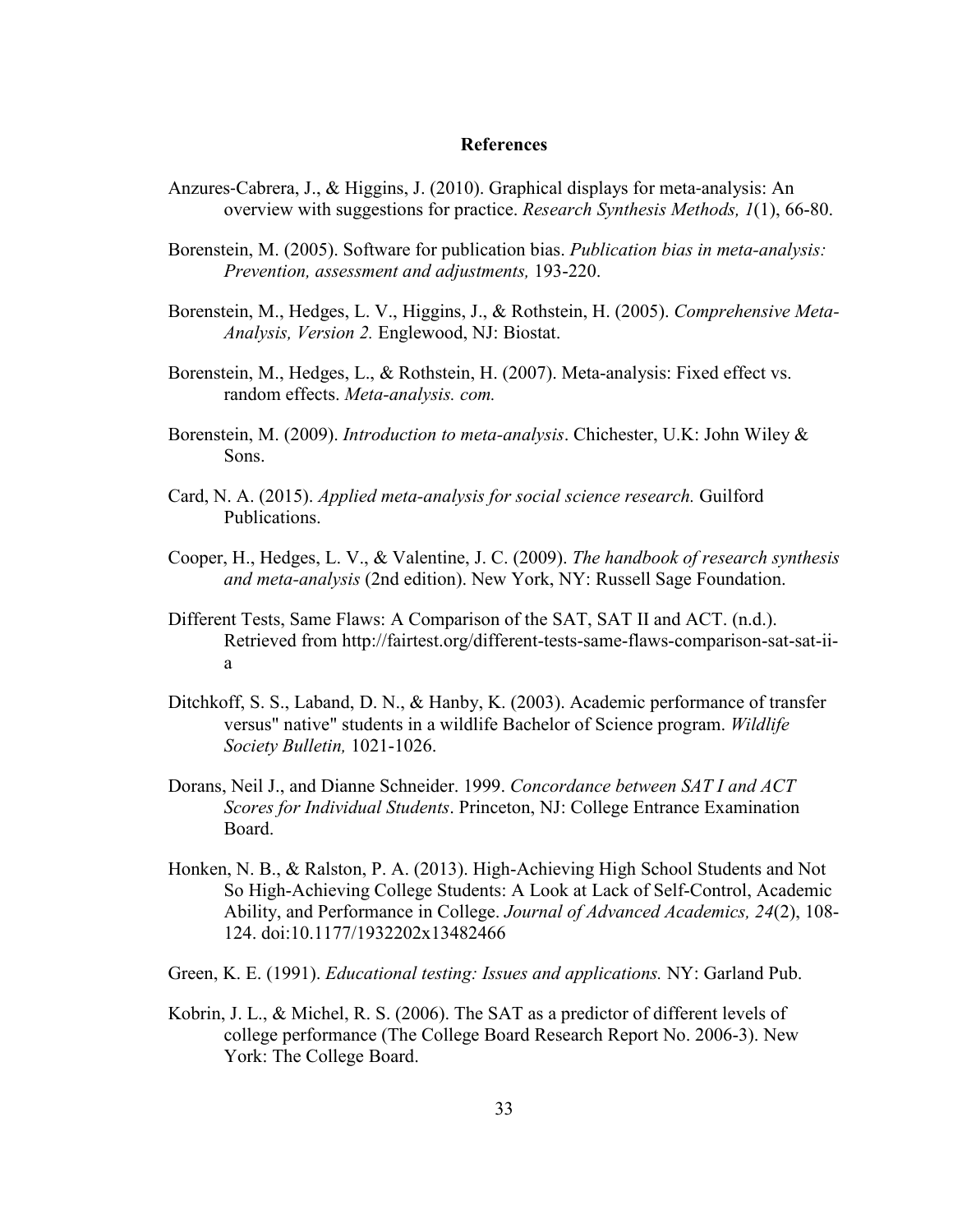- Leta, S., Alemayehu, G., Seyoum, Z., & Bezie, M. (2016). Prevalence of bovine trypanosomosis in Ethiopia: a meta-analysis. *Parasites & Vectors, 9*(139).
- Lynn, R., & Mau, W. C. (2001). Ethnic and sex differences in the predictive validity of the scholastic achievement test for college grades. *Psychological Reports, 88,* 1099-1104.
- Patterson, B. F., Mattern, K. D., & Kobrin, J. L. (2009). *Validity of the SAT for predicting FYGPA: 2007 SAT validity sample*. Statistical Report No. 2009-1.College Board.
- Pope, J. (24 September, 2012). SAT scores edge down; ACT now more popular exam. *Associated Press.*
- Pritchard, M. E., & Wilson, G. S. (2003). Using emotional and social factors to predict student success. *Journal of College Student Development, 44*(1), 18-28.
- Rothstein, H. R., Sutton, A. J., & Borenstein, M. (Eds.). (2006). *Publication bias in metaanalysis: Prevention, assessment and adjustments.* John Wiley & Sons.
- Rosenthal, R. (1979). The file drawer problem and tolerance for null results. *Psychological Bulletin, 86*(3), 638–641. doi:10.1037/0033- 2909.86.3.638.
- Sinha, R., Oswald, F., Imus, A., & Schmitt, N. (2011). Criterion-focused approach to reducing adverse impact in college admissions. *Applied Measurement in Education, 24*(2), 137-161. doi:10.1080/08957347.2011.554605
- Standardized Tests ProCon.org. (2016, June 2). Retrieved July 6, 2016, from http://standardizedtests.procon.org/
- Snyder, T. D., & Dillow, S. A., 2013. *Digest of Education Statistics,* 2012. NCES 2014- 015. National Center for Education Statistics.
- Sterne, J. A., Egger, M., & Smith, G. D. (2001). Investigating and dealing with publication and other biases in meta-analysis. *British Medical Journal, 323*(7304), 101.
- The ACT Test Help and Frequently Asked Questions. (n.d.). Retrieved from http://www.act.org/content/act/en/products-and-services/the-act/help.html
- The SAT: A Robust Predictor of College Success. (n.d.). Retrieved from http://highered.colorado.gov/Academics/Groups/AdmissionTransferReview
- Walpole, M. (2003). Socioeconomic status and college: How SES affects college experiences and outcomes. *Review of Higher Education*, 27(1), 45-73.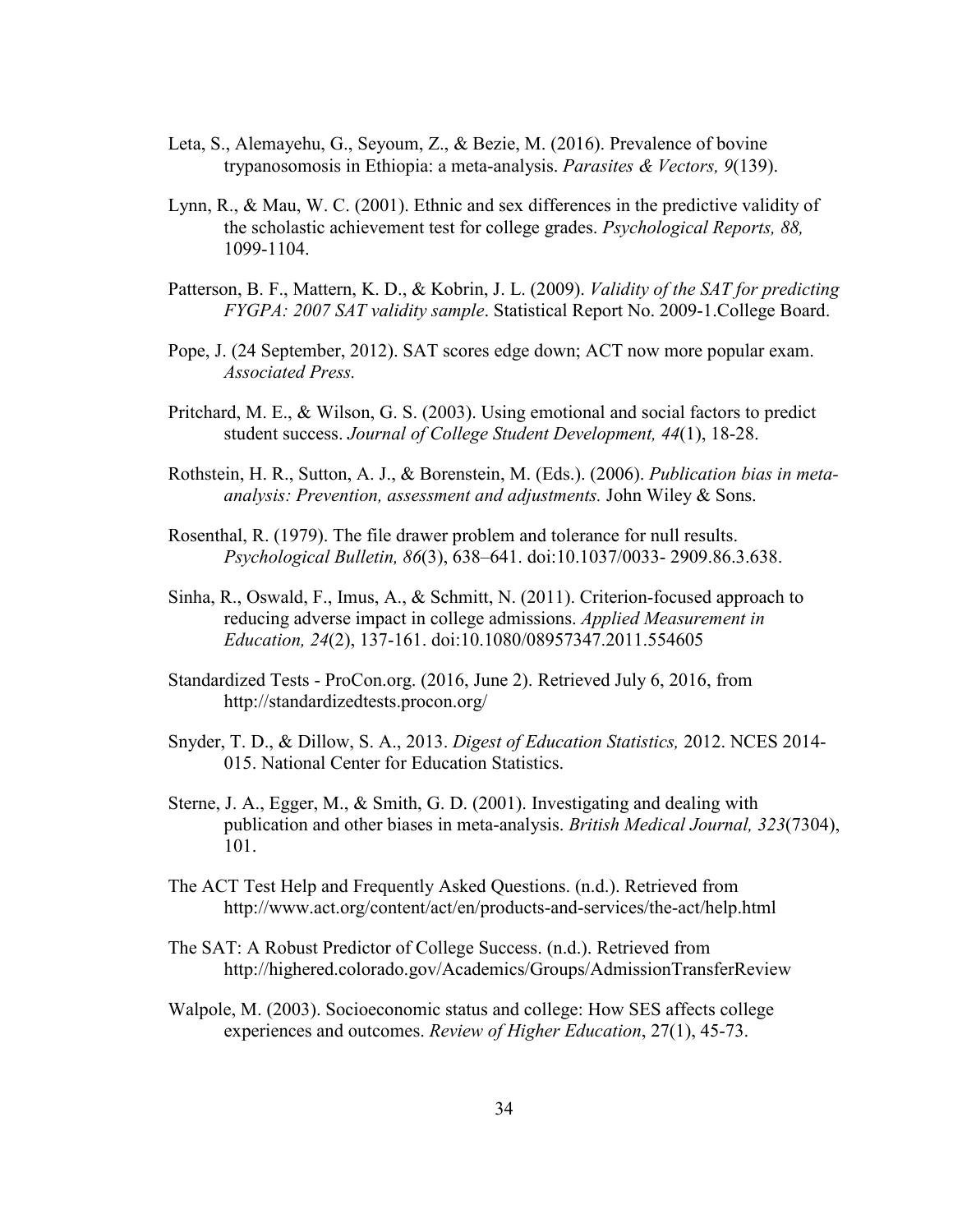Webb, B. (2013). Standardized Tests. In P. L. Mason (Ed.), *Encyclopedia of Race and Racism* (2nd ed., Vol. 4, pp. 128-130). Detroit: Macmillan Reference USA. Retrieved July 7, 2016, from Gale Virtual Reference Library.

Weber, D. A. (2001). *Restriction of range*: The truth about consequences and corrections.

2015 College-Bound Seniors Total Group Profile Report. (n.d.). Retrieved from https://secure-media.collegeboard.org/digitalServices/pdf/sat/total-group-2015.p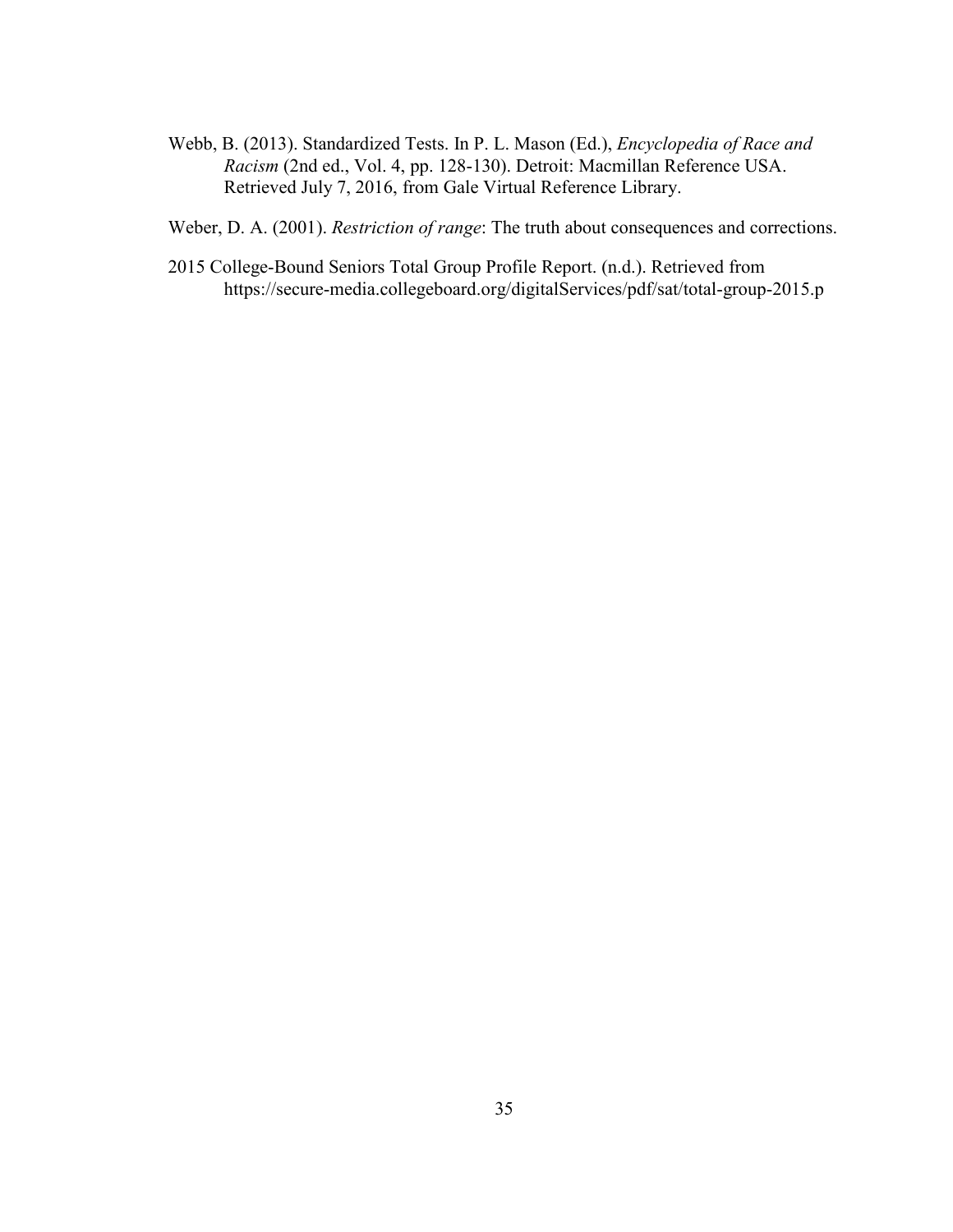### **Appendix A**

### FLOW CHART

Chart from Moher, Liberati, Tetzlaff, & Altman, The PRISMA Group (2009).

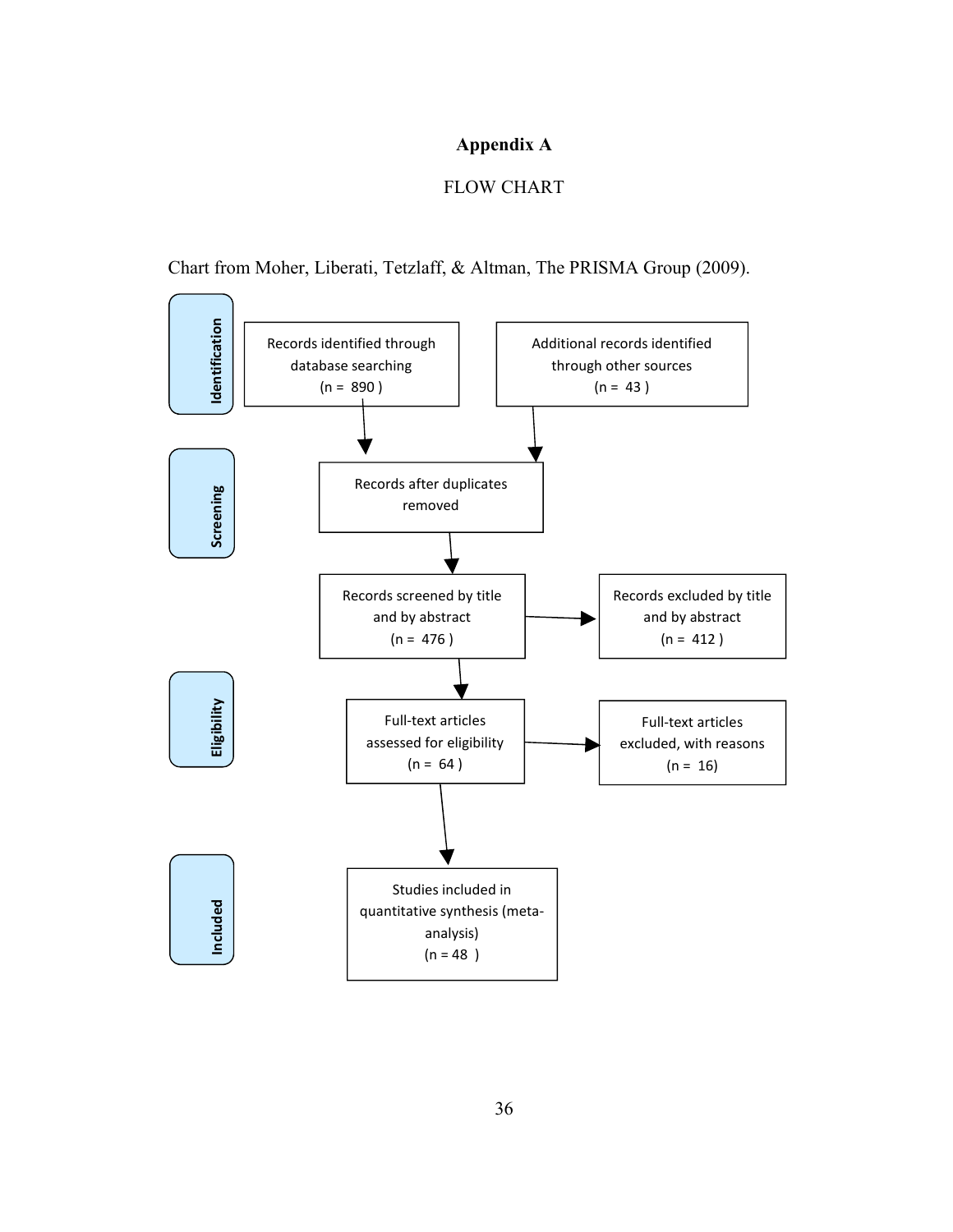# **Appendix B**

### Moderator Analysis Results

## **Results for subgroups (fixed effect model):**

|                             | $\bf k$ | <b>COR</b> | $95%$ -CI       |        |
|-----------------------------|---------|------------|-----------------|--------|
| $I^{\wedge}2$               |         |            |                 |        |
| $group = published$<br>85.8 | 42      | 0.3673     | [0.3646; 0.370] | 289.66 |
| $group = unpublished$ 18    |         | 0.3647     | [0.3564; 0.373] | 640.19 |
| 97.3                        |         |            |                 |        |

# **Test for subgroup differences (fixed effect model):**

|                      | d.f. | p-value       |
|----------------------|------|---------------|
| Between groups 0.33  |      | 0.5651        |
| Within groups 929.86 | 58   | ${}_{0.0001}$ |

# **Results for subgroups (fixed effect model):**

|  | <b>COR</b> | 95%-CI |  |
|--|------------|--------|--|
|--|------------|--------|--|

 $I^{\wedge}2$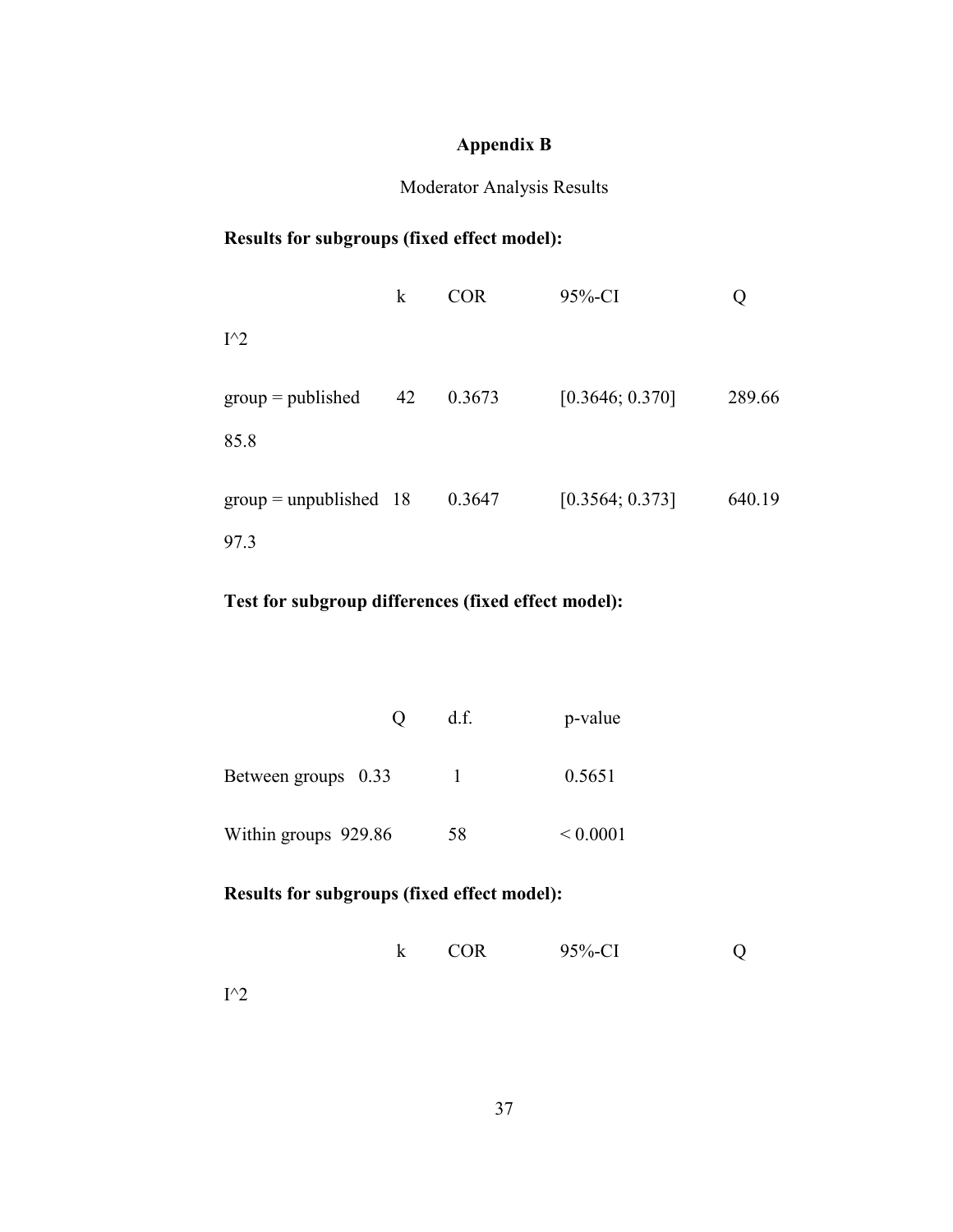| $\text{group} = \text{act}$ | 35 | 0.3777 | [0.3741; 0.3813] | 631.86 |
|-----------------------------|----|--------|------------------|--------|
| 94.6%                       |    |        |                  |        |
| $\text{group} = \text{sat}$ | 25 | 0.3573 | [0.3538; 0.3608] | 236.15 |
| 89.8%                       |    |        |                  |        |

# **Test for subgroup differences (fixed effect model):**

|                | $\mathbf{O}$ | d.f. | p-value       |
|----------------|--------------|------|---------------|
| Between groups | 62.18 1      |      | ${}< 0.0001$  |
| Within groups  | 868          | 58   | ${}_{0.0001}$ |

## **Results for subgroups (random effect model):**

| k                           | <b>COR</b> |    | $95%$ -CI | Ő                | $I^{\wedge}2$ |
|-----------------------------|------------|----|-----------|------------------|---------------|
| $group = act$               |            | 35 | 0.3271    | [0.2939; 0.3595] | 631.86        |
| 94.6%                       |            |    |           |                  |               |
| $\text{group} = \text{sat}$ |            | 25 | 0.3573    | [0.3481; 0.3948] | 236.15        |
| 89.8%                       |            |    |           |                  |               |

# **Test for subgroup differences (random effects model):**

|  | d.f. p-value |
|--|--------------|
|  |              |

Between groups  $4.77$  1 0.029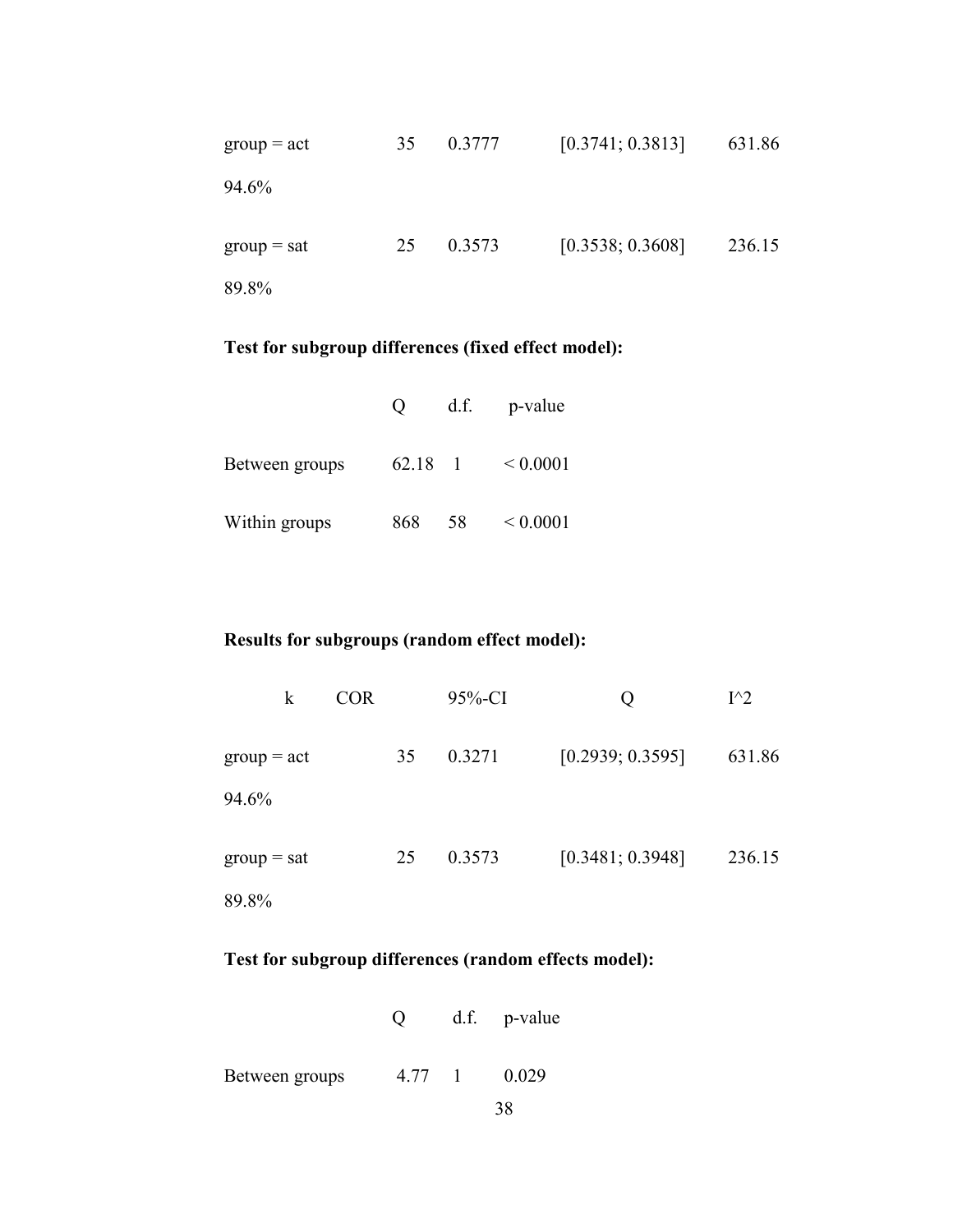# **Results for subgroups (random effects model):**

|                             | k  | COR    | 95%-CI           |        |
|-----------------------------|----|--------|------------------|--------|
| $I^{\wedge}2$               |    |        |                  |        |
| $group = published$<br>85.8 | 42 | 0.3645 | [0.3490; 0.3798] | 289.66 |
| $group = unpublished$ 18    |    | 0.3171 | [0.2463; 0.3845] | 640.19 |
| 97.3                        |    |        |                  |        |

# **Test for subgroup differences (random effects model):**

|                     | d.f. | p-value |
|---------------------|------|---------|
| Between groups 1.77 |      | 0.183   |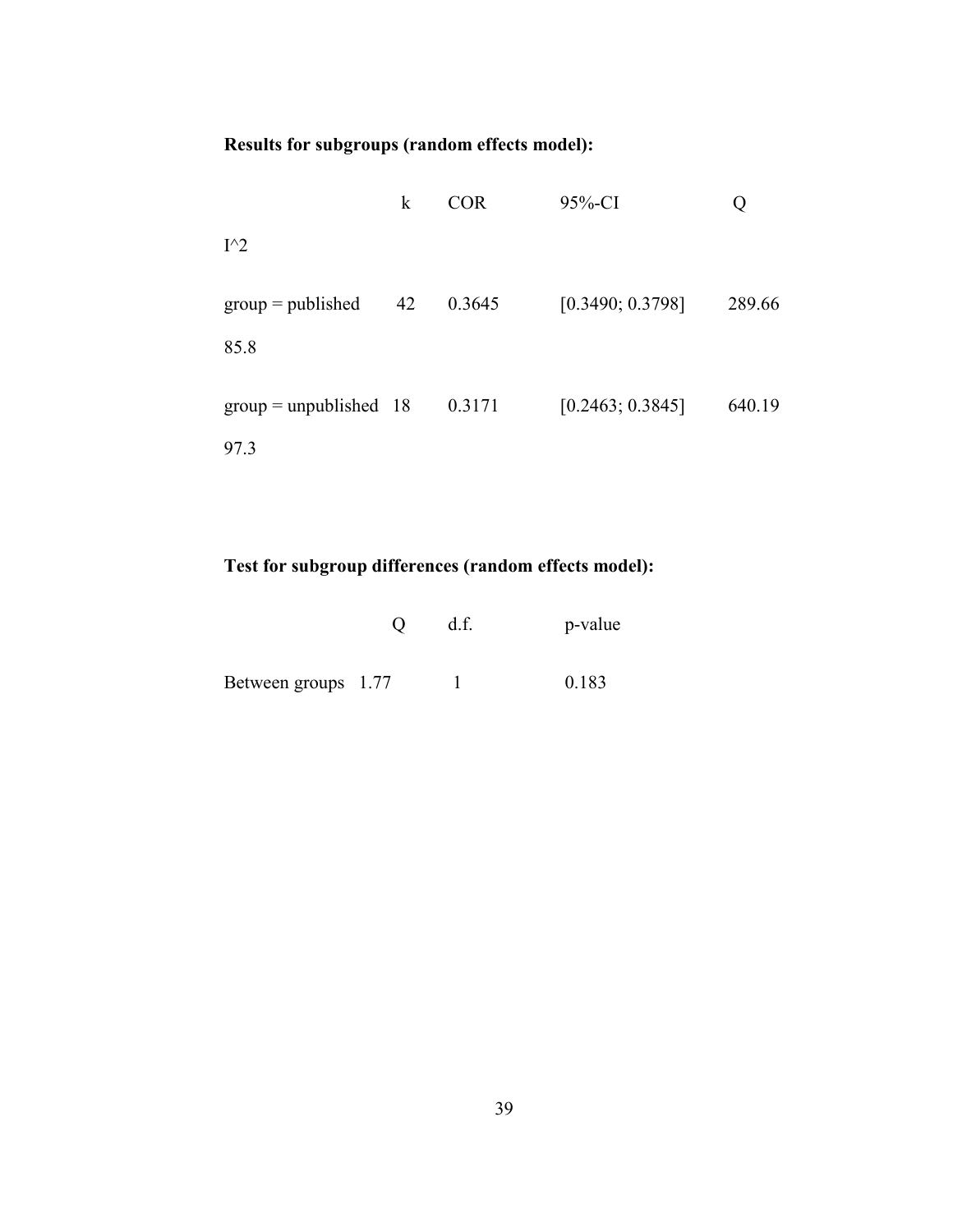#### **Appendix C**

#### INCLUDED STUDIES

- Baker, M. R., Frazier, P. A., Greer, C., Paulsen, J. A., Howard, K., Meredith, L. N., ... Shallcross, S. L. (2016). Sexual victimization history predicts academic performance in college women. *Journal of Counseling Psychology, Advance Online Publication.* http://dx.doi. org/10.1037/cou0000146. Benotsch, E. G., Koester, S., Luck
- Bardi, M., Koone, T., Mewaldt, S., & O'Connor, K. (2011). Behavioral and physiological correlates of stress related to examination performance in college chemistry students. *Stress*, *14*(5), 557-566.
- Berry, C. M., & Sackett, P. R. (2009). Individual differences in course choice result in underestimation of the validity of college admissions systems. *Psychological Science*, *20*(7), 822-830.
- Boyraz, G., Granda, R., Baker, C. N., Tidwell, L. L., & Waits, J. B. (2015). Posttraumatic stress, effort regulation, and academic outcomes among college students: A longitudinal study. *Journal of Counseling Psychology.* Advance online publication. doi:10.1037/cou0000102
- Chowdhury, M. I., & Wheeling, B. (2013). Determinants of major field test (MFT) score for graduating seniors of a business school in a small mid-western university. *Academy of Educational Leadership Journal*, *17*(1), 59.
- Combs, J. E. (2001). *Academic self-efficacy and the overprediction of African American college student performance* (Doctoral dissertation, University of California, Santa Barbara).
- Conard, M. A. (2006). Aptitude is not enough: How personality and behavior predict academic performance. *Journal of Research in Personality*, *40*(3), 339-346.
- Coyle, T. R., & Pillow, D. R. (2008). SAT and ACT predict college GPA after removing g. *Intelligence*, *36*(6), 719-729.
- Coyle, T. R., Snyder, A. C., Richmond, M. C., & Little, M. (2015). SAT non-g residuals predict course specific GPAs: Support for investment theory. *Intelligence*, *51*, 57- 66.
- Cutrona, C. E., Cole, V., Colangelo, N., Assouline, S. G., & Russell, D. W. (1994). Perceived parental social support and academic achievement: An attachment theory perspective. *Journal of Personality and Social Psychology*, *66*(2), 369.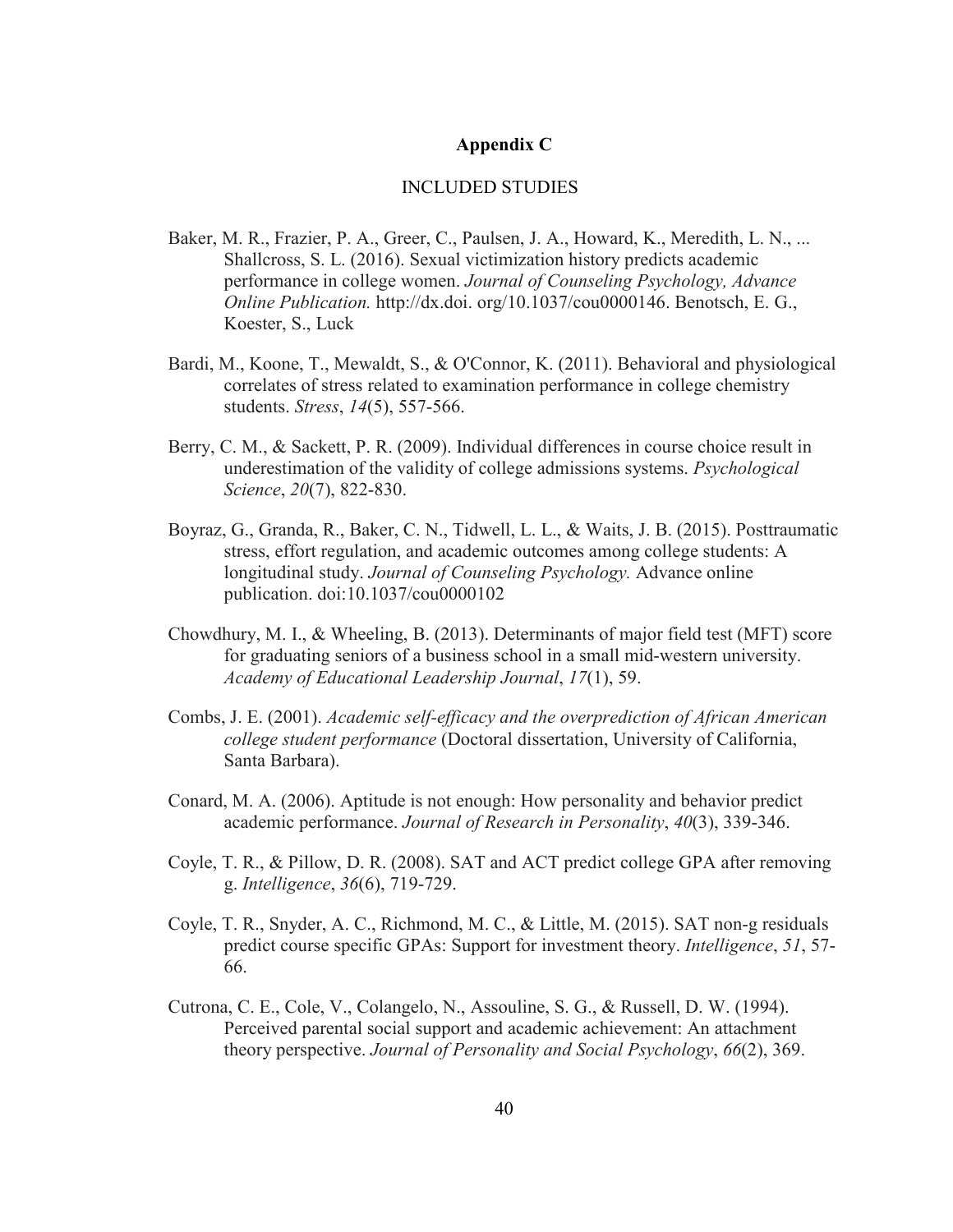- DeBerard, M. S., Spielmans, G. I., & Julka, D. L. (2004). Predictors of academic achievement and retention among college freshmen: A longitudinal study. *College Student Journal*, *38*(1), 66.
- Fields, V. (1991). An investigation into factors affecting academic success associated with on-campus living experiences for African-American undergraduate students at Iowa State University. Unpublished doctoral dissertation, Iowa State University, Ames. IA.
- Gibb, B. E., Zhu, L., Alloy, L. B., & Abramson, L. Y. (2002). Attributional styles and academic achievement in university students: A longitudinal investigation. *Cognitive Therapy and Research*, *26*(3), 309-315.
- Guerrero, B. G. (2001). *An analysis of academic, demographic, and non-cognitive factors that influence academic performance during the freshman year in college* (Doctoral dissertation, ProQuest Information & Learning).
- Haemmerlie, F., & Montgomery, R. L. (2012). Gender differences in the academic performance and retention of undergraduate engineering majors. *College Student Journal, 46*(1), 40–45.
- House, J. D., & Keeley, E. J. (1997). Predictive validity of college admissions test scores for American Indian students. *The Journal of Psychology*, *131*(5), 572-574.
- Hu, N. B. (2002). Measuring the weight of high school GPA and SAT scores with second term GPA to determine admission/financial aid index–a case study. In *annual meeting of the Association for Institutional Research, Toronto, Canada (ERIC Document reproduction Service No. ED 473 071)*.
- Jackson, T., Weiss, K. E., Lundquist, J. J., & Hooper, D. (2003). The impact of hope, procrastination, and social activity on academic performance of Midwestern college students. *Education*, *124*(2), 310.
- Keiser, H. N., Sackett, P. R., Kuncel, N. R., & Brothen, T. (2016). Why women perform better in college than admission scores would predict: Exploring the roles of conscientiousness and course-taking patterns. *Journal of Applied Psychology*, *101*(4), 569.
- Kirby, K. N., Winston, G. C., & Santiesteban, M. (2005). Impatience and grades: Delaydiscount rates correlate negatively with college GPA. *Learning and individual Differences*, *15*(3), 213-222.
- Komarraju, M., Ramsey, A., & Rinella, V. (2013). Cognitive and non-cognitive predictors of college readiness and performance: Role of academic discipline. *Learning and Individual Differences*, *24*, 103-109.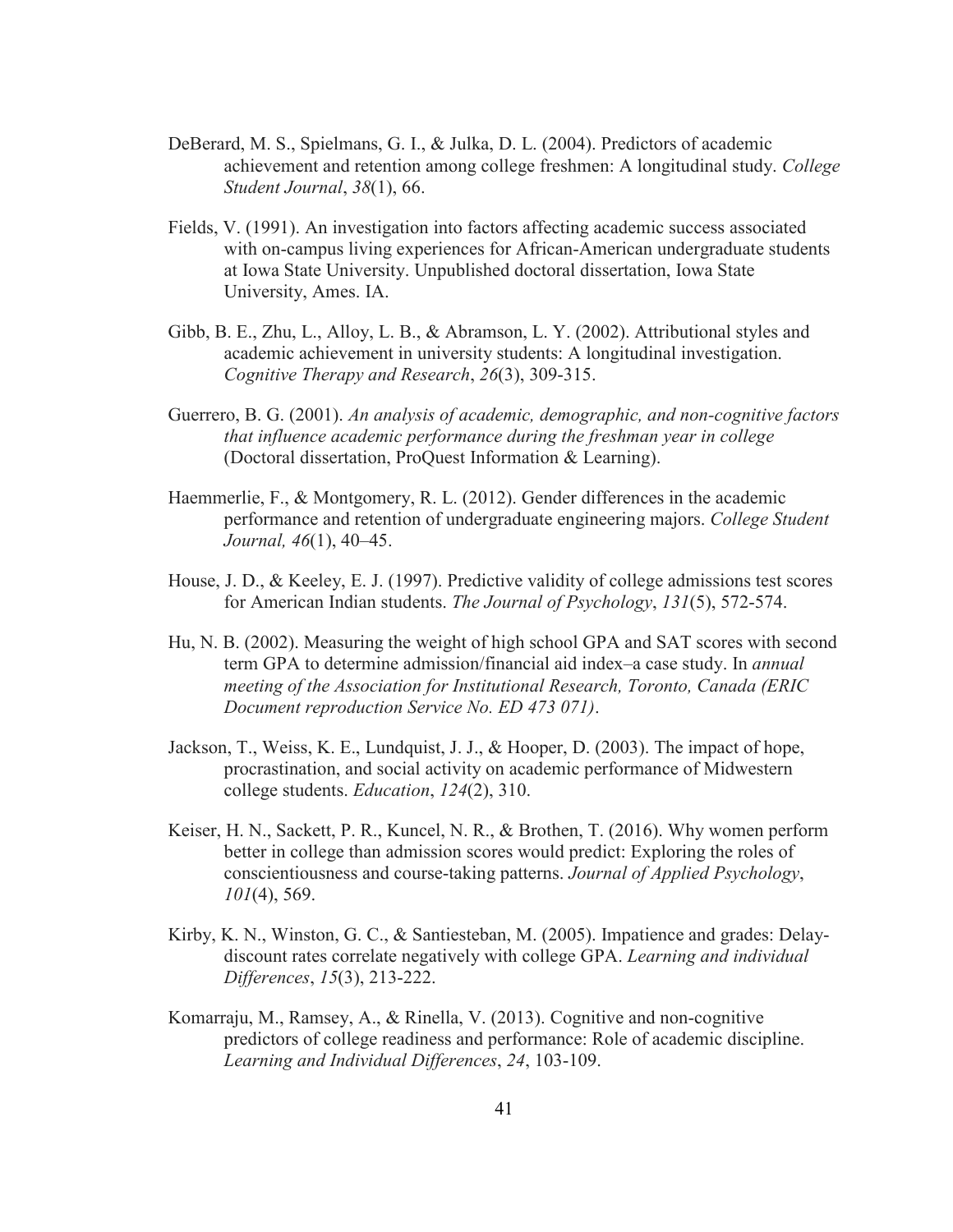- Lindley, L. D., & Borgen, F. H. (2002). Generalized self-efficacy, Holland theme selfefficacy, and academic performance. *Journal of Career Assessment*, *10*(3), 301- 314.
- Marsh, C. M., Vandehey, M. A., & Diekhoff, G. M. (2008). A comparison of an introductory course to SAT/ACT scores in predicting student performance. *The Journal of General Education*, *57*(4), 244-255.
- Mullen, R. (1995). *Indicators of grade inflation* (AIR 1995 Annual Forum Paper). Columbia: University of Missouri—Columbia.
- Myers, R. S., & Plyes, M. R. (1992). Relationship among high school grades, ACT test scores, and college grades. *Mid-South Educational Research Association,* 2-15. Retrieved from http://eric.ed.gov/PDFS/ED353317.pdfhttp://eric.ed.gov/PDFS/ED353317.pdf
- Parrott-Robbins, R. J. (2010). *Identifying the Value of the ACT Score as a Predictor of Student Success in Respiratory Care, Radiography, and Nursing at Southeast Kentucky Community and Technical College*. (Mississippi State University, Ph.D., 2010). *DAI*, *71* (8), 2734A. (Accession No. AAI3412668)
- Paszczyk, S.L. 1994. *A comparative analysis of ACT scores and final GPAs of Chicago State University undergraduate students.* Chicago, IL: Chicago State University.
- T. K. Patton, "Dierential prediction of college performance between gender," Report No. TM029407, Middle Tennessee State University. (ERIC Reproduction Service No. ED427030), 1998.
- Pettijohn, T. F. (1995). Correlations among college students' grade point averages and American College Test scores. *Psychological Reports*, *76*(1), 336-338.
- Robertson-Kraft, C., & Duckworth, A. L. (2014). True Grit: Trait-level Perseverance and Passion for Long-term Goals Predicts Effectiveness and Retention among Novice Teachers. *Teachers College Record,* 1-27.
- Romeo, E. M. (2013). The Predictive Ability of Critical Thinking, Nursing GPA, and SAT Scores on First-Time NCLEX-RN Performance. *Nursing Education Perspectives*, *34*(4), 248-253.
- Schlenker, B. R., Schlenker, P. A., & Schlenker, K. A. (2013). Antecedents of academic engagement and the implications for college grades. *Learning and Individual Differences*, *27*, 75-81.
- Schmitt, N., Keeney, J., Oswald, F. L., Pleskac, T. J., Billington, A. Q., Sinha, R., & Zorzie, M. (2009). Prediction of 4-year college student performance using